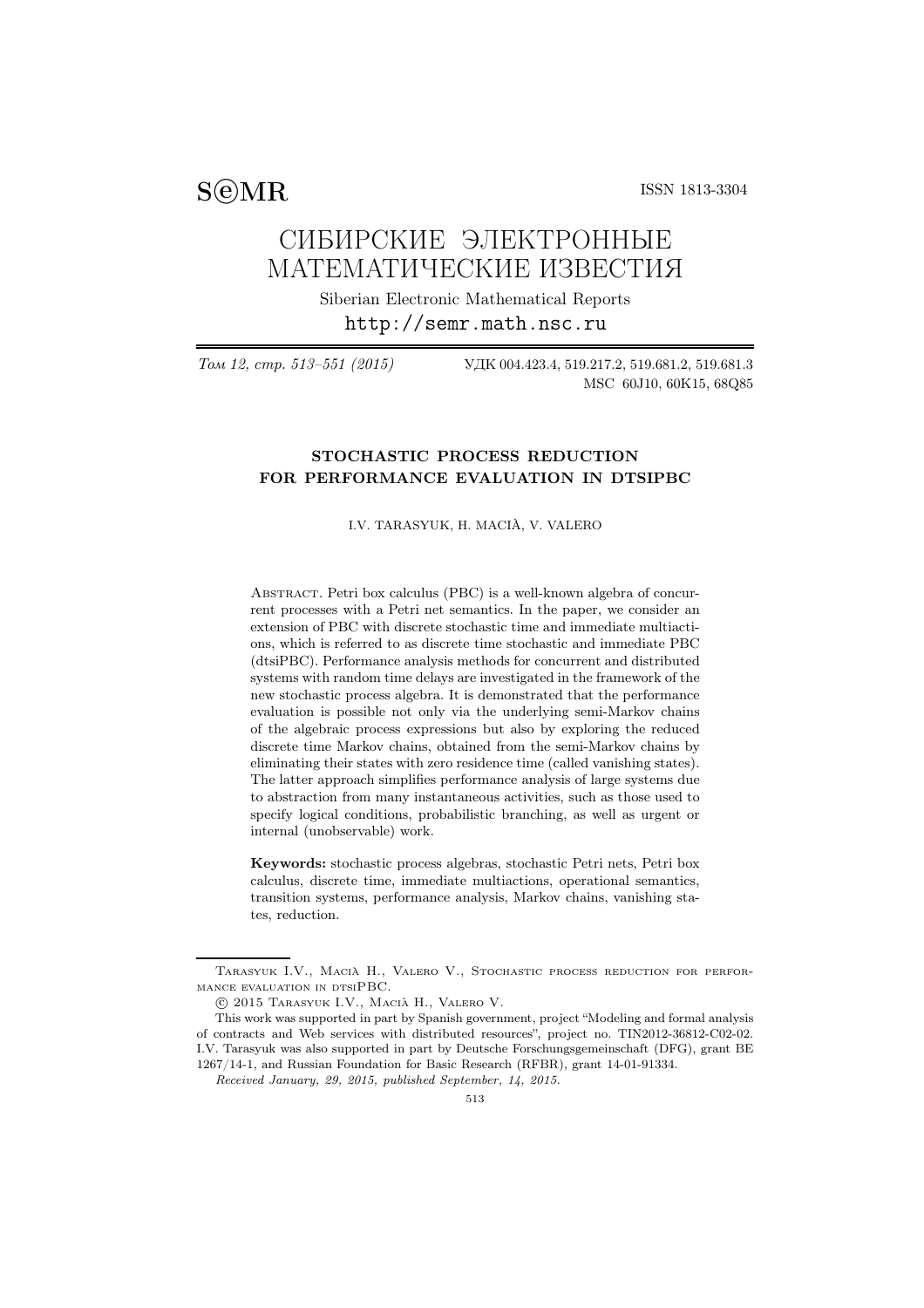#### 1. INTRODUCTION

Algebraic process calculi are a well-known formal model for the specification of computing systems and analysis of their behaviour. In such process algebras (PAs), systems and processes are specified by formulas, and verification of their properties is accomplished at a syntactic level via equivalences, axioms, and inference rules. In the last decades, stochastic extensions of PAs were proposed and widely used. Stochastic process algebras (SPAs) do not just specify actions that can occur (qualitative features), like ordinary process algebras, but they associate with actions some quantitative parameters (quantitative characteristics), such as rates or probabilities, related to the distributions of the random action delays. Some well-known SPAs are MTIPP [10], PEPA [11] and EMPA [3].

Petri box calculus (PBC) [4, 6, 5] is a flexible and expressive process algebra, based on the CCS calculus [20], and developed as a tool for specification of structure of Petri nets (PNs) and their interrelations. Its goal was also to propose a compositional semantics for high level constructs of concurrent programming languages in terms of elementary PNs. Formulas of PBC are combined not from single (visible or invisible) actions and variables, like in CCS, but from multisets of elementary actions and their conjugates, called multiactions. The empty multiset of actions is interpreted as the silent multiaction specifying some invisible activity. PBC has a step operational semantics in terms of labeled transition systems, constructed from the rules of the classical structural operational semantics (SOS). The denotational semantics of PBC was defined via a subclass of PNs, equipped with an interface and considered up to isomorphism, called Petri boxes.

A stochastic extension of PBC, called stochastic Petri box calculus (sPBC), was proposed in [16]. In sPBC, delays of stochastic multiactions follow negative exponential distribution. Each multiaction is equipped with a rate that is a parameter of the corresponding exponential distribution. The instantaneous execution of a stochastic multiaction is possible only after the corresponding stochastic time delay. Just a finite part of PBC was initially used for the stochastic enrichment: in its former version, sPBC had neither refinement nor recursion nor iteration. The calculus has an interleaving operational semantics in terms of transition systems, labeled with multiactions and their rates. Its denotational semantics was defined in terms of a subclass of labeled continuous time stochastic PNs (LCTSPNs), based on CTSPNs [18] and called stochastic Petri boxes (s-boxes). In [14], the iteration operation was added to sPBC. In sPBC, performance is evaluated by analyzing the underlying stochastic process, which is a continuous time Markov chain (CTMC).

In [15], sPBC with iteration was enriched with immediate multiactions, having a deterministic zero time delay. We call the resulting calculus generalized stochastic PBC (gsPBC). gsPBC has an interleaving operational semantics via transition systems, labeled with stochastic or immediate multiactions, together with their rates or probabilities, respectively. The denotational semantics of gsPBC was defined via a subclass of labeled generalized stochastic PNs (LGSPNs), based on GSPNs [19, 1] and called generalized stochastic Petri boxes (gs-boxes). The performance analysis in gsPBC is accomplished via the underlying semi-Markov chains (SMCs). Note that in the continuous time semantics, used in sPBC and gsPBC, parallelism is modeled by interleaving, since the probability that any two events occur simultaneously is equal to zero by the properties of continuous probability distributions.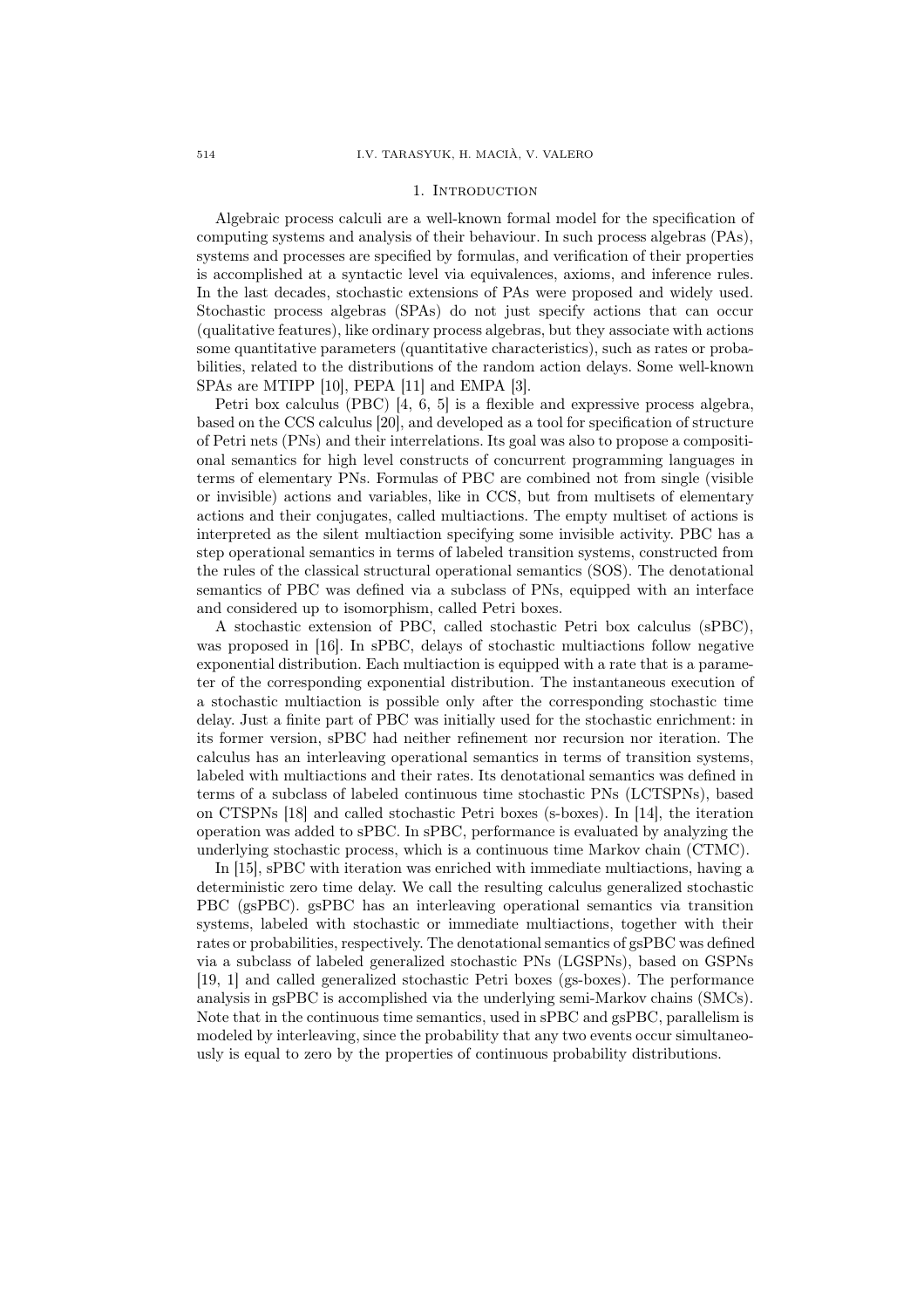In [24, 26], a discrete time stochastic extension dtsPBC of finite PBC was presented. In dtsPBC, the residence time in the process states is geometrically distributed. A step operational semantics of dtsPBC was constructed via labeled probabilistic transition systems. Its denotational semantics was defined in terms of a subclass of labeled discrete time stochastic PNs (LDTSPNs), based on DTSPNs [21] and called discrete time stochastic Petri boxes (dts-boxes). In [25, 27], dtsPBC was enriched with the iteration operator with the goal of specifying infinite processes. The underlying stochastic process, which is a discrete time Markov chain (DTMC), was constructed and investigated to analyze performance in dtsPBC.

In this paper, we investigate performance evaluation methods for computing systems in the algebra discrete time stochastic and immediate PBC (dtsiPBC), initially introduced in [28]. dtsiPBC is an extension of dtsPBC with iteration by immediate multiactions, having zero delay. Immediate multiactions improve capabilities of specification: they can model instantaneous probabilistic choices, as well as activities whose duration is insignificant compared to those of others. This allows us to get a simpler and clearer representation of systems being specified. Thus, dtsiPBC possess concurrent discrete time semantics with geometrically distributed (like in dtsPBC) or zero sojourn time in the states of algebraic processes. The syntax of the algebra dtsiPBC is presented. Then, its step operational semantics, based on labeled probabilistic transition systems, is constructed. Here we do not consider the denotational semantics of the calculus, defined via a subclass of labeled discrete time stochastic and immediate PNs (LDTSPNs with immediate transitions, LDTSIPNs), called dtsi-boxes, since it was extensively described in our previous publications [28, 29, 30]. In those papers, a consistency of the operational and denotational semantics of dtsiPBC was proved, hence, all the results obtained for the former can be easily transferred to the latter.

To evaluate performance in dtsiPBC, we study the underlying stochastic process of its algebraic process expressions, which is an SMC. In addition, the alternative solution methods are developed, based on the underlying discrete time Markov chain (DTMC) and its reduction (RDTMC) by eliminating vanishing states (i.e. those with zero residence time). The method based on the RDTMC is the main contribution of the present paper. With a running illustrative example of the generalized shared memory system, we demonstrate how to apply the developed specification and analysis techniques to realistic concurrent systems. The case study also shows that the novel approach exploiting RDTMCs of the process expressions simplifies performance analysis of the specified systems due to abstracting from their activities with zero or negligible durations, while preserving the steady-state behaviour and the corresponding performance measures.

Comparing with our previous works about dtsiPBC [29, 30], the present paper proposes a novel original performance analysis method, based on RDTMCs of the process expressions, while in [29, 30], just SMCs and DTMCs were taken for that purpose. Further, here we consider a case study of the generalized shared memory system, which is an extension of the standard shared memory system, described in [29], allowing multiactions in the system specification to have arbitrary probabilities and weights, whereas in [30], no application example was considered at all. These generalized probabilities and weights can be seen as variable parameters to be adjusted later for optimization of the system performance.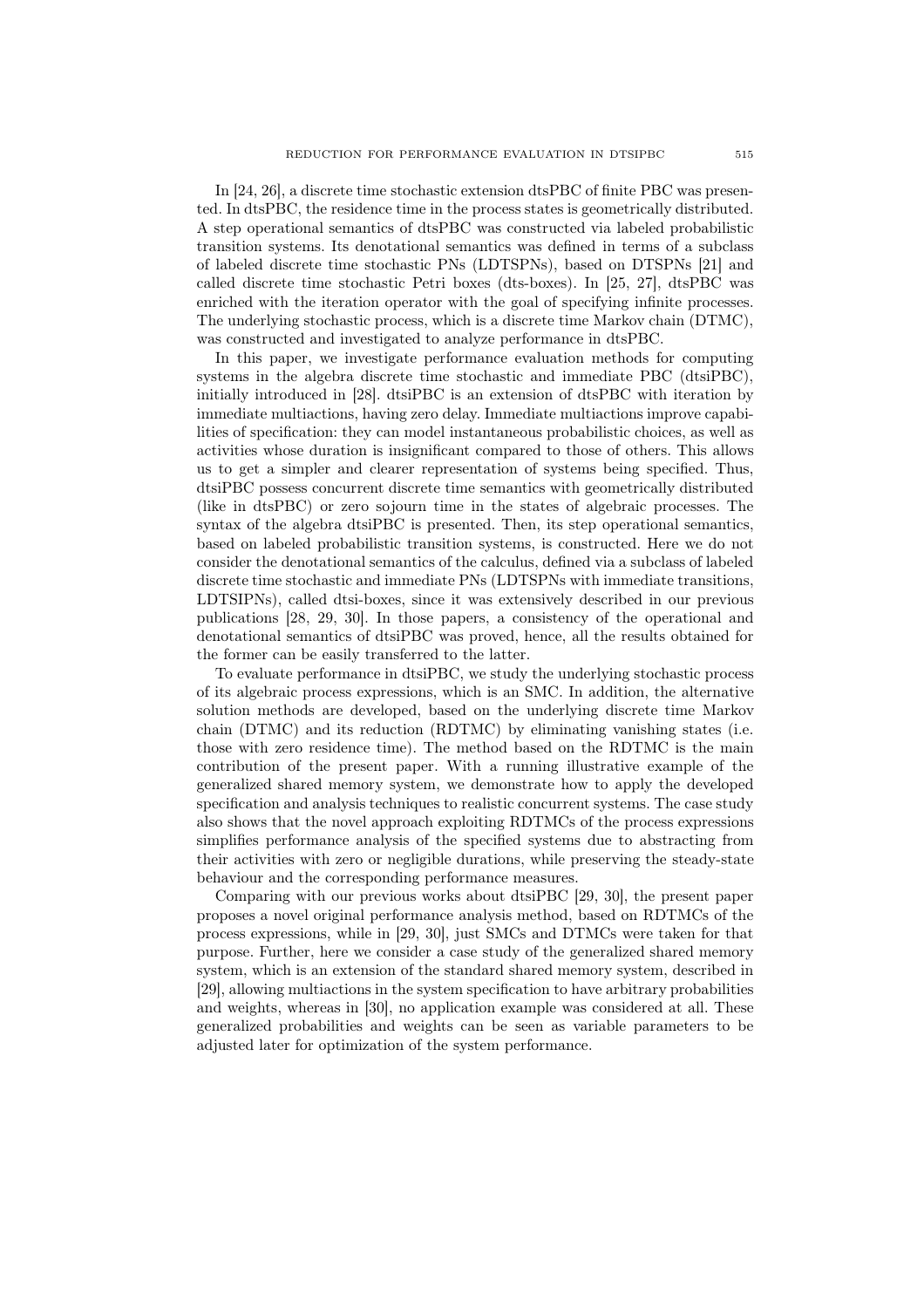The paper is organized as follows. In Section 2, the syntax of algebra dtsiPBC is presented. In Section 3, we construct its operational semantics via labeled probabilistic transition systems. The conventional (SMC-based) and alternative (DTMCand RDTMC-based) methods of performance evaluation are described in Section 4. Section 5 summarizes the results obtained and outlines the research perspectives.

## 2. Syntax

In this section, we propose the syntax of dtsiPBC. First, we recall a definition of multiset that is an extension of the set notion by allowing several identical elements.

**Definition 1.** Let X be a set. A finite multiset (bag) M over X is a mapping  $M: X \to \mathbb{N}$  such that  $|\{x \in X \mid M(x) > 0\}| < \infty$ , i.e. M has a finite support.

We denote the set of all finite multisets over a set X by  $\mathbb{N}_{fin}^X$ . Let  $M, M' \in \mathbb{N}_{fin}^X$ . The cardinality of M is defined as  $|M| = \sum_{x \in X} M(x)$ . We write  $x \in M$  if  $M(x) > 0$ and  $M \subseteq M'$  if  $\forall x \in X$ ,  $M(x) \leq M'(x)$ . We define  $(M + M')(x) = M(x) + M'(x)$ and  $(M - M')(x) = \max\{0, M(x) - M'(x)\}\)$ . When  $\forall x \in X$ ,  $M(x) \leq 1$ , M can be interpreted as a proper set and denoted by  $M \subseteq X$ . The set of all subsets of X is denoted by  $2^X$ .

Let  $Act = \{a, b, ...\}$  be the set of *elementary actions*. Then  $\widehat{Act} = \{\hat{a}, \hat{b}, ...\}$ is the set of *conjugated actions (conjugates)* such that  $\hat{a} \neq a$  and  $\hat{a} = a$ . Let  $\mathcal{A} = Act \cup \widehat{Act}$  be the set of all actions, and  $\mathcal{L} = \mathbb{N}_{fin}^{\mathcal{A}}$  be the set of all multiactions. Note that  $\emptyset \in \mathcal{L}$ , this corresponds to an internal move, i.e. the execution of a multiaction that contains no visible action names. The *alphabet* of  $\alpha \in \mathcal{L}$  is defined as  $\mathcal{A}(\alpha) = \{x \in \mathcal{A} \mid \alpha(x) > 0\}.$ 

A stochastic multiaction is a pair  $(\alpha, \rho)$ , where  $\alpha \in \mathcal{L}$  and  $\rho \in (0, 1)$  is the probability of the multiaction  $\alpha$ . This probability is interpreted as that of independent execution of the stochastic multiaction at the next discrete time moment. Such probabilities are used to calculate those to execute (possibly empty) sets of stochastic multiactions after one time unit delay. The probabilities of stochastic multiactions are required not to be equal to 1 to avoid extra model complexity due to assigning with them weights needed to make a choice when several stochastic multiactions with probability 1 can be executed from a state. In this case, some problems appear with conflicts resolving. See [21] for the discussion on DTSPNs. This decision also allows us to avoid technical difficulties related to conditioning events with probability 0. Another reason is that not allowing probability 1 for stochastic multiactions excludes a source of potential periodicity (hence, non-ergodicity) in the underlying SMCs of the algebraic expressions. On the other hand, there is no sense to allow zero probabilities of multiactions, since they would never be performed in this case. Let  $\mathcal{SL}$  be the set of all stochastic multiactions.

An *immediate multiaction* is a pair  $(\alpha, l)$ , where  $\alpha \in \mathcal{L}$  and  $l \in \mathbb{N}_{\geq 1} = \{1, 2, ...\}$ is the non-zero weight of the multiaction  $\alpha$ . This weight is interpreted as a measure of importance (urgency, interest) or a bonus reward associated with execution of the immediate multiaction at the current discrete time moment. Such weights are used to calculate the probabilities to execute sets of immediate multiactions instantly. Immediate multiactions have a priority over stochastic ones. One can assume that all immediate multiactions have priority 1, whereas all stochastic ones have priority 0. This means that in a state where both kinds of multiactions can occur, immediate multiactions always occur before stochastic ones. Stochastic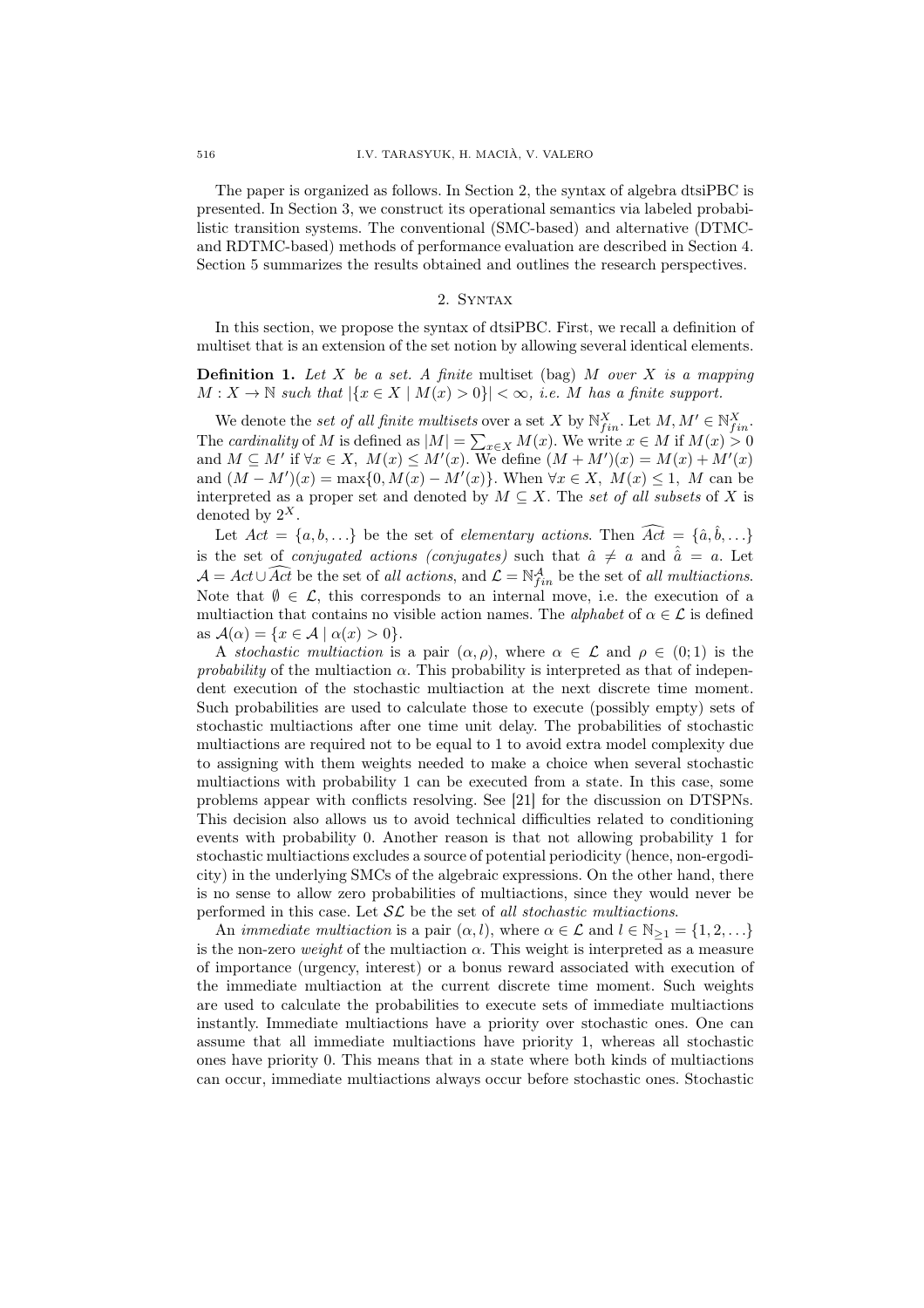and immediate multiactions cannot participate together in some step (concurrent execution), i.e. the steps consisting only of immediate multiactions or those including only stochastic multiactions are allowed. Let  $IL$  be the set of all immediate multiactions.

Let us note that the same multiaction  $\alpha \in \mathcal{L}$  may have different probabilities and weights in the same specification. It is easy to differentiate between probabilities and weights, hence, between stochastic and immediate multiactions, since the probabilities of stochastic multiactions belong to the interval  $(0, 1)$ , and the weights of immediate multiactions are non-zero (positive) natural numbers from  $\mathbb{N}_{\geq 1}$ . An activity is a stochastic or an immediate multiaction. Let  $\mathcal{SIL} = \mathcal{SL} \cup \mathcal{IL}$  be the set of all activities. The alphabet of an activity  $(\alpha, \kappa) \in \mathcal{SIL}$  is defined as  $\mathcal{A}(\alpha,\kappa) = \mathcal{A}(\alpha)$ . The *alphabet* of a multiset of activities  $\Upsilon \in \mathbb{N}_{fin}^{STL}$  is defined as  $\mathcal{A}(\Upsilon) = \bigcup_{(\alpha,\kappa)\in\Upsilon} \mathcal{A}(\alpha).$ 

Activities are combined into formulas (process expressions) by the operations:

|                   | $: \; sequential \; execution.$                        |
|-------------------|--------------------------------------------------------|
|                   | <i>choice.</i>                                         |
|                   | $: \quad parallelism,$                                 |
| $\lceil f \rceil$ | $:$ relabeling of actions.                             |
| rs                | : <i>restriction</i> over a single action,             |
| <b>SV</b>         | <i>synchronization</i> on an action and its conjugate, |
|                   | .                                                      |

[ ∗ ∗ ] : iteration with three arguments: initialization, body and termination.

Sequential execution and choice have a standard interpretation, like in other process algebras, but parallelism does not include synchronization, unlike the corresponding operation in CCS [20].

Relabeling functions  $f : \mathcal{A} \to \mathcal{A}$  are bijections preserving conjugates, i.e.  $\forall x \in \mathcal{A}$  $\mathcal{A}, f(\hat{x}) = f(x)$ . Relabeling is extended to multiactions in the usual way: for  $\alpha \in \mathcal{L}$ we define  $f(\alpha) = \sum_{x \in \alpha} f(x)$ . Relabeling is extended to activities: for  $(\alpha, \kappa) \in \mathcal{SIL}$ , we define  $f(\alpha, \kappa) = (f(\alpha), \kappa)$ . Relabeling is extended to the multisets of activities as follows: for  $\Upsilon \in \tilde{N}_{fin}^{STL}$  we define  $f(\Upsilon) = \sum_{(\alpha,\kappa) \in \Upsilon} (f(\alpha), \kappa)$ . Remember that sums are considered with the multiplicity when applied to multisets: for example,  $f(\alpha) = \sum_{x \in \alpha} f(x) = \sum_{x \in \mathcal{A}} \alpha(x) f(x).$ 

Restriction over an elementary action  $a \in Act$  means that, for a given process expression, any behaviour containing  $\alpha$  or its conjugate  $\hat{\alpha}$  is not allowed.

Let  $\alpha, \beta \in \mathcal{L}$  be two multiactions such that for some elementary action  $a \in Act$ we have  $a \in \alpha$  and  $\hat{a} \in \beta$ , or  $\hat{a} \in \alpha$  and  $a \in \beta$ . Then, synchronization of  $\alpha$  and  $\beta$ by a is defined as  $\alpha \oplus_{a} \beta = \gamma$ , where

$$
\gamma(x) = \begin{cases} \alpha(x) + \beta(x) - 1, & x = a \text{ or } x = \hat{a}; \\ \alpha(x) + \beta(x), & \text{otherwise.} \end{cases}
$$

In other words, we require that  $\alpha \oplus_{a} \beta = \alpha + \beta - \{a, \hat{a}\}\)$ , i.e. we remove one exemplar of a and one exemplar of  $\hat{a}$  from the multiset sum  $\alpha + \beta$ , since the synchronization of a and  $\hat{a}$  produces  $\emptyset$ . Activities are synchronized with the use of their multiaction parts, i.e. the synchronization by a of two activities, whose multiaction parts  $\alpha$ and  $\beta$  possess the properties mentioned above, results in the activity with the multiaction part  $\alpha \oplus_{a} \beta$ . We may synchronize activities of the same type only: either both stochastic multiactions or both immediate ones, since immediate multiactions have a priority over stochastic ones, hence, stochastic and immediate multiactions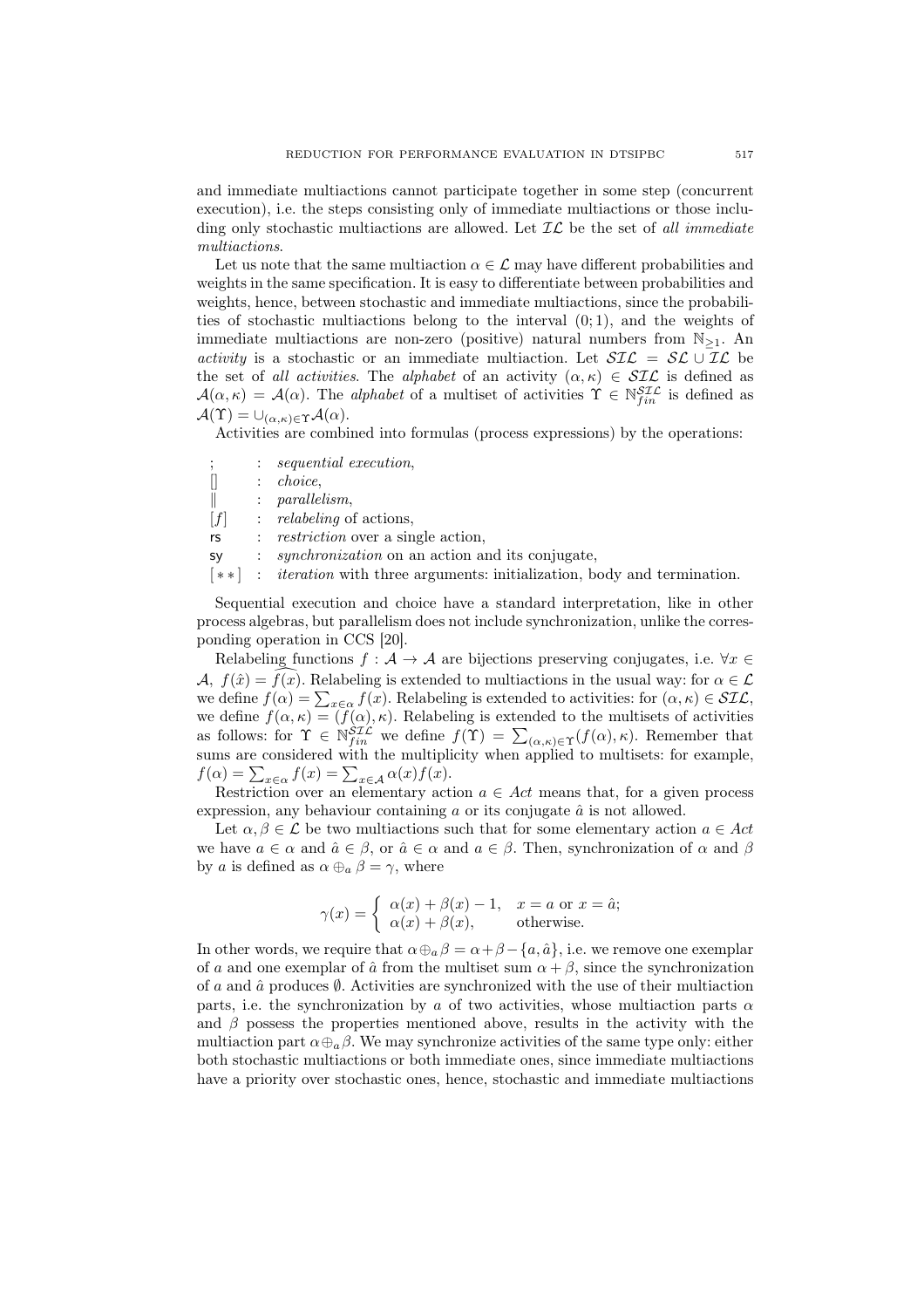cannot be executed together (note also that the execution of immediate multiactions takes no time, unlike that of stochastic ones). Synchronization by a means that, for a given expression with a process behaviour containing two concurrent activities that can be synchronized by  $a$ , there exists also the process behaviour that differs from the former only in that the two activities are replaced by the result of their synchronization.

In the iteration, the initialization subprocess is executed first, then the body is performed zero or more times, and, finally, the termination subprocess is executed.

Static expressions specify the structure of processes. As we shall see, the expressions correspond to unmarked LDTSIPNs (note that LDTSIPNs are marked by definition). Remember that a marking is the allocation of tokens in the places of a PN and markings are used to describe dynamic behaviour of PNs in terms of transition firings.

**Definition 2.** Let  $(\alpha, \kappa) \in \mathcal{SIL}$  and  $a \in Act$ . A static expression of dtsiPBC is defined as

 $E ::= (\alpha, \kappa) | E; E | E | E | E | E | E | E | f | E \text{ is a } | E \text{ sy a } | [E * E * E].$ 

Let  $StatExpr$  denote the set of all static expressions of dtsiPBC.

To make the grammar above unambiguous, one can add parentheses in the productions with binary operations:  $(E; E)$ ,  $(E||E)$ ,  $(E||E)$ . However, here and further we prefer the PBC approach and add them to resolve ambiguities only.

To avoid technical difficulties with the iteration operator, we should not allow any concurrency at the highest level of the second argument of iteration. This is not a severe restriction, since we can always prefix parallel expressions by an activity with the empty multiaction part. Alternatively, we can use a different, safe, version of the iteration operator, but its net translation has six arguments. See also [5] for discussion on this subject. Remember that a PN is *n*-bounded ( $n \in \mathbb{N}$ ) if for all its reachable (from the initial marking by the sequences of transition firings) markings there are at most  $n$  tokens in every place, and a PN is safe if it is 1-bounded.

**Definition 3.** Let  $(\alpha, \kappa) \in \mathcal{SIL}$  and  $\alpha \in Act$ . A regular static expression of dtsiPBC is defined as

 $E ::= (\alpha, \kappa) | E; E | E | E | E | E | E | E | f | | E \text{ is a } | E \text{ s y a } | [E * D * E],$ where  $D ::= (\alpha, \kappa) | D; E | D[]D | D[f] | D$  rs  $a | D$  sy  $a | [D * D * E].$ 

Let  $RegStatExpr$  denote the set of all regular static expressions of dtsiPBC.

Dynamic expressions specify the states of processes. As we shall see, the expressions correspond to LDTSIPNs (which are marked by default). Dynamic expressions are obtained from static ones, by annotating them with upper or lower bars which specify the active components of the system at the current moment of time. The dynamic expression with upper bar (the overlined one)  $\overline{E}$  denotes the *initial*, and that with lower bar (the underlined one)  $E$  denotes the *final* state of the process specified by a static expression  $E$ . The *underlying static expression* of a dynamic one is obtained by removing all upper and lower bars from it.

**Definition 4.** Let  $E \in StatExpr$  and  $a \in Act$ . A dynamic expression of dtsiPBC is defined as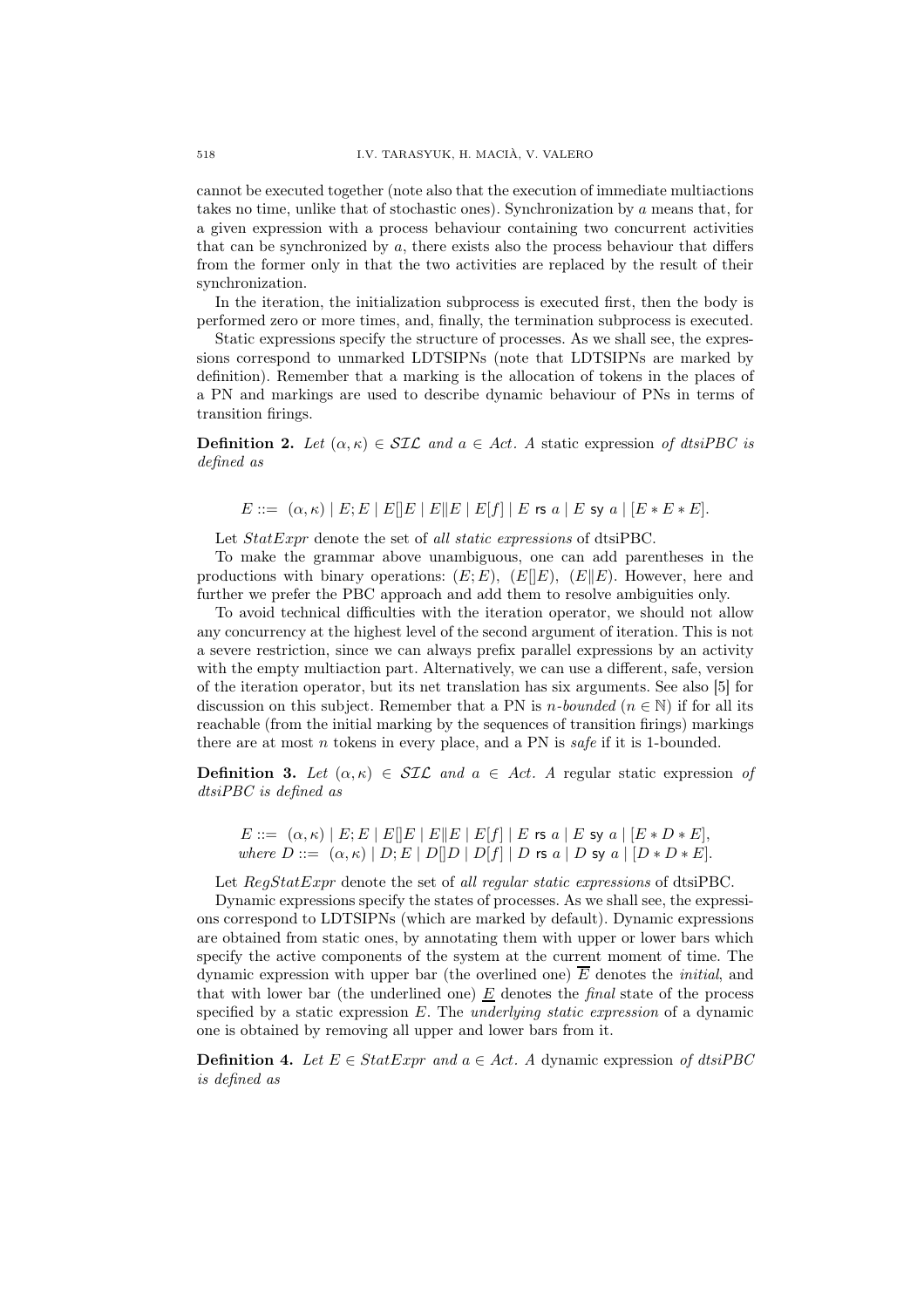$$
G ::= \overline{E} | \underline{E} | G; E | E; G | G[]E | E[]G | G[]G | G[f] | G \text{ rs } a | G \text{ sy } a |
$$
  

$$
[G * E * E] | [E * G * E] | [E * E * G].
$$

Let  $DynExpr$  denote the set of all dynamic expressions of dtsiPBC.

Note that if the underlying static expression of a dynamic one is not regular, the corresponding LDTSIPN can be non-safe (it is 2-bounded in the worst case [5]).

Definition 5. A dynamic expression is regular if its underlying static expression is regular.

Let  $RegDynExpr$  denote the set of all regular dynamic expressions of dtsiPBC.

#### 3. Operational semantics

In this section, we define the step operational semantics in terms of labeled transition systems.

3.1. Inaction rules. The inaction rules for dynamic expressions describe their structural transformations in the form of  $G \Rightarrow \widetilde{G}$  which do not change the states of the specified processes. The goal of these syntactic transformations is to obtain the well-structured resulting expressions, called operative ones, to which no inaction rules can be further applied. However, inaction rules do not bring associated either time elapsing or activities execution, thus, the corresponding marking in the associated LDTSIPN remains unchanged by their application.

Thus, the application of inaction rules does not take any discrete time delay, i.e. the dynamic expression transformation described by the rule is accomplished instantly.

In Table 1, we define inaction rules for regular dynamic expressions in the form of overlined and underlined static ones. In this table,  $E, F, K \in \text{Reaf} t \in \text{Tr} m$  and  $a \in Act.$ 

| $\overline{E;F} \Rightarrow \overline{E};F$                          | $E; F \Rightarrow E; \overline{F}$                                                                                                                                    | $E; E \Rightarrow E; F$                                                     |
|----------------------------------------------------------------------|-----------------------------------------------------------------------------------------------------------------------------------------------------------------------|-----------------------------------------------------------------------------|
| $\overline{E}$    $\overline{F}$ $\Rightarrow$ $\overline{E}$    $F$ | $E  F \Rightarrow E  \overline{F}$                                                                                                                                    | $\underline{E}[[F \Rightarrow E][F$                                         |
| $E[\underline{F} \Rightarrow E[\underline{F}]$                       | $E  F \Rightarrow E  F$                                                                                                                                               | $E  E \Rightarrow E  F$                                                     |
| $\overline{E[f]} \Rightarrow \overline{E}[f]$                        | $\underline{E}[f] \Rightarrow E[f]$                                                                                                                                   | $\overline{E}$ rs $\overline{a} \Rightarrow \overline{E}$ rs $\overline{a}$ |
| $\underline{E}$ rs $a \Rightarrow \underline{E}$ rs $\underline{a}$  | E sy $a \Rightarrow E$ sy $a$                                                                                                                                         | $\underline{E}$ sy $a \Rightarrow E$ sy $a$                                 |
|                                                                      | $\overline{[E*F*K]} \Rightarrow [\overline{E}*F*K] \quad [\underline{E}*F*K] \Rightarrow [E*\overline{F}*K] \quad [E*\underline{F}*K] \Rightarrow [E*\overline{F}*K]$ |                                                                             |
|                                                                      | $[E * F * K] \Rightarrow [E * F * \overline{K}] \quad [E * F * K] \Rightarrow [E * F * K]$                                                                            |                                                                             |

Table 1. Inaction rules for overlined and underlined regular static expressions

In Table 2, we introduce inaction rules for regular dynamic expressions in the arbitrary form. In this table,  $E, F \in RegStatexpr$ ,  $G, H, \widetilde{G}, \widetilde{H} \in RegDynExpr$ and  $a \in Act$ .

**Definition 6.** A regular dynamic expression  $G$  is operative if no inaction rule can be applied to it.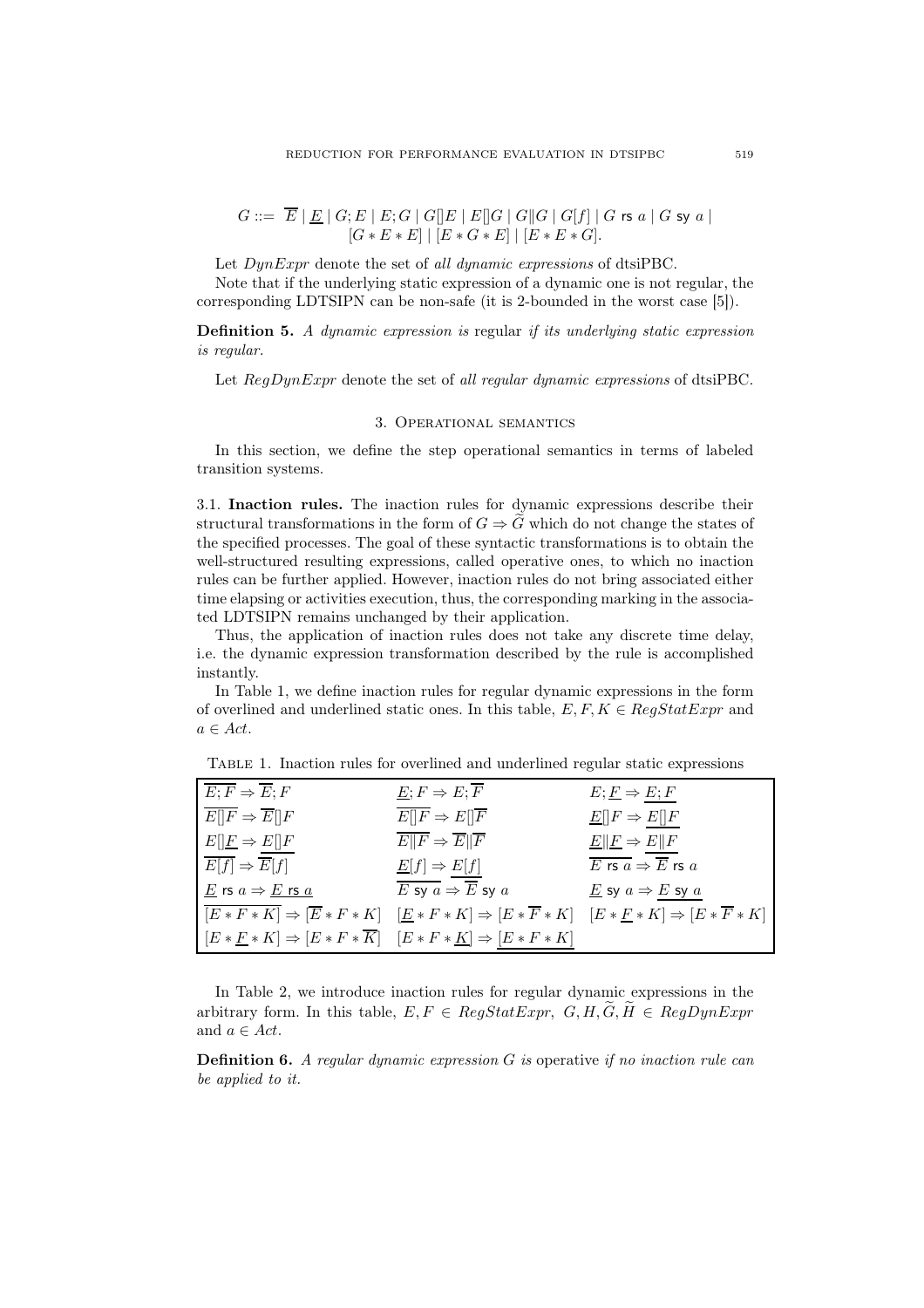Table 2. Inaction rules for arbitrary regular dynamic expressions

| $G \Rightarrow \widetilde{G}, \circ \in \{;\Pi\}$ | $G \Rightarrow \tilde{G}, \circ \in \{; , \llbracket \}$                                                                                              | $G \Rightarrow \tilde{G}$                                          |
|---------------------------------------------------|-------------------------------------------------------------------------------------------------------------------------------------------------------|--------------------------------------------------------------------|
| $G \circ E \Rightarrow \widetilde{G} \circ E$     | $E \circ G \Rightarrow E \circ \widetilde{G}$                                                                                                         | $G  H \Rightarrow \overline{\widetilde{G}  H}$                     |
| $H \Rightarrow H$                                 | $G \Rightarrow G$                                                                                                                                     | $G \Rightarrow \widetilde{G}, \ o \in \{\mathsf{rs},\mathsf{sy}\}$ |
| $G  H \Rightarrow G  \overline{H}$                | $G[f] \Rightarrow \overline{\widetilde{G}[f]}$                                                                                                        | $G \circ a \Rightarrow \widetilde{G} \circ a$                      |
| $G \Rightarrow \widetilde{G}$                     | $G \Rightarrow \widetilde{G}$                                                                                                                         | $G \Rightarrow \tilde{G}$                                          |
|                                                   | $[G * E * F] \Rightarrow [\widetilde{G} * E * F]$ $[E * G * F] \Rightarrow [E * \widetilde{G} * F]$ $[E * F * G] \Rightarrow [E * F * \widetilde{G}]$ |                                                                    |

Let  $OpRegDynExpr$  denote the set of all operative regular dynamic expressions of dtsiPBC.

Note that any dynamic expression can be always transformed into a (not necessarily unique) operative one by using the inaction rules. In the following, we consider regular expressions only and omit the word "regular".

**Definition 7.** Let  $\approx$  =  $(\Rightarrow \cup \Leftarrow)^*$  be a structural equivalence of dynamic expressions in dtsiPBC. Thus, two dynamic expressions  $G$  and  $G'$  are structurally equivalent, denoted by  $G \approx G'$ , if they can be reached from each other by applying the inaction rules in a forward or backward direction.

3.2. Action and empty loop rules. The action rules are applied when some activities are executed. With these rules we capture the prioritization of immediate multiactions with respect to stochastic ones. We also have the empty loop rule which is used to capture a delay of one discrete time unit in the same state when no immediate multiactions are executable. In this case, the empty multiset of activities is executed. The action and empty loop rules will be used later to determine all multisets of activities which can be executed from the structural equivalence class of every dynamic expression (i.e. from the state of the corresponding process). This information together with that about probabilities or weights of the activities to be executed from the current process state will be used to calculate the probabilities of such executions.

The action rules with stochastic (or immediate, otherwise) multiactions describe dynamic expression transformations in the form of  $G \stackrel{\Gamma}{\to} \tilde{G}$  (or  $G \stackrel{I}{\to} \tilde{G}$ ) due to execution of non-empty multisets  $\Gamma$  of stochastic (or I of immediate) multiactions. The rules represent possible state changes of the specified processes when some nonempty multisets of stochastic (or immediate) multiactions are executed. As we shall see, the application of an action rule with stochastic (or immediate) multiactions to a dynamic expression leads in the corresponding LDTSIPN to a discrete time tick at which some stochastic transitions fire (or to the instantaneous firing of some immediate transitions) and possible change of the current marking. The current marking remains unchanged only if there is a self-loop produced by the iterative execution of a non-empty multiset, which must be one-element, i.e. the single stochastic (or immediate) multiaction. The reason is the regularity requirement that allows no concurrency at the highest level of the second argument of iteration.

The empty loop rule describes dynamic expression transformations in the form of  $G \stackrel{\emptyset}{\rightarrow} G$  due to execution of the empty multiset of activities at a discrete time tick. The rule reflects a non-zero probability to stay in the current state at the next moment, which is a feature of discrete time stochastic processes. As we shall see, the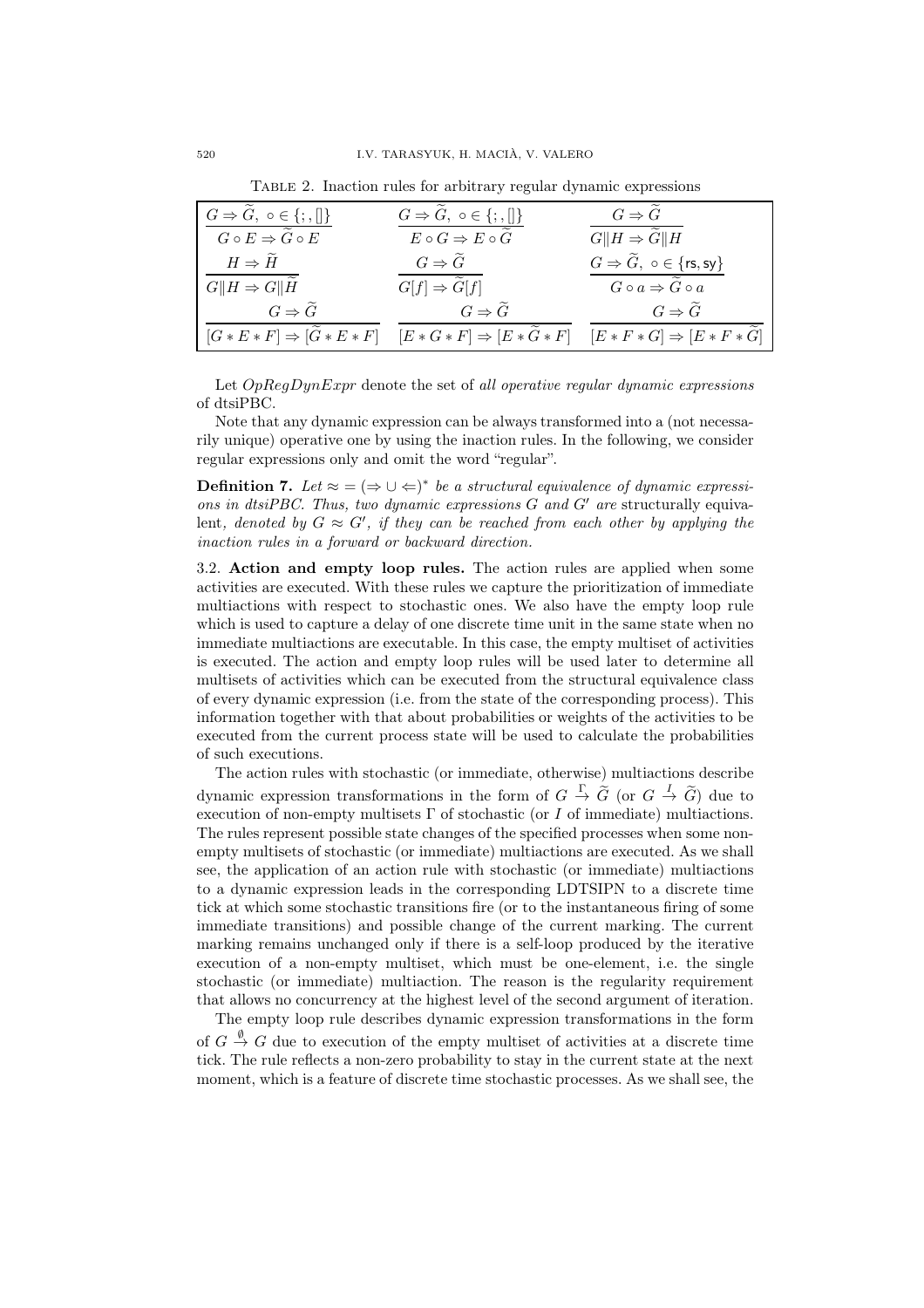application of the empty loop rule to a dynamic expression leads to a discrete time tick in the corresponding LDTSIPN at which no transitions fire and the current marking is not changed. This is a new rule that has no prototype among inaction rules of PBC, since it represents a time delay, but no notion of time exists in PBC. The PBC rule  $G \stackrel{\emptyset}{\rightarrow} G$  from [6, 5] in our setting would correspond to the rule  $G \Rightarrow G$  describing the stay in the current state when no time elapses. Since we do not need the latter rule to transform dynamic expressions into operative ones and it can destroy the definition of operative expressions, we do not have it.

Thus, the application of action rules with stochastic multiactions or the empty loop rule takes one discrete time unit delay, i.e. the execution of a (possibly empty) multiset of stochastic multiactions leading to the dynamic expression transformation described by the rule is accomplished instantly after one time unit. An application of every action rule with immediate multiactions does not take any time, i.e. the execution of a (non-empty) multiset of immediate multiactions is accomplished instantly at the current moment of time.

Note that expressions of dtsiPBC can contain identical activities. To avoid technical difficulties, such as the proper calculation of the state change probabilities for multiple transitions, we can always enumerate coinciding activities from left to right in the syntax of expressions. The new activities resulted from synchronization will be annotated with concatenation of numberings of the activities they come from, hence, the numbering should have a tree structure to reflect the effect of multiple synchronizations. Now we define the numbering which encodes a binary tree with the leaves labeled by natural numbers.

## **Definition 8.** The numbering of expressions is defined as  $\iota ::= n | (\iota)(\iota), n \in \mathbb{N}$ .

Let Num denote the set of all numberings of expressions.

The new activities resulting from synchronizations in different orders should be considered up to permutation of their numbering. In this way, we shall recognize different instances of the same activity. If we compare the contents of different numberings, i.e. the sets of natural numbers in them, we shall be able to identify the mentioned instances.

The *content* of a numbering  $\iota \in Num$  is

$$
Cont(\iota) = \begin{cases} {\{\iota\}}, & \iota \in \mathbb{N}; \\ Cont(\iota_1) \cup Cont(\iota_2), & \iota = (\iota_1)(\iota_2). \end{cases}
$$

After the enumeration, the multisets of activities from the expressions will become the proper sets. We shall suppose that the identical activities are enumerated when needed to avoid ambiguity. This enumeration is considered to be implicit.

Let X be some set. We denote the Cartesian product  $X \times X$  by  $X^2$ . Let  $\mathcal{E} \subseteq X^2$ be an equivalence relation on X. Then the *equivalence class* (with respect to  $\mathcal{E}$ ) of an element  $x \in X$  is defined by  $[x]_{\mathcal{E}} = \{y \in X \mid (x, y) \in \mathcal{E}\}\)$ . The equivalence  $\mathcal{E}$ partitions X into the set of equivalence classes  $X/\varepsilon = \{ [x]_{\varepsilon} \mid x \in X \}.$ 

Let G be a dynamic expression. Then  $[G]_{\approx} = \{H \mid G \approx H\}$  is the equivalence class of  $G$  with respect to the structural equivalence.  $G$  is an *initial* dynamic expression, denoted by  $init(G)$ , if  $\exists E \in RegStatExpr, G \in \overline{E}|_{\approx} G$  is a final dynamic expression, denoted by  $final(G)$ , if  $\exists E \in RegStatExpr, G \in [E]_{\approx}$ .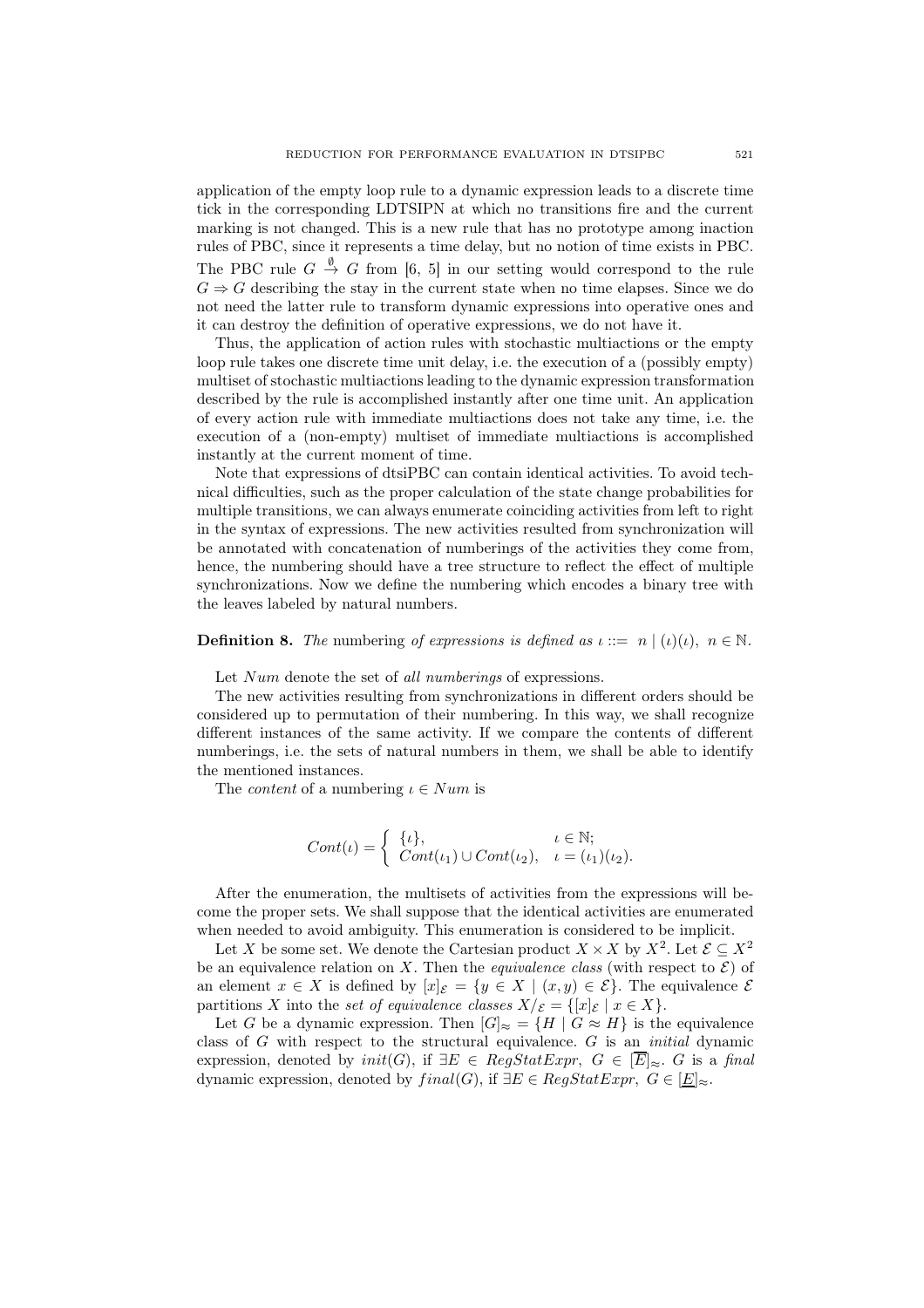**Definition 9.** Let  $G \in OpRegDynExpr$ . We now define the set of all non-empty multisets of activities which can be potentially executed from  $G$ , denoted by  $Can(G)$ . Let  $(\alpha, \kappa) \in \mathcal{SIL}$ ,  $E, F \in RegStatexpr$ ,  $H \in OpRegDynExpr$  and  $a \in Act$ .

- (1) If final(G) then  $Can(G) = \emptyset$ .
- (2) If  $G = \overline{(\alpha, \kappa)}$  then  $Can(G) = \{\{(\alpha, \kappa)\}\}.$
- (3) If  $\Upsilon \in Can(G)$  then  $\Upsilon \in Can(G \circ E)$ ,  $\Upsilon \in Can(E \circ G)$  ( $\circ \in \{\cdot, \cdot\}$ ),  $\Upsilon \in Can(G||H), \Upsilon \in Can(H||G), f(\Upsilon) \in Can(G|f]), \Upsilon \in Can(G \text{ rs } a)$ (when  $a, \hat{a} \notin \mathcal{A}(\Upsilon)$ ),  $\Upsilon \in Can(G \text{ sy } a)$ ,  $\Upsilon \in Can([G * E * F])$ ,  $\Upsilon \in Can([E * G * F]), \ \Upsilon \in Can([E * F * G]).$
- (4) If  $\Upsilon \in Can(G)$  and  $\Xi \in Can(H)$  then  $\Upsilon + \Xi \in Can(G||H)$ .
- (5) If  $\Upsilon \in Can(G \text{ sy } a)$  and  $(\alpha, \kappa), (\beta, \lambda) \in \Upsilon$  are different activities such that  $a \in \alpha$ ,  $\hat{a} \in \beta$ , then
	- (a)  $(\Upsilon + {\{\alpha \oplus_{a} \beta, \kappa \cdot \lambda\}} \setminus {\{\alpha, \kappa\}, \beta, \lambda\}} \in Can(G \text{ sy } a), \text{ if } \kappa, \lambda \in (0,1);$
	- (b)  $(\Upsilon + {\alpha \oplus_{a} \beta, \kappa + \lambda}) \ \ \} \ ( {\alpha, \kappa), (\beta, \lambda) } \in Can(G \text{ sy } a), \text{ if } \kappa, \lambda \in \mathbb{N}_{\geq 1}.$ When we synchronize the same multiset of activities in different orders, we obtain several activities with the same multiaction and probability or weight parts, but with different numberings having the same content. Then we only consider a single one of the resulting activities to avoid introducing redundant ones.

For example, the synchronization of stochastic multiactions  $(\alpha, \rho)_1$  and  $(\beta, \chi)_2$  in different orders generates the activities  $(\alpha \oplus_{\alpha} \beta, \rho \cdot \chi)_{(1)(2)}$ and  $(\beta \oplus_a \alpha, \chi \cdot \rho)_{(2)(1)}$ . Similarly, the synchronization of immediate multiactions  $(\alpha, l)_1$  and  $(\beta, m)_2$  in different orders generates the activities  $(\alpha \oplus_{a} \beta, l+m)_{(1)(2)}$  and  $(\beta \oplus_{a} \alpha, m+l)_{(2)(1)}$ . Since Cont((1)(2))  $= \{1,2\} = Cont((2)(1)),$  in both cases, only the first activity (or, symmetrically, the second one) resulting from synchronization will appear in a multiset from  $Can(G \text{ sy } a)$ .

If  $\Upsilon \in Can(G)$  then by definition of  $Can(G) \,\forall \Xi \subseteq \Upsilon$ ,  $\Xi \neq \emptyset$  we have  $\Xi \in Can(G)$ .

Let  $G \in OpRegDynExpr$ . Obviously, if there are only stochastic (or only immediate) multiactions in the multisets from  $Can(G)$  then these stochastic (or immediate) multiactions can be executed from G. Otherwise, besides stochastic ones, there are also immediate multiactions in the multisets from  $Can(G)$ . By the note above, there are non-empty multisets of immediate multiactions in  $Can(G)$  as well, i.e.  $\exists \Upsilon \in \text{Can}(G), \ \Upsilon \in \mathbb{N}_{fin}^{\mathcal{IL}} \setminus \{\emptyset\}.$  In this case, no stochastic multiactions can be executed from  $G$ , even if  $Can(G)$  contains non-empty multisets of stochastic multiactions, since immediate multiactions have a priority over stochastic ones, and should be executed first.

**Definition 10.** Let  $G \in OpRegDynExpr$ . The set of all non-empty multisets of activities which can be executed from G is

$$
Now(G) = \begin{cases} Can(G), & (Can(G) \subseteq \mathbb{N}_{fin}^{\mathcal{SL}} \setminus \{\emptyset\}) \vee (Can(G) \subseteq \mathbb{N}_{fin}^{\mathcal{IL}} \setminus \{\emptyset\}); \\ Can(G) \cap \mathbb{N}_{fin}^{\mathcal{IL}}, & otherwise. \end{cases}
$$

An expression  $G \in OpRegDynExpr$  is tangible, denoted by  $tang(G)$ , if  $Now(G) \subseteq$  $\mathbb{N}_{fin}^{\mathcal{SL}} \setminus \{\emptyset\}.$  Otherwise, the expression G is vanishing, denoted by vanish(G), and in this case  $Now(G) \subseteq \mathbb{N}_{fin}^{\mathcal{IL}} \setminus \{\emptyset\}.$ 

In Table 3, we define the action and empty loop rules. In this table,  $(\alpha, \rho), (\beta, \chi) \in$  $\mathcal{SL}, (\alpha, l), (\beta, m) \in \mathcal{IL}$  and  $(\alpha, \kappa) \in \mathcal{SIL}$ . Further,  $E, F \in \text{RegStatexpr}, G, H \in$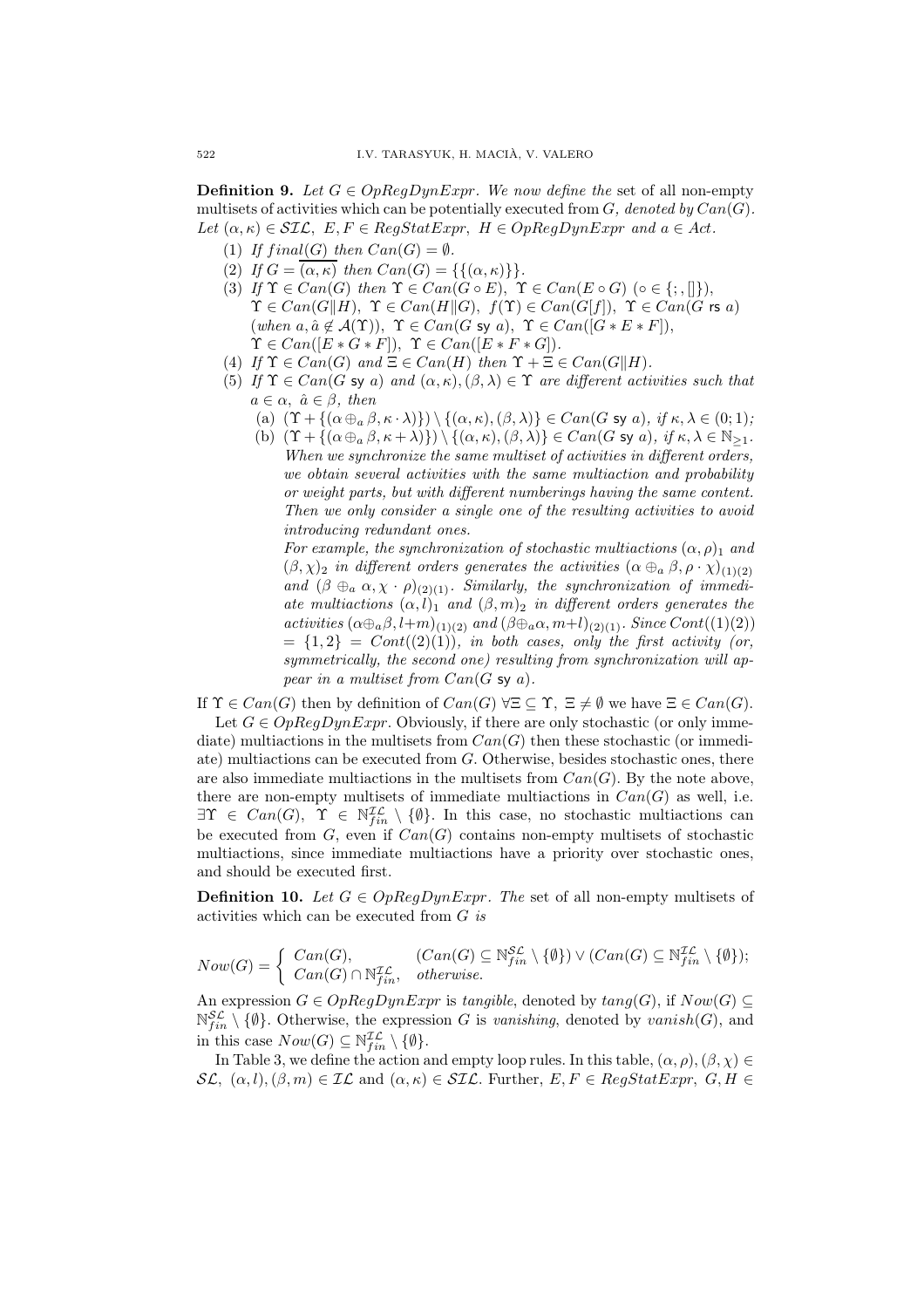$OpRegDynExpr, \ \widetilde{G}, \widetilde{H} \in RegDynExpr \text{ and } a \in Act.$  Moreover,  $\Gamma, \Delta \in \mathbb{N}_{fin}^{\mathcal{SL}} \setminus$  $\{\emptyset\},\ \Gamma' \in \mathbb{N}_{fin}^{\mathcal{SL}},\ I,J \in \mathbb{N}_{fin}^{\mathcal{IL}} \setminus \{\emptyset\},\ I' \in \mathbb{N}_{fin}^{\mathcal{IL}}\ \text{and}\ \Upsilon \in \mathbb{N}_{fin}^{\mathcal{SLL}} \setminus \{\emptyset\}.$  The first rule in the table is the empty loop rule El. The other rules are the action rules, describing transformations of dynamic expressions, which are built using particular algebraic operations. If we cannot merge a rule with stochastic multiactions and a rule with immediate multiactions for some operation then we get the coupled action rules. Then the names of the action rules with immediate multiactions have a suffix 'i'.

| TABLE 3. Action and empty loop rules |  |  |  |  |  |
|--------------------------------------|--|--|--|--|--|
|--------------------------------------|--|--|--|--|--|

| $\mathbf{El} \frac{tang(G)}{G \stackrel{\emptyset}{\rightarrow} G}$<br>$\mathbf{B} \xrightarrow{\alpha,\kappa} \xrightarrow{\{\alpha,\kappa\}} (\alpha,\kappa)$                                                                                                   | $\mathbf{S} \xrightarrow[G:E \xrightarrow{\Upsilon} \widetilde{G}; E, E; G \xrightarrow{\Upsilon} E; \widetilde{G}$                                                                                                     |
|-------------------------------------------------------------------------------------------------------------------------------------------------------------------------------------------------------------------------------------------------------------------|-------------------------------------------------------------------------------------------------------------------------------------------------------------------------------------------------------------------------|
| $\mathbf{C}\xrightarrow{G\overset{\Gamma}{\to}\widetilde{G},\ \neg init(G)\vee (init(G)\wedge tang(\overline{E}))}{G  E\overset{\Gamma}{\to}\widetilde{G}  E,\ E  G\overset{\Gamma}{\to}E  \widetilde{G}}$                                                        | Ci $\frac{G \stackrel{I}{\rightarrow} \widetilde{G}}{G    E \stackrel{I}{\rightarrow} \widetilde{G}    E, E    G \stackrel{I}{\rightarrow} E    \widetilde{G}}$                                                         |
| <b>P1</b> $\frac{G \overset{\Gamma}{\rightarrow} \widetilde{G}, \; \text{tang}(H)}{G \parallel H \overset{\Gamma}{\rightarrow} \widetilde{G} \parallel H, \; H \parallel G \overset{\Gamma}{\rightarrow} H \parallel \widetilde{G}}$                              | <b>P1i</b> $\frac{G \stackrel{I}{\rightarrow} \widetilde{G}}{G  H \stackrel{I}{\rightarrow} \widetilde{G}  H, H  G \stackrel{I}{\rightarrow} H  \widetilde{G}}$                                                         |
| $\mathbf{P2}\xrightarrow[G\mathrel{H}\overline{G},\ H\xrightarrow{\Gamma}\widetilde{G}\mathrel{H}\overline{H}$<br>$\overline{G}\mathrel{H}\overline{H}\xrightarrow{\Gamma+\Delta}\widetilde{G}\mathrel{H}\overline{H}$                                            | <b>P2i</b> $\frac{G \stackrel{I}{\rightarrow} \widetilde{G}, H \stackrel{J}{\rightarrow} \widetilde{H}}{G \parallel H \stackrel{I+J}{\rightarrow} \widetilde{G} \parallel \widetilde{H}}$                               |
| $\mathbf{L} \frac{G \stackrel{\mathrm{T}}{\rightarrow} \widetilde{G}}{G[f] \stackrel{f(\mathrm{T})}{\rightarrow} \widetilde{G}[f]}$                                                                                                                               | $\mathbf{Rs} \xrightarrow[G \xrightarrow{\Upsilon} \widetilde{G}, a, \hat{a} \notin \mathcal{A}(\Upsilon)]{}$<br>$G \mathop{\text{rs}} \nolimits a \xrightarrow{\Upsilon} \widetilde{G} \mathop{\text{rs}} \nolimits a$ |
| $\label{eqn:2} \mathbf{I1} \ \frac{G \stackrel{\gamma}{\rightarrow} \widetilde{G}}{[G * E * F] \stackrel{\gamma}{\rightarrow} [\widetilde{G} * E * F]}$                                                                                                           | $\sum_{i=1}^n G_i \rightarrow \widetilde{G}, \ \neg init(G) \vee (init(G) \wedge tang(F))$<br>$[E * G * F] \stackrel{\Gamma}{\rightarrow} [E * \widetilde{G} * F]$                                                      |
| $G \stackrel{I}{\rightarrow} \widetilde{G}$<br>$I2i$ —<br>$[E * G * F] \stackrel{I}{\rightarrow} [E * \widetilde{G} * F]$                                                                                                                                         | <b>13</b> $\frac{G \overset{\Gamma}{\rightarrow} \widetilde{G}, \ \neg init(G) \vee (init(G) \wedge tang(\overline{F}))}{[E * F * G] \overset{\Gamma}{\rightarrow} [E * F * \widetilde{G}]}$                            |
| $G \stackrel{I}{\rightarrow} \widetilde{G}$<br>$13i$ —<br>$[E * F * G] \stackrel{I}{\rightarrow} [E * F * \tilde{G}]$                                                                                                                                             | Sy1 $\frac{G \stackrel{1}{\rightarrow} \tilde{G}}{G \text{ sv } a \stackrel{\Upsilon}{\rightarrow} \tilde{G} \text{ sv } a}$                                                                                            |
| Sy2 $\frac{G \text{ sy } a \xrightarrow{\Gamma'+\{(\alpha,\rho)\}+\{(\beta,\chi)\}} \widetilde{G} \text{ sy } a, a \in \alpha, \hat{a} \in \beta}{G \text{ sy } a \xrightarrow{\Gamma'+\{(\alpha \oplus_a \beta,\rho \cdot \chi)\}} \widetilde{G} \text{ sy } a}$ |                                                                                                                                                                                                                         |
| $\textbf{Sy2i}\xrightarrow{G\text{ sy }a\xrightarrow{I'+\{(\alpha,l)\}+\{(\beta,m)\}}\widetilde{G}\text{ sy }a,\ a\in\alpha,\ \hat{a}\in\beta}{G\text{ sy }a\xrightarrow{I'+\{(\alpha\oplus_a\beta,l+m)\}}\widetilde{G}\text{ sy }a}$                             |                                                                                                                                                                                                                         |

Almost all the rules in Table 3 (excepting El, P2, P2i, Sy2 and Sy2i) resemble those of gsPBC [15], but the former correspond to execution of multisets of activities, not of single activities, as in the latter, and our rules have simpler preconditions (if any), since all immediate multiactions in dtsiPBC have the same priority level, unlike those of gsPBC. The preconditions in rules  $E1, C, P1, I2$  and  $I3$  are needed to ensure that (possibly empty) multisets of stochastic multiactions are executed only from tangible operative dynamic expressions, such that all operative dynamic expressions structurally equivalent to them are tangible as well. For example, if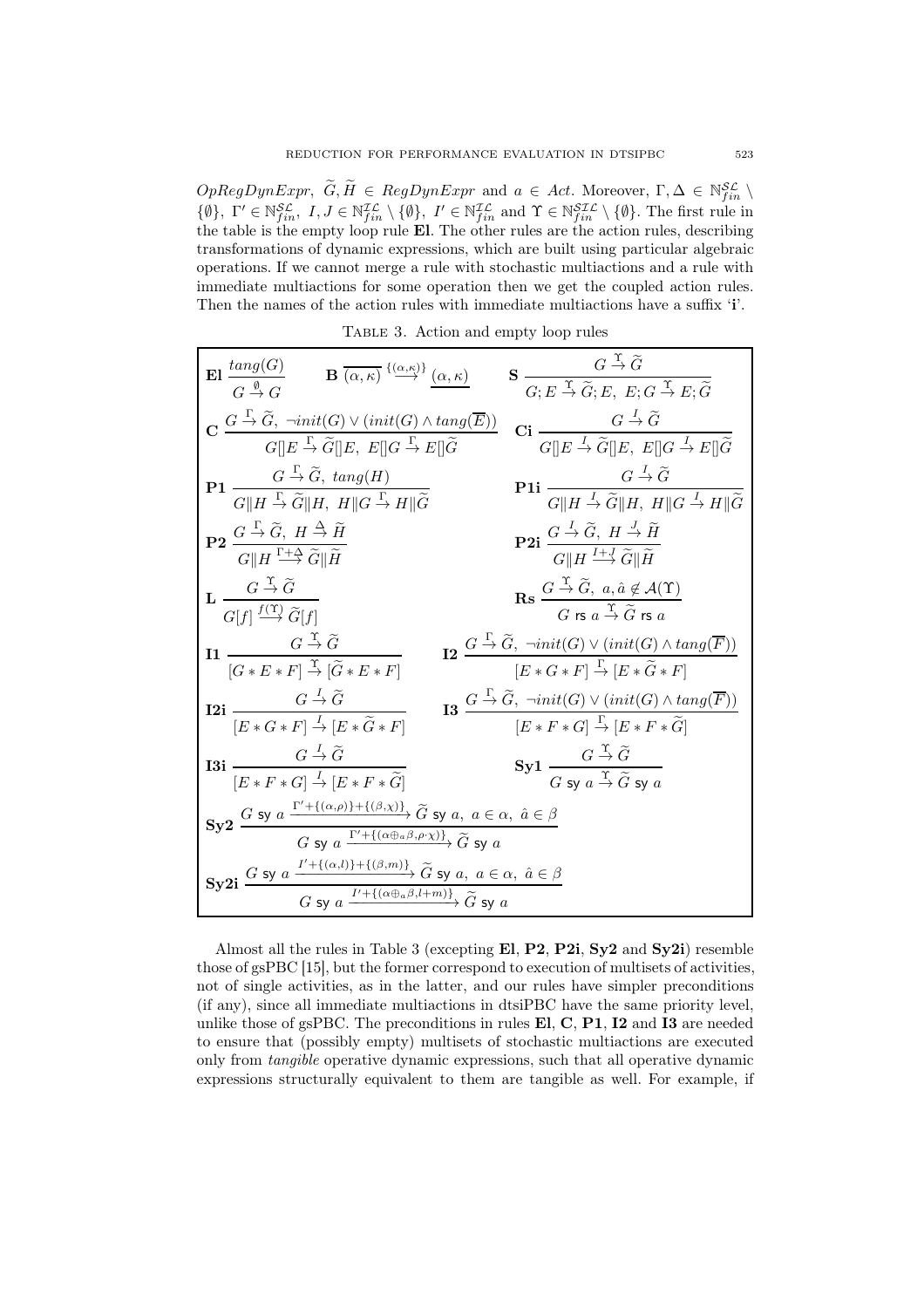*init*(G) in rule C then  $G \approx \overline{F}$  for some static expression F and  $G||E \approx \overline{F}||E \approx$  $\overline{F||E} \approx F||\overline{E}$ . Hence, it should be guaranteed that  $tang(F||\overline{E})$ , which holds iff  $tang(\overline{E})$ . The case  $E[[G]$  is treated similarly. Further, in rule **P1**, assuming that  $tang(G)$ , it should be guaranteed that  $tang(G||H)$  and  $tang(H||G)$ , which holds iff  $tang(H)$ . The preconditions in rules I2 and I3 are analogous to that in rule C.

Rule El corresponds to one discrete time unit delay while executing no activities and therefore it has no analogues among the rules of gsPBC that adopts the continuous time model. Rules  $P2$  and  $P2i$  have no similar rules in gsPBC, since interleaving semantics of the algebra allows no simultaneous execution of activities. Rules P2 and P2i have in PBC the analogous rule PAR that is used to construct step semantics of the calculus, but the former two rules correspond to execution of multisets of activities, unlike that of multisets of multiactions in the latter rule.

Rules Sy2 and Sy2i differ from the corresponding synchronization rules in gsPBC, since the probability or the weight of synchronization in the former rules and the rate or the weight of synchronization in the latter rules are calculated in two distinct ways. Rule  $S_{\rm V2}$  establishes that the synchronization of two stochastic multiactions is made by taking the product of their probabilities, since we are considering that both must occur for the synchronization to happen, so this corresponds to the probability of the independent event intersection, but the real situation is more complex, since these stochastic multiactions can also be executed in parallel. Nevertheless, when scoping (the combined operation consisting of synchronization followed by restriction over the same action [5]) is applied over a parallel execution, we get as final result just the simple product of the probabilities, since no normalization is needed there. In rule Sy2i, we sum the weights of two synchronized immediate multiactions, since the weights can be interpreted as the rewards [23], thus, we collect the rewards. Moreover, we express that the synchronized execution of immediate multiactions has more importance than that of every single one. The weights of immediate multiactions can also be seen as bonus rewards of transitions [2]. The rewards are summed during synchronized execution of immediate multiactions, since in this case all the synchronized activities can be seen as "operated". We prefer to collect more rewards, thus, the transitions providing greater rewards will have a preference and they will be executed with a greater probability.

Observe also that we do not have self-synchronization, i.e. synchronization of an activity with itself, since all the (enumerated) activities executed together are considered to be different. This allows us to avoid rather cumbersome and unexpected behaviour, as well as many technical difficulties [5].

3.3. Transition systems. Now we construct labeled probabilistic transition systems associated with dynamic expressions. The transition systems are used to define the operational semantics of dynamic expressions.

**Definition 11.** The derivation set of a dynamic expression  $G$ , denoted by  $DR(G)$ , is the minimal set such that

- $[G]_{\approx} \in DR(G);$
- if  $[H]_{\approx} \in DR(G)$  and  $\exists \Upsilon$ ,  $H \stackrel{\Upsilon}{\rightarrow} \widetilde{H}$  then  $[\widetilde{H}]_{\approx} \in DR(G)$ .

Let G be a dynamic expression and  $s, \tilde{s} \in DR(G)$ .

The set of all multisets of activities executable in s is defined as  $Exec(s) = \{\Upsilon \mid$  $\exists H \in s, \ \exists \widetilde{H}, \ H \stackrel{\Upsilon}{\rightarrow} \widetilde{H} \}.$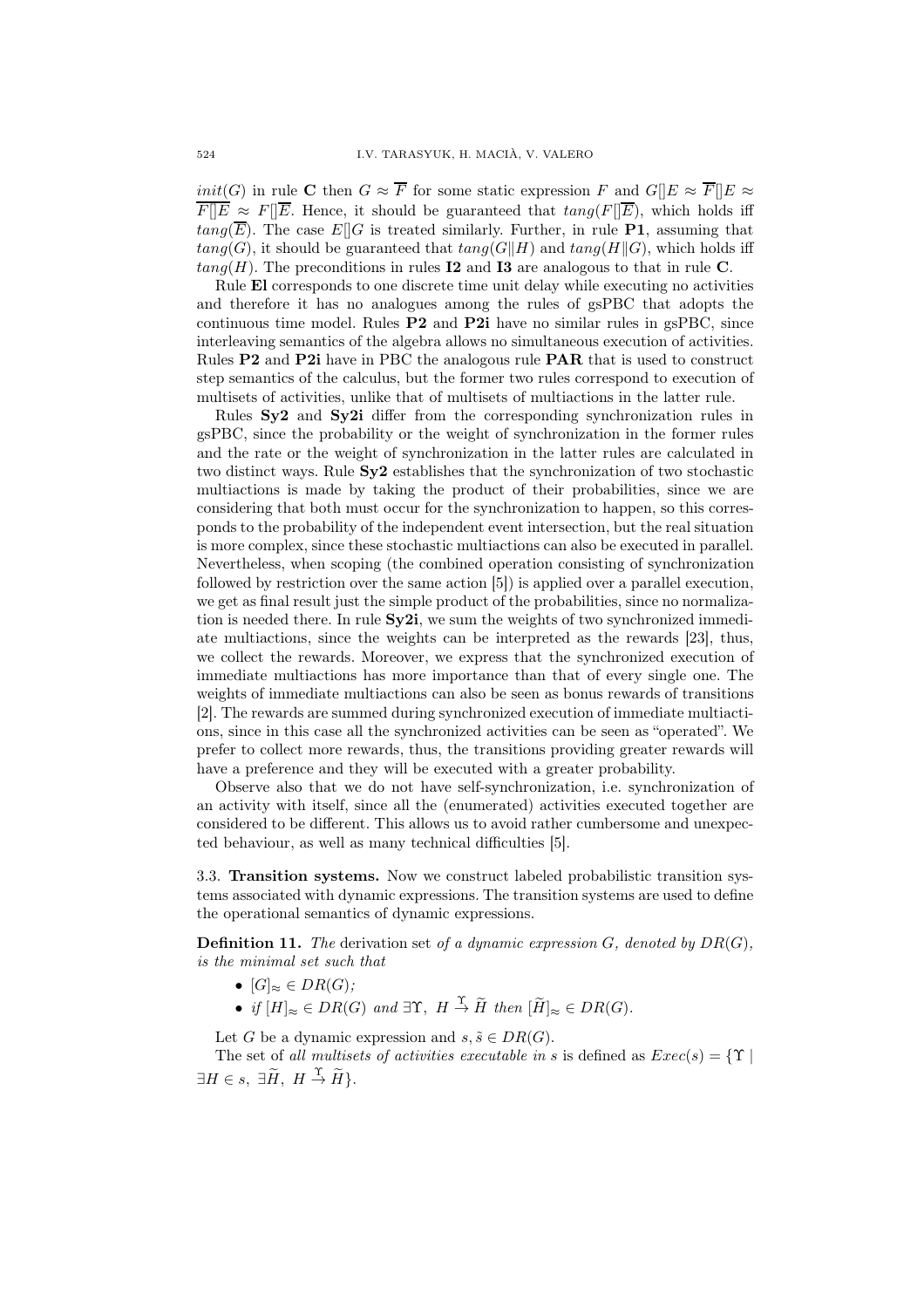It can be proved by induction on the structure of expressions that  $\Upsilon \in \mathit{Exec}(s) \setminus \mathcal{L}$  $\{\emptyset\}$  implies  $\exists H \in s$ ,  $\Upsilon \in Now(H)$ . The reverse statement does not hold in general.

The state s is tangible, if  $Exec(s) \subseteq \mathbb{N}_{fin}^{\mathcal{SL}}$ . For tangible states we may have  $Exec(s) = \{\emptyset\}$ . Otherwise, the state s is vanishing, and in this case  $Exec(s) \subseteq$  $\mathbb{N}_{fin}^{\mathcal{IL}} \setminus \{\emptyset\}.$  The set of all tangible states from  $DR(\tilde{G})$  is denoted by  $DR_T(G)$ , and the set of all vanishing states from  $DR(G)$  is denoted by  $DR_V(G)$ . Obviously,  $DR(G) = DR_T(G) \oplus DR_V(G)$ , where  $\oplus$  denotes disjoint union.

Note that if  $\Upsilon \in \text{Exec}(s)$  then by rules **P2**, **P2i**, **Sy2**, **Sy2i** and definition of  $Exec(s) \,\forall \Xi \subseteq \Upsilon, \, \Xi \neq \emptyset$  we have  $\Xi \in Excel(s)$ .

Let  $\Upsilon \in \mathit{Exec}(s) \setminus \{\emptyset\}$ . The probability that the multiset of stochastic multiactions  $\Upsilon$  is ready for execution in s or the weight of the multiset of immediate multiactions Υ which is ready for execution in s is

$$
PF(\Upsilon, s) = \begin{cases} \prod_{(\alpha, \rho) \in \Upsilon} \rho \cdot \prod_{\{ \{ (\beta, \chi) \} \in E \text{vec}(s) \mid (\beta, \chi) \notin \Upsilon \}} (1 - \chi), & s \in DR_T(G); \\ \sum_{(\alpha, l) \in \Upsilon} l, & s \in DR_V(G). \end{cases}
$$

In the case  $\Upsilon = \emptyset$  and  $s \in DR_T(G)$  we define

$$
PF(\emptyset, s) = \begin{cases} \prod_{\{(\beta, \chi)\}\in \text{Exec}(s)} (1 - \chi), & \text{Exec}(s) \neq \{\emptyset\}; \\ 1, & \text{Exec}(s) = \{\emptyset\}. \end{cases}
$$

Note that the definition of  $PF(\Upsilon, s)$  (as well as the definitions of other probability functions which we shall present) is based on the enumeration of activities which is considered implicit.

Let  $\Upsilon \in \text{Exec}(s)$ . Besides  $\Upsilon$ , some other multisets of activities may be ready for execution in s, hence, some conditioning or normalization is needed to calculate the execution probability. The probability to execute the multiset of activities  $\Upsilon$  in s is

$$
PT(\Upsilon, s) = \frac{PF(\Upsilon, s)}{\sum_{\Xi \in \text{Exec}(s)} PF(\Xi, s)}.
$$

Note that the sum of outgoing probabilities for the expressions belonging to the derivations of G is equal to 1. More formally,  $\forall s \in DR(G), \sum_{\Upsilon \in Excel(s)} PT(\Upsilon, s) =$ 1. This, obviously, follows from the definition of  $PT(\Upsilon, s)$ , and guarantees that it defines a probability distribution.

The probability to move from s to  $\tilde{s}$  by executing any multiset of activities is

$$
PM(s, \tilde{s}) = \sum_{\{\Upsilon \mid \exists H \in s, \ \exists \tilde{H} \in \tilde{s}, \ H \stackrel{\Upsilon}{\rightarrow} \tilde{H}\}} PT(\Upsilon, s).
$$

Since  $PM(s, \tilde{s})$  is the probability for any multiset of activities (including the empty one) to change s to  $\tilde{s}$ , we use summation in the definition. Note that  $\forall s \in DR(G)$ ,  $\sum_{\{\tilde{s}|\exists H\in s,\ \exists \tilde{H}\in \tilde{s},\ H\to \tilde{H}\}}PM(s,\tilde{s}) = \sum_{\{\tilde{s}|\exists H\in s,\ \exists \tilde{H}\in \tilde{s},\ H\to \tilde{H}\}}PM(s,\tilde{s}) = \sum_{\{\tilde{s}|\exists H\in s,\ \exists \tilde{H}\in \tilde{s},\ H\to \tilde{H}\}}PM(s,\tilde{s}) = \sum_{\{\tilde{s}|\exists H\in s,\ \exists \tilde{H}\in \tilde{s},\ H\to \tilde{H}\}}PM(s,\tilde{s}) = \sum_{\{\tilde{s}|\exists H\in s,\ \exists \tilde{H}\$ 

**Definition 12.** Let G be a dynamic expression. The (labeled probabilistic) transition system of G is a quadruple  $TS(G) = (S_G, L_G, \mathcal{T}_G, s_G)$ , where

- the set of states is  $S_G = DR(G);$
- the set of labels is  $L_G = \mathbb{N}_{fin}^{\mathcal{SLL}} \times (0,1];$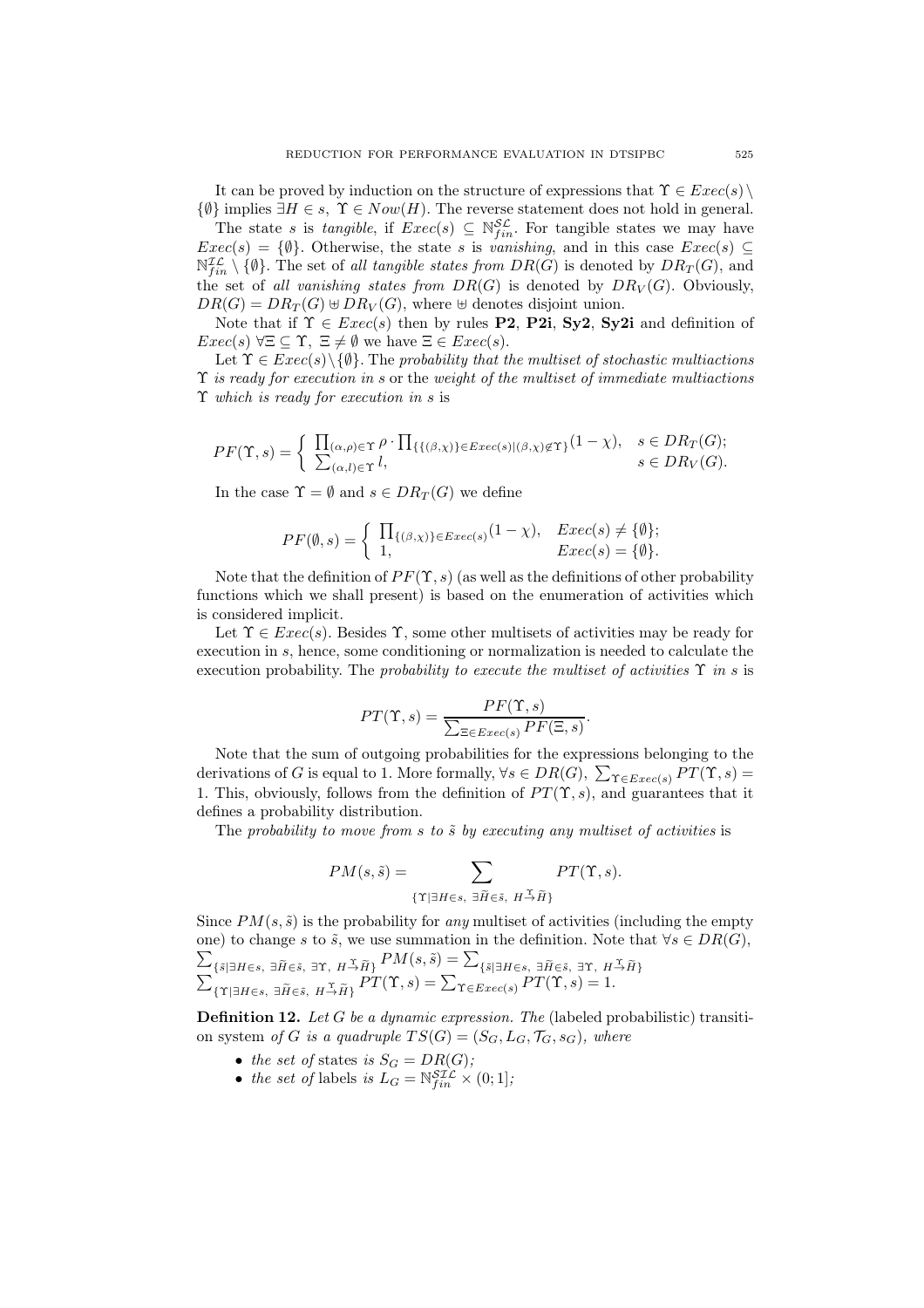- the set of transitions is  $\mathcal{T}_G = \{ (s, (\Upsilon, PT(\Upsilon, s)), \tilde{s}) \mid s, \tilde{s} \in DR(G), \exists H \in s,$  $\exists \widetilde{H} \in \widetilde{s}, H \stackrel{\Upsilon}{\rightarrow} \widetilde{H} \};$
- the initial state is  $s_G = [G]_{\approx}$ .

The transition system  $TS(G)$  associated with a dynamic expression G describes all the steps (concurrent executions) that occur at discrete time moments with some (one-step) probability and consist of multisets of activities. Every step consisting of stochastic multiactions or the empty step (i.e. that consisting of the empty multiset of activities) occurs instantly after one discrete time unit delay. Each step consisting of immediate multiactions occurs instantly without any delay. The step can change the current state to another one. The states are the structural equivalence classes of dynamic expressions obtained by application of action rules starting from the expressions belonging to  $[G]_{\approx}$ . A transition  $(s,(\Upsilon,\mathcal{P}),\tilde{s}) \in \mathcal{T}_G$  will be written as  $s \stackrel{\Upsilon}{\rightarrow} p \tilde{s}$ . It is interpreted as follows: the probability to change the state s to  $\tilde{s}$  as a result of executing  $\Upsilon$  is  $\mathcal{P}$ .

Note that for tangible states  $\Upsilon$  can be the empty multiset, and its execution does not change the current state (i.e. the equivalence class), since we have a loop transition  $s \xrightarrow{\emptyset} s$  from a tangible state s to itself. This corresponds to the application of the empty loop rule to the expressions from the equivalence class. We have to keep track of such executions, called *empty loops*, because they have non-zero probabilities. This follows from the definition of  $PF(\emptyset, s)$  and the fact that multiaction probabilities cannot be equal to 1 as they belong to the interval  $(0, 1)$ . For vanishing states  $\Upsilon$  cannot be the empty multiset, since we must execute some immediate multiactions from them at the current time moment.

The step probabilities belong to the interval  $(0, 1]$ , being 1 in the case when we cannot leave a tangible state  $s$  and the only transition leaving it is the empty loop one,  $s \stackrel{\emptyset}{\rightarrow}_1 s$ , or if there is just a single transition from a vanishing state to any other one.

We write  $s \stackrel{\Upsilon}{\rightarrow} \tilde{s}$  if  $\exists \mathcal{P}, s \stackrel{\Upsilon}{\rightarrow} \tilde{s}$  and  $s \rightarrow \tilde{s}$  if  $\exists \Upsilon, s \stackrel{\Upsilon}{\rightarrow} \tilde{s}$ .

Isomorphism of transition systems is a coincidence up to renaming their states.

**Definition 13.** Let  $G, G'$  be dynamic expressions and  $TS(G) = (S_G, L_G, \mathcal{T}_G, s_G)$ ,  $TS(G') = (S_{G'}, L_{G'}, \mathcal{T}_{G'}, s_{G'})$  be their transition systems. A mapping  $\beta : S_G \rightarrow S_{G'}$ is an isomorphism between  $TS(G)$  and  $TS(G')$ , written  $\beta: TS(G) \simeq TS(G')$ , if

(1)  $\beta$  is a bijection such that  $\beta(s_G) = s_{G'}$ ;

(2)  $\forall s, \tilde{s} \in S_G$ ,  $\forall \Upsilon$ ,  $s \stackrel{\Upsilon}{\rightarrow} p \tilde{s} \Leftrightarrow \beta(s) \stackrel{\Upsilon}{\rightarrow} p \beta(\tilde{s})$ .

Two transition systems  $TS(G)$  and  $TS(G')$  are isomorphic, denoted by  $TS(G) \simeq$  $TS(G')$ , if  $\exists \beta : TS(G) \simeq TS(G')$ .

**Definition 14.** Let  $G$  be a dynamic expression. The operational semantics of dtsiPBC is a mapping  $TS_{dtsi}$  from  $OpRegDynExpr$  into the domain of isomorphism classes (i.e. equivalence classes w.r.t.  $\approx$ ) of labeled probabilistic transition systems, defined as follows:  $TS_{dtsi}(G) = [TS(G)]_{\simeq}$ .

Let  $E$  be a static expression. The operational semantics of dtsiPBC is extended to  $RegStatexpr$  as follows:  $TS_{dtsi}(E) = [TS(\overline{E})]_{\sim}$ .

Example 1. Consider a model of two processors accessing a common shared memory described in [19, 1] in the continuous time setting on GSPNs. We shall analyze this shared memory system in the discrete time stochastic setting of dtsiPBC, where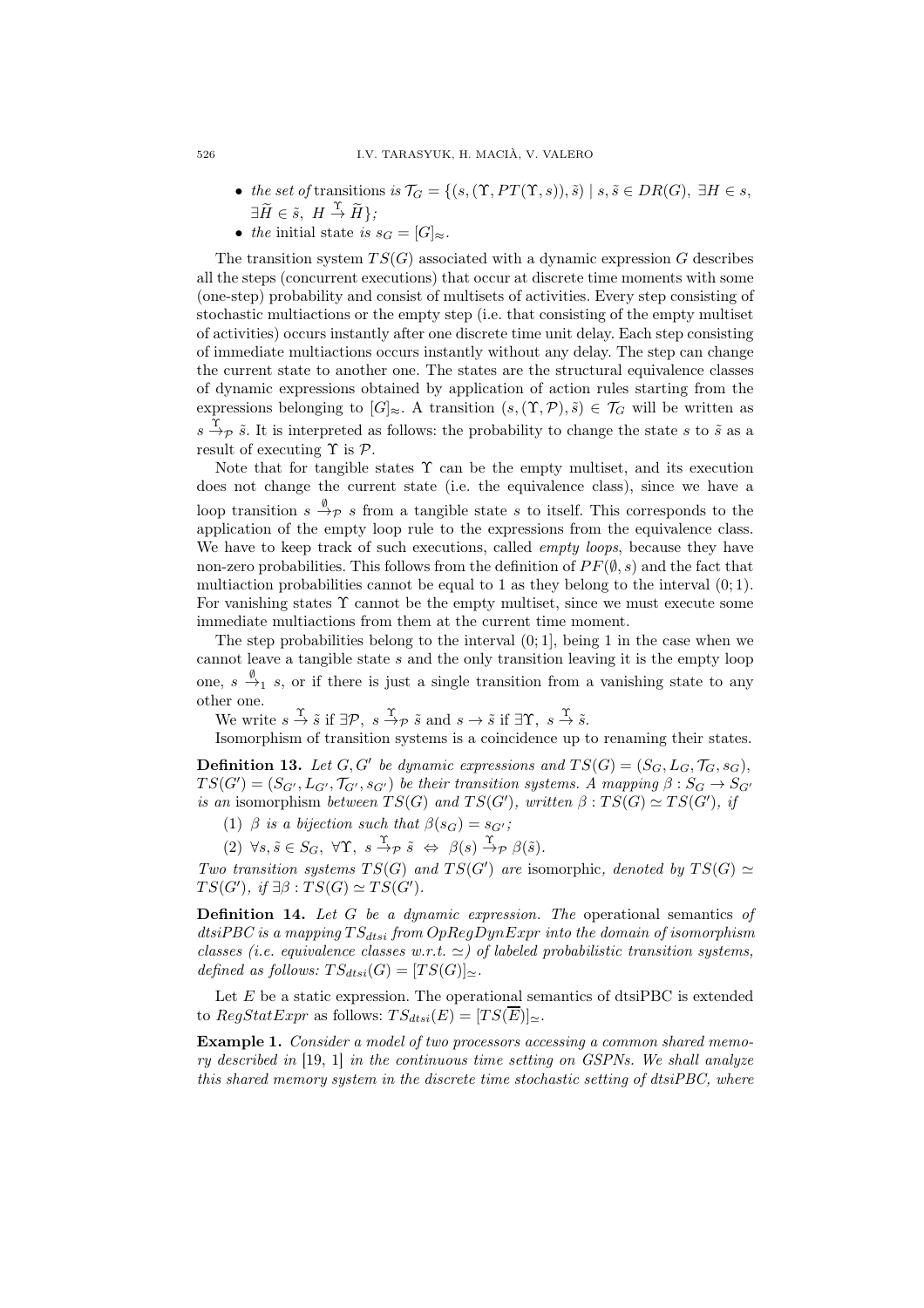

Fig. 1. The diagram of the shared memory system

concurrent execution of activities is possible, while no two transitions of a GSPN may fire simultaneously (in parallel). Our model parameterizes that from [29]. The model behaves as follows. After activation of the system (turning the computer on), two processors are active, and the common memory is available. Each processor can request an access to the memory after which the instantaneous decision is made. When the decision is made in favour of a processor, it starts acquisition of the memory and the other processor should wait until the former one ends its memory operations, and the system returns to the state with both active processors and available common memory. The diagram of the system is depicted in Fig. 1.

The meaning of actions from the syntax of dtsiPBC expressions which will specify the system modules is as follows. The action a corresponds to the system activation. The actions  $r_i$   $(1 \leq i \leq 2)$  represent the common memory request of processor i. The actions  $d_i$  correspond to the instantaneous decision on the memory allocation in favour of the processor i. The actions  $m_i$  represent the common memory access of processor i. The other actions are used for communication purposes only via synchronization, and we abstract from them later using restriction. The expression Stop =  $(\lbrace g \rbrace, \frac{1}{2})$  rs g specifies a non-terminating process that performs only empty loops with probability 1, since its behaviour cannot contain g or  $\hat{q}$  by definition of the restriction operator. We take general values for all multiaction probabilities and weights in the specification. Let all stochastic multiactions have the same generalized probability  $\rho \in (0,1)$ , and all immediate ones have the same generalized weight  $l \in \mathbb{N}_{\geq 1}$ . The specification K of the generalized shared memory system is as follows.

The static expression of the first processor is

 $K_1 = [(\{x_1\}, \rho) * ((\{r_1\}, \rho); (\{d_1, y_1\}, l); (\{m_1, z_1\}, \rho)) * Stop].$ 

The static expression of the second processor is

 $K_2 = [(\{x_2\}, \rho) * ((\{r_2\}, \rho); (\{d_2, y_2\}, l); (\{m_2, z_2\}, \rho)) * Stop].$ 

The static expression of the shared memory is

 $K_3 = [(\{a,\widehat{x_1},\widehat{x_2}\},\rho) * (((\{\widehat{y_1}\},l);(\{\widehat{z_1}\},\rho))|)((\{\widehat{y_2}\},l);(\{\widehat{z_2}\},\rho))) * Stop].$ 

The static expression of the generalized shared memory system is

 $K = (K_1||K_2||K_3)$  sy  $x_1$  sy  $x_2$  sy  $y_1$  sy  $y_2$  sy  $z_1$  sy  $z_2$  rs  $x_1$  rs  $x_2$  rs  $y_1$  rs  $y_2$  rs  $z_1$  rs  $z_2$ .

As a result of the synchronization of immediate multiactions  $({d_i,y_i},l)$  and  $({\{\hat{y}_i\}}, l)$  we get  $({d_i}, 2l)$   $(1 \leq i \leq 2)$ . The synchronization of stochastic multiactions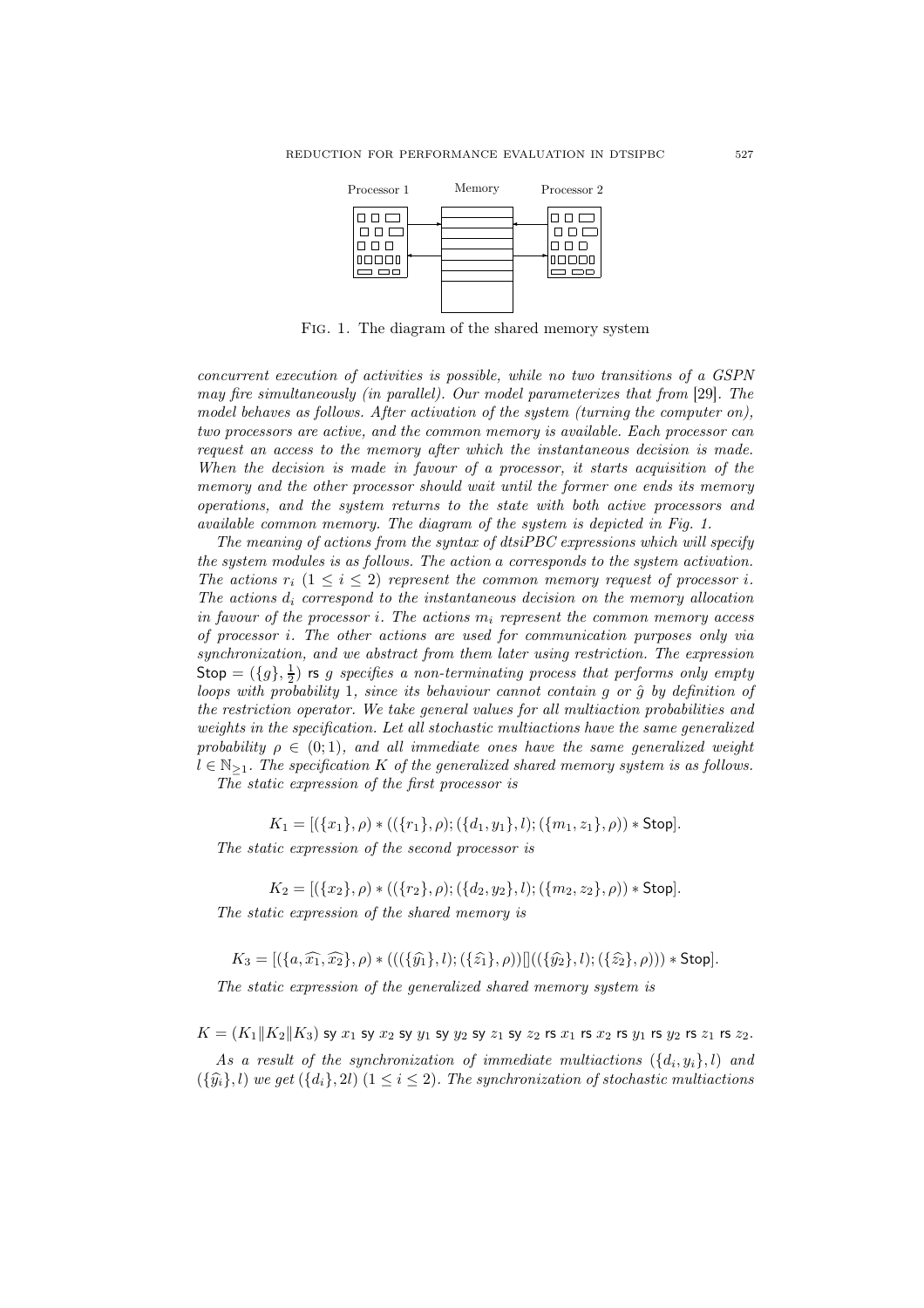$({m_i, z_i}, \rho)$  and  $({\hat{z_i}}, \rho)$  produces  $({m_i}, \rho^2)$   $(1 \leq i \leq 2)$ . The result of synchronization of  $(\{a, \widehat{x_1}, \widehat{x_2}\}, \rho)$  with  $(\{x_1\}, \rho)$  is  $(\{a, \widehat{x_2}\}, \rho^2)$ , and that of synchronization of  $(\{a,\widehat{x_1},\widehat{x_2}\},\rho)$  with  $(\{x_2\},\rho)$  is  $(\{a,\widehat{x_1}\},\rho^2)$ . After synchronizing  $(\{a,\widehat{x_2}\},\rho^2)$  and  $({x_2}, \rho)$ , as well as  $({a}, \widehat{x_1}, \rho^2)$  and  $({x_1}, \rho)$ , we get the same activity  $({a}, \rho^3)$ .  $DR(\overline{K})$  consists of the equivalence classes

 $\tilde{s}_1 = [([\overline{\{\{x_1\}, \rho\}} \ast ((\{r_1\}, \rho); (\{d_1, y_1\}, l); (\{m_1, z_1\}, \rho)) \ast \text{Stop}]]$  $[(\overline{\{x_2\}, \rho}) * ((\overline{\{r_2\}, \rho}); (\overline{\{d_2, y_2\}, l}); (\overline{\{m_2, z_2\}, \rho)}) * \text{Stop}$  $[(\{a,\widehat{x_1},\widehat{x_2}\},\rho) * (((\{\widehat{y_1}\},l);(\{\widehat{z_1}\},\rho))]]((\{\widehat{y_2}\},l);(\{\widehat{z_2}\},\rho))) * Stop]$ sy  $x_1$  sy  $x_2$  sy  $y_1$  sy  $y_2$  sy  $z_1$  sy  $z_2$  rs  $x_1$  rs  $x_2$  rs  $y_1$  rs  $y_2$  rs  $z_1$  rs  $z_2|_{\approx}$ ,  $\tilde{s}_2 = [([({x_1}, \rho) * (\overline({{r_1}, \rho});({d_1}, y_1), l); ({m_1}, z_1), \rho) * Stop]]$  $[(\{x_2\}, \rho) * (\overline{(\{r_2\}, \rho)}; (\{d_2, y_2\}, l); (\{m_2, z_2\}, \rho)) * \textsf{Stop}]]$  $[(\{a,\widehat{x_1},\widehat{x_2}\},\rho) * (((\{\widehat{y_1}\},l);(\{\widehat{z_1}\},\rho))|)((\{\widehat{y_2}\},l);(\{\widehat{z_2}\},\rho))) * Stop]$ sy  $x_1$  sy  $x_2$  sy  $y_1$  sy  $y_2$  sy  $z_1$  sy  $z_2$  rs  $x_1$  rs  $x_2$  rs  $y_1$  rs  $y_2$  rs  $z_1$  rs  $z_2|_{\approx}$ ,  $\tilde{s}_3 = [([({x_1}, \rho) * (({r_1}, \rho); \overline{({d_1}, y_1)}, 1); ({m_1}, z_1), \rho)) * Stop]]$  $[(\{x_2\}, \rho) * (\overline{(\{r_2\}, \rho)}; (\{d_2, y_2\}, l); (\{m_2, z_2\}, \rho)) * \text{Stop}]]$  $[(\{a,\widehat{x_1},\widehat{x_2}\},\rho) * ((\overline{(\{\hat{y_1}\},1)};(\{\hat{z_1}\},\rho))|)((\{\hat{y_2}\},l);(\{\hat{z_2}\},\rho))) * Stop]$ sy  $x_1$  sy  $x_2$  sy  $y_1$  sy  $y_2$  sy  $z_1$  sy  $z_2$  rs  $x_1$  rs  $x_2$  rs  $y_1$  rs  $y_2$  rs  $z_1$  rs  $z_2|_{\approx}$ ,  $\tilde{s}_4 = [([({x_1}, \rho) * (\overline{({r_1}, \rho)}; ({d_1}, y_1), l); ({m_1}, z_1), \rho)) * Stop]]$  $[(\{x_2\}, \rho) * ((\{r_2\}, \rho); \overline{(\{d_2, y_2\}, 1)}; (\{m_2, z_2\}, \rho)) * Stop]]$  $[(\{a,\widehat{x_1},\widehat{x_2}\},\rho) * (((\{\widehat{y_1}\},l);(\{\widehat{z_1}\},\rho))][(\overline{(\{\widehat{y_2}\},1)};(\{\widehat{z_2}\},\rho))) * Stop]$ sy  $x_1$  sy  $x_2$  sy  $y_1$  sy  $y_2$  sy  $z_1$  sy  $z_2$  rs  $x_1$  rs  $x_2$  rs  $y_1$  rs  $y_2$  rs  $z_1$  rs  $z_2|_{\approx}$ ,  $s_5 = [([({x_1}, \rho) * (({r_1}, \rho);({d_1}, y_1), l); \overline{({m_1}, z_1}, \rho) * Stop]]$  $[(\{x_2\}, \rho) * ((\{r_2\}, \rho); (\{d_2, y_2\}, l); (\{m_2, z_2\}, \rho)) * \text{Stop}]]$  $[(\{a,\widehat{x_1},\widehat{x_2}\},\rho) * (((\{\widehat{y_1}\},l);(\{\widehat{z_1}\},\rho))||((\{\widehat{y_2}\},l);(\{\widehat{z_2}\},\rho))) * Stop]$ sy  $x_1$  sy  $x_2$  sy  $y_1$  sy  $y_2$  sy  $z_1$  sy  $z_2$  rs  $x_1$  rs  $x_2$  rs  $y_1$  rs  $y_2$  rs  $z_1$  rs  $z_2|_{\approx}$ ,  $\tilde{s}_6 = [([({x_1}, \rho) * (({r_1}, \rho); \overline{({d_1}, y_1)}, 1); ({m_1}, z_1), \rho)) * Stop]]$  $[(\{x_2\}, \rho) * ((\{r_2\}, \rho); \overline{(\{d_2, y_2\}, 1)}; (\{m_2, z_2\}, \rho)) * \textsf{Stop}]\|$  $[(\{a,\widehat{x_1},\widehat{x_2}\},\rho) * (((\{\widehat{y_1}\},1);(\{\widehat{z_1}\},\rho))||((\{\widehat{y_2}\},1);(\{\widehat{z_2}\},\rho))) * Stop])$ sy  $x_1$  sy  $x_2$  sy  $y_1$  sy  $y_2$  sy  $z_1$  sy  $z_2$  rs  $x_1$  rs  $x_2$  rs  $y_1$  rs  $y_2$  rs  $z_1$  rs  $z_2|_{\approx}$ ,  $\tilde{s}_7 = [([({x_1}, \rho) * (\overline{({r_1}, \rho)}; ({a_1}, y_1), l); ({m_1}, z_1), \rho) * Stop]]$  $[(\{x_2\}, \rho) * ((\{r_2\}, \rho); (\{d_2, y_2\}, l); \overline{(\{m_2, z_2\}, \rho)}) * \text{Stop}]]$  $[(\{a,\widehat{x_1},\widehat{x_2}\},\rho) * (((\{\widehat{y_1}\},l);(\{\widehat{z_1}\},\rho))]]((\{\widehat{y_2}\},l);(\overline{\{\widehat{z_2}\},\rho)}]) * Stop]$ sy  $x_1$  sy  $x_2$  sy  $y_1$  sy  $y_2$  sy  $z_1$  sy  $z_2$  rs  $x_1$  rs  $x_2$  rs  $y_1$  rs  $y_2$  rs  $z_1$  rs  $z_2|_{\approx}$ ,  $\tilde{s}_8 = [([({x_1}, \rho) * (({r_1}, \rho);({d_1}, y_1), l); \overline{({m_1}, z_1}, \rho)) * Stop]]$  $[(\{x_2\}, \rho) * ((\{r_2\}, \rho); (\{d_2, y_2\}, l); (\{m_2, z_2\}, \rho)) * \text{Stop}]]$  $[(\{a,\widehat{x_1},\widehat{x_2}\},\rho) * (((\{\widehat{y_1}\},l);(\{\widehat{z_1}\},\rho))||((\{\widehat{y_2}\},l);(\{\widehat{z_2}\},\rho))) * Stop]$ sy  $x_1$  sy  $x_2$  sy  $y_1$  sy  $y_2$  sy  $z_1$  sy  $z_2$  rs  $x_1$  rs  $x_2$  rs  $y_1$  rs  $y_2$  rs  $z_1$  rs  $z_2|_{\infty}$ ,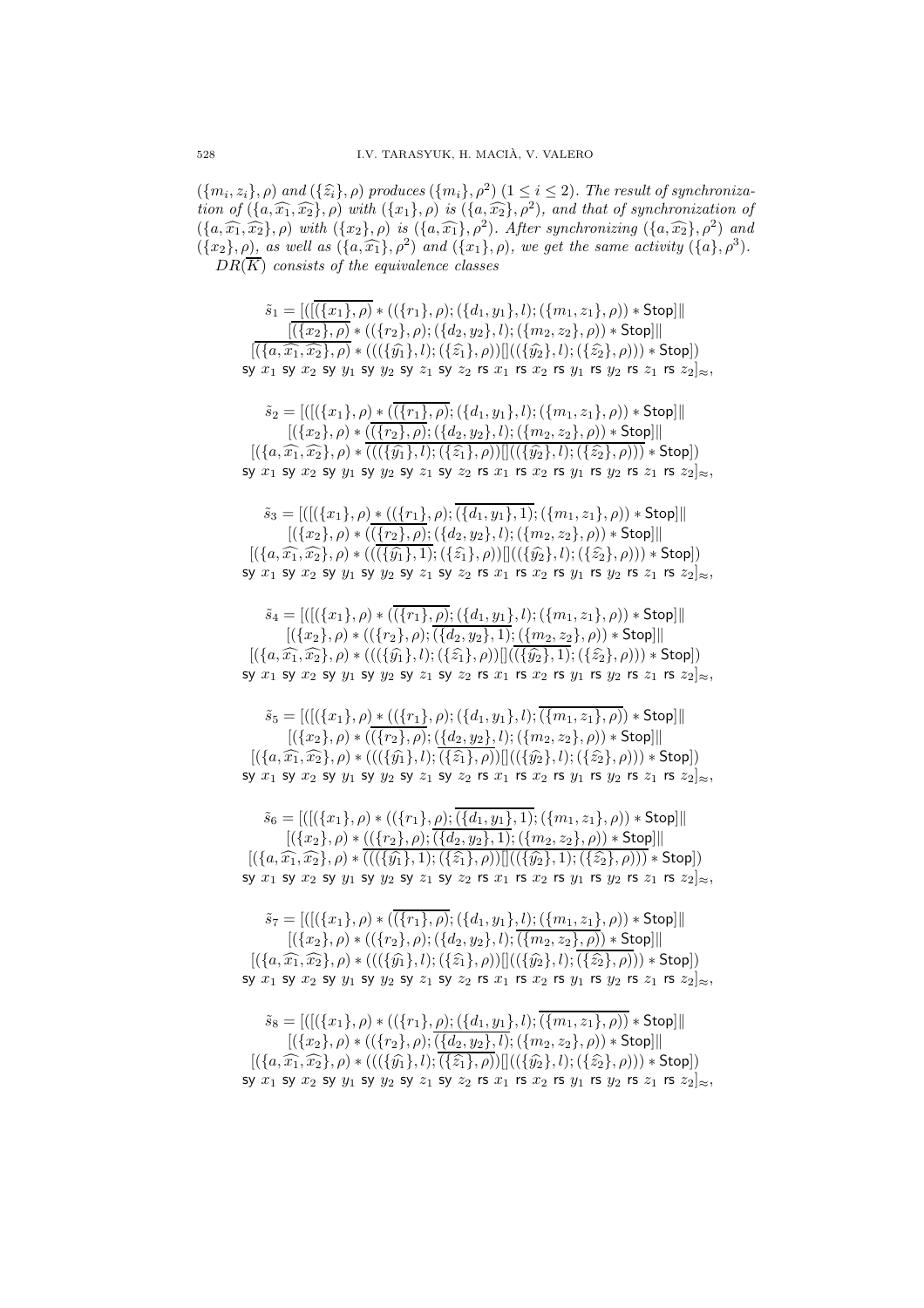

Fig. 2. The transition system of the generalized shared memory system

$$
\tilde{s}_9 = [([(\{(x_1\}, \rho) * ((\{r_1\}, \rho); \overline{(\{d_1, y_1\}, l); (\{m_1, z_1\}, \rho)) * \text{Stop}]]|
$$
  
\n
$$
[(\{x_2\}, \rho) * ((\{r_2\}, \rho); (\{d_2, y_2\}, l); \overline{(\{m_2, z_2\}, \rho)) * \text{Stop}]]|
$$
  
\n
$$
[(\{a, \widehat{x_1}, \widehat{x_2}\}, \rho) * (((\{\widehat{y_1}\}, l); (\{\widehat{z_1}\}, \rho))]]((\{\widehat{y_2}\}, l); \overline{(\{\widehat{z_2}\}, \rho))}) * \text{Stop}]
$$
  
\n
$$
\text{sy } x_1 \text{ sy } x_2 \text{ sy } y_1 \text{ sy } y_2 \text{ sy } z_1 \text{ sy } z_2 \text{ rs } x_1 \text{ rs } x_2 \text{ rs } y_1 \text{ rs } y_2 \text{ rs } z_1 \text{ rs } z_2 \text{ oz}
$$

We have  $DR_T(\overline{K}) = \{\tilde{s}_1, \tilde{s}_2, \tilde{s}_5, \tilde{s}_5, \tilde{s}_8, \tilde{s}_9\}$  and  $DR_V(\overline{K}) = \{\tilde{s}_3, \tilde{s}_4, \tilde{s}_6\}.$ The interpretation of the states is:  $\tilde{s}_1$  is the initial state,  $\tilde{s}_2$ : the system is activated and the memory is not requested,  $\tilde{s}_3$ : the memory is requested by the first processor,  $\tilde{s}_4$ : the memory is requested by the second processor,  $\tilde{s}_5$ : the memory is allocated to the first processor,  $\tilde{s}_6$ : the memory is requested by two processors,  $\tilde{s}_7$ : the memory is allocated to the second processor,  $\tilde{s}_8$ : the memory is allocated to the first processor and the memory is requested by the second processor,  $\tilde{s}_9$ : the memory is allocated to the second processor and the memory is requested by the first processor.

In Fig. 2, the transition system  $TS(\overline{K})$  is presented. The tangible states are depicted in ovals, the vanishing ones are depicted in boxes. To simplify the graphical representation, the singleton multisets of activities are written without braces. Note that, in step semantics, we may execute the following activities in parallel:  $({r_1}, \rho)$ ,  $({r_2}, \rho)$ , as well as  $({r_1}, \rho), ({m_2}, \rho^2)$ , and  $({r_2}, \rho), ({m_1}, \rho^2)$ .

#### 4. Performance evaluation

In this section we demonstrate how Markov chains corresponding to the process expressions can be constructed and then be used for performance evaluation.

We are interested in the expressions specifying the processes with infinite behaviour, i.e. in those with the iteration operator, since this is a unique source of infiniteness within dtsiPBC. Note that the presence of iteration does not guarantee infiniteness of behaviour, since there may exist a deadlock within the body (second argument) of iteration when the corresponding subprocess does not reach its final state by some reason. In particular, if the body of iteration contains the Stop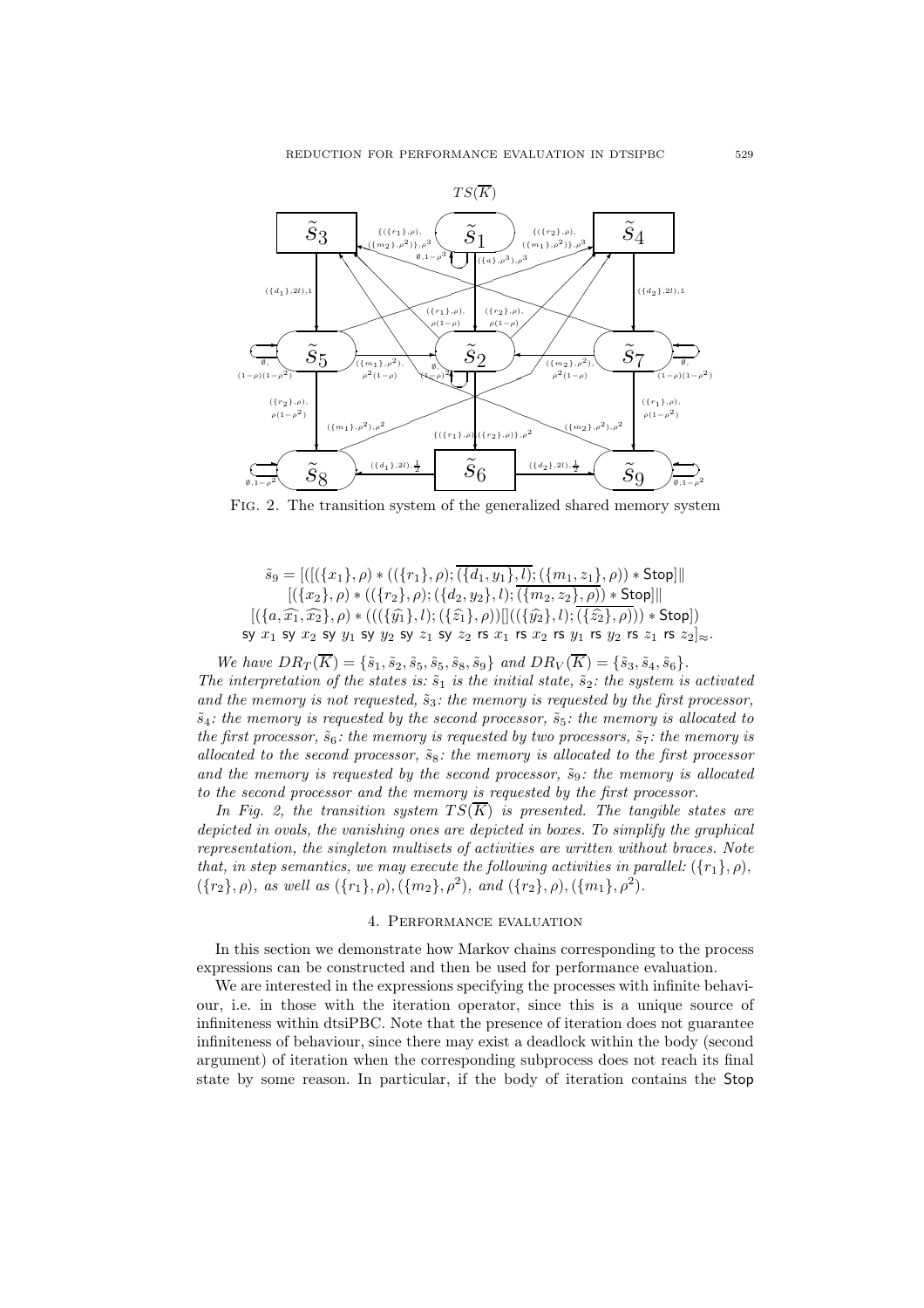expression, then iteration will be "broken". On the other hand, the iteration body can be left after a finite number of its repeated executions and then the iteration termination is started. To avoid executing any activities after the iteration body, we take Stop as the termination argument of iteration.

In the framework of Markov chains, the most common systems for performance analysis are ergodic (irreducible, positive recurrent and aperiodic) ones. For ergodic Markov chains, the steady-state probabilities exist and can be determined. Here we consider only the process expressions such that their underlying Markov chains contain exactly one closed communication class of states, and this class should also be ergodic to ensure uniqueness of the stationary distribution. Remember that a communication class of states is their equivalence class w.r.t. communication, i.e. a maximal subset of communicating states. If a Markov chain contains several closed communication classes that are all ergodic then several stationary distributions may exist, which depend on the initial probability mass function (PMF). There is an analytical method to determine stationary probabilities for Markov chains of this kind as well [13]. We shall see that the underlying Markov chain of every process expression will have only one initial PMF (that at the time moment 0), hence, the stationary distribution will be unique in this case too. The general steady-state probabilities are then calculated as the sum of the stationary probabilities of all the ergodic classes of states, weighted by the probabilities to enter these classes, starting from the initial state and passing through some transient states.

4.1. Analysis of the underlying SMC. For a dynamic expression  $G$ , a discrete random variable is associated with every tangible state  $s \in DR_T(G)$ . The variable captures the residence time in the state. One can interpret staying in a state at the next discrete time moment as a failure and leaving it as a success in some trial series. It is easy to see that the random variables are geometrically distributed with the parameter  $1 - PM(s, s)$ , since the probability to stay in s for  $k - 1$  time moments and leave it at the moment  $k \geq 1$  is  $(PM(s, s))^{k-1}(1 - PM(s, s))$  (the residence time is  $k$  in this case, and this formula defines the PMF of residence time in  $s$ ). Hence, the probability distribution function (PDF) of residence time in  $s$  is  $1 - (PM(s, s))^{k-1}$   $(k \ge 1)$  (the probability that the residence time in s is less than  $k$ ). The mean value formula for the geometrical distribution allows us to calculate the average sojourn time in s as  $\frac{1}{1-PM(s,s)}$ . Obviously, the average sojourn time in a vanishing state is zero. Let  $s \in DR(G)$ .

The average sojourn time in the state s is

$$
SJ(s) = \begin{cases} \frac{1}{1 - PM(s, s)}, & s \in DR_T(G); \\ 0, & s \in DR_V(G). \end{cases}
$$

The *average sojourn time vector* of  $G$ , denoted by  $SJ$ , has the elements  $SJ(s)$ ,  $s \in DR(G).$ 

The *sojourn* time variance in the state s is

$$
VAR(s) = \begin{cases} \frac{PM(s,s)}{(1 - PM(s,s))^2}, & s \in DR_T(G); \\ 0, & s \in DR_V(G). \end{cases}
$$

The sojourn time variance vector of  $G$ , denoted by  $VAR$ , has the elements  $VAR(s)$ ,  $s \in DR(G).$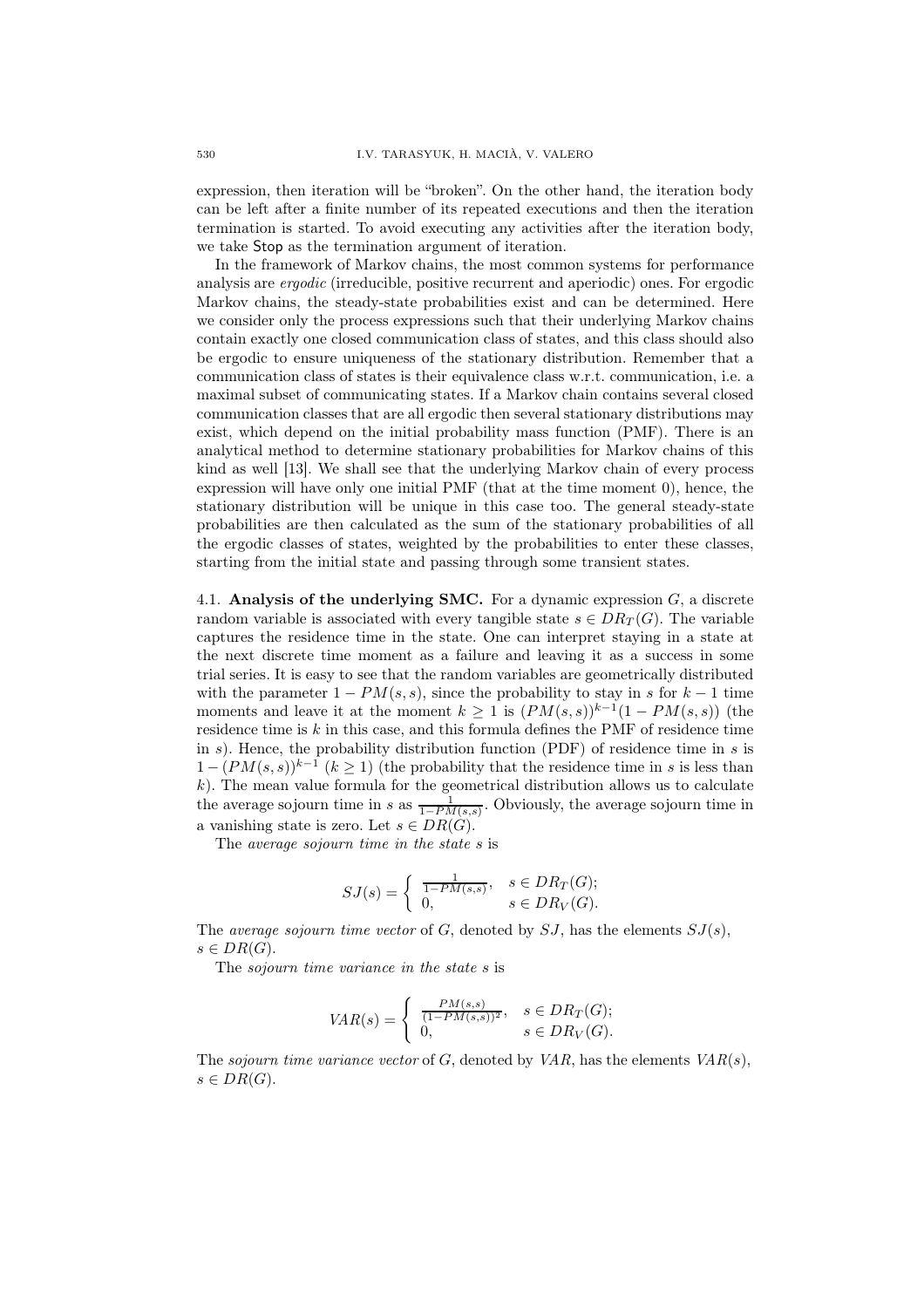To evaluate performance of the system specified by a dynamic expression  $G$ , we should investigate the stochastic process associated with it. The process is the underlying semi-Markov chain (SMC) [23, 13], denoted by  $SMC(G)$ , which can be analyzed by extracting from it the embedded (absorbing) discrete time Markov chain (EDTMC) corresponding to G, denoted by  $EDTMC(G)$ . The construction of the latter is analogous to that applied in the context of generalized stochastic PNs (GSPNs) in [19, 1].  $EDTMC(G)$  only describes the state changes of  $SMC(G)$ while ignoring its time characteristics. Thus, to construct the EDTMC, we should abstract from all time aspects of behaviour of the SMC, i.e. from the sojourn time in its states. The (local) sojourn time in every state of the EDTMC is deterministic and it is equal to one discrete time unit. It is well-known that every SMC is fully described by the EDTMC and the state sojourn time distributions (the latter can be specified by the vector of PDFs of the residence time in the states) [9].

Let G be a dynamic expression and  $s, \tilde{s} \in DR(G)$ . The transition system  $TS(G)$ can have self-loops going from a state to itself which have a non-zero probability. Obviously, the current state remains unchanged in this case.

Let  $s \rightarrow s$ . The probability to stay in s due to k  $(k > 1)$  self-loops is

 $(PM(s, s))^{k}.$ 

Let  $s \to \tilde{s}$  and  $s \neq \tilde{s}$ . The probability to move from s to  $\tilde{s}$  by executing any multiset of activities after possible self-loops is

$$
PM^*(s, \tilde{s}) = \begin{cases} PM(s, \tilde{s}) \sum_{k=0}^{\infty} (PM(s, s))^k = \frac{PM(s, \tilde{s})}{1 - PM(s, s)}, & s \to s; \\ PM(s, \tilde{s}), & \text{otherwise}; \end{cases} = \text{otherwise};
$$
  

$$
SL(s)PM(s, \tilde{s}), \text{ where } SL(s) = \begin{cases} \frac{1}{1 - PM(s, s)}, & s \to s; \\ 1, & \text{otherwise}. \end{cases}
$$

Here  $SL(s)$  is the self-loops abstraction factor in the state s. The self-loops abstraction vector of G, denoted by  $SL$ , has the elements  $SL(s)$ ,  $s \in DR(G)$ . The value  $k = 0$ in the summation above corresponds to the case when no self-loops occur. Note that  $\forall s \in DR_T(G), SL(s) = \frac{1}{1-PM(s,s)} = SJ(s)$ , hence,  $\forall s \in DR_T(G), PM^*(s,\tilde{s}) =$  $SJ(s)PM(s, \tilde{s})$ , since we always have the empty loop (which is a self-loop)  $s \stackrel{\emptyset}{\rightarrow} s$ from every tangible state s. Empty loops are not possible from vanishing states, hence,  $\forall s \in DR_V(G)$ ,  $PM^*(s, \tilde{s}) = \frac{PM(s, \tilde{s})}{1 - PM(s, s)}$ , when there are non-empty selfloops (produced by iteration) from s, or  $PM^*(s, \tilde{s}) = PM(s, \tilde{s})$ , when there are no self-loops from s.

Note that  $PM^*(s, \tilde{s})$  defines a probability distribution, since  $\forall s \in DR(G)$  such that  $s$  is not a terminal state, i.e. there are transitions to different states after possible self-loops from it, we have  $\sum_{\{\tilde{s}|s\rightarrow \tilde{s}, s\neq \tilde{s}\}} PM^*(s, \tilde{s}) =$ 1

$$
\frac{1}{1 - PM(s, s)} \sum_{\{\tilde{s}|s \to \tilde{s}, \ s \neq \tilde{s}\}} PM(s, \tilde{s}) = \frac{1}{1 - PM(s, s)} (1 - PM(s, s)) = 1.
$$

**Definition 15.** Let G be a dynamic expression. The embedded (absorbing) discrete time Markov chain (EDTMC) of G, denoted by  $EDTMC(G)$ , has the state space DR(G), the initial state  $[G]_{\approx}$  and the transitions  $s \rightarrow p \tilde{s}$ , if  $s \rightarrow \tilde{s}$  and  $s \neq \tilde{s}$ , where  $\mathcal{P} = PM^*(s, \tilde{s})$ .

The underlying SMC of G, denoted by  $SMC(G)$ , has the EDTMC EDTMC(G) and the sojourn time in every  $s \in DR_T(G)$  is geometrically distributed with the parameter  $1 - PM(s, s)$  while the sojourn time in every  $s \in DR_V(G)$  is zero.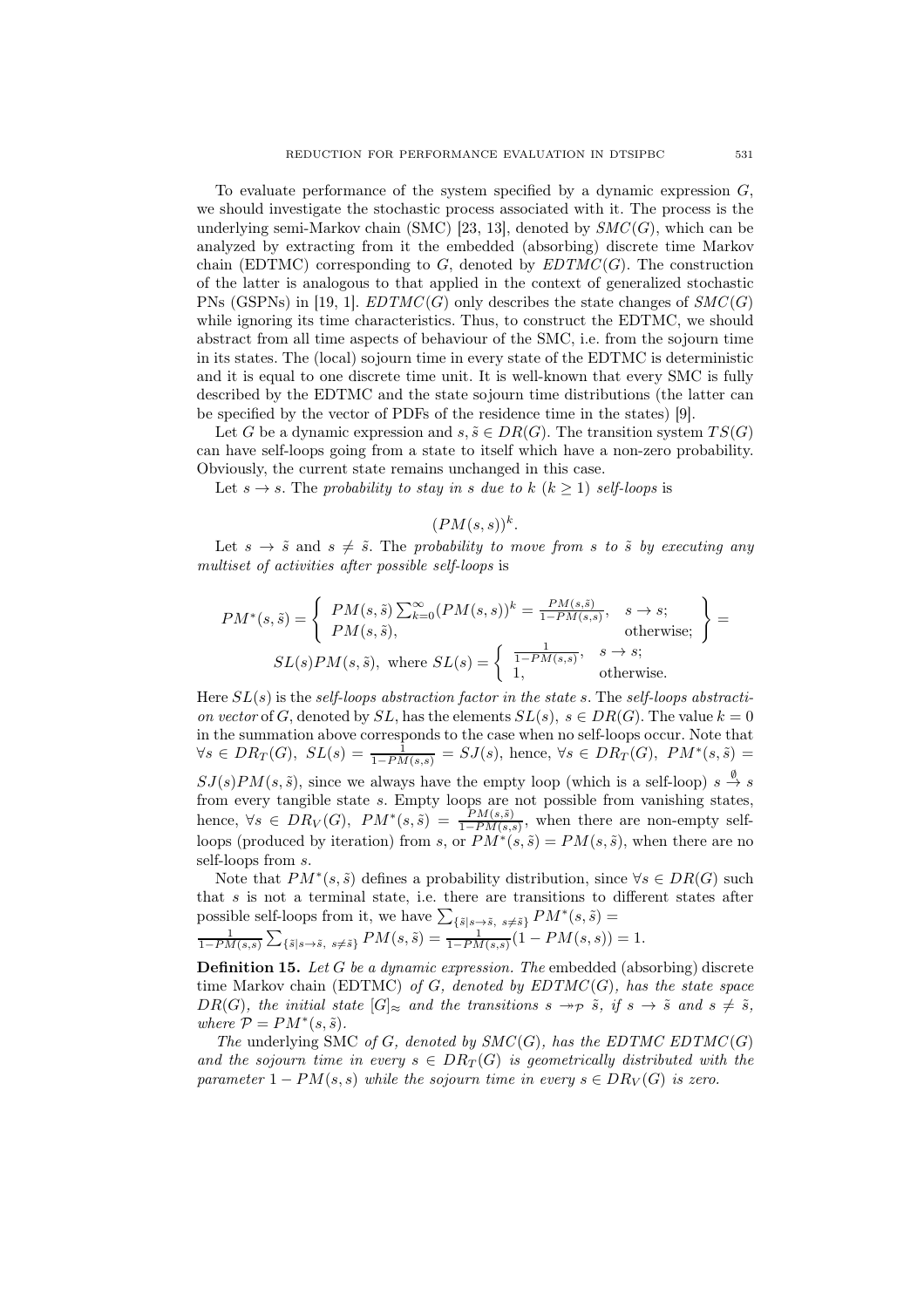Let G be a dynamic expression. The elements  $\mathcal{P}_{ij}^*$   $(1 \leq i, j \leq n = |DR(G)|)$  of the (one-step) transition probability matrix (TPM)  $\check{P}^*$  for  $EDTMC(G)$  are defined as

$$
\mathcal{P}_{ij}^* = \begin{cases} PM^*(s_i, s_j), & s_i \to s_j, \ s_i \neq s_j; \\ 0, & \text{otherwise.} \end{cases}
$$

The transient (k-step,  $k \in \mathbb{N}$ ) PMF  $\psi^*[k] = (\psi^*[k](s_1), \ldots, \psi^*[k](s_n))$  for  $EDTMC(G)$  is calculated as

$$
\psi^*[k] = \psi^*[0](\mathbf{P}^*)^k,
$$

where  $\psi^*[0] = (\psi^*[0](s_1), \ldots, \psi^*[0](s_n))$  is the initial PMF, defined as

$$
\psi^*[0](s_i) = \begin{cases} 1, & s_i = [G]_{\approx}; \\ 0, & \text{otherwise.} \end{cases}
$$

Note also that  $\psi^*[k+1] = \psi^*[k] \mathbf{P}^*$   $(k \in \mathbb{N})$ .

The steady-state PMF  $\psi^* = (\psi^*(s_1), \ldots, \psi^*(s_n))$  for  $EDTMC(G)$  is a solution of the equation system

$$
\begin{cases} \psi^*(\mathbf{P}^* - \mathbf{I}) = \mathbf{0} \\ \psi^* \mathbf{1}^T = 1 \end{cases}
$$

where I is the identity matrix of order n and 0 is a row vector of n values 0, 1 is that of n values 1.

If  $EDTMC(G)$  has a single steady-state distribution then  $\psi^* = \lim_{k \to \infty} \psi^*[k]$ .

The steady-state PMF for the underlying semi-Markov chain  $SMC(G)$  is calculated via multiplication of every  $\psi^*(s_i)$   $(1 \leq i \leq n)$  by the average sojourn time  $SJ(s_i)$ in the state  $s_i$ , after which we normalize the resulting values. Remember that for a vanishing state  $s \in DR_V(G)$  we have  $SJ(s) = 0$ .

Thus, the steady-state PMF  $\varphi = (\varphi(s_1), \ldots, \varphi(s_n))$  for  $SMC(G)$  is

$$
\varphi(s_i) = \begin{cases} \frac{\psi^*(s_i)SJ(s_i)}{\sum_{j=1}^n \psi^*(s_j)SJ(s_j)}, & s_i \in DR_T(G); \\ 0, & s_i \in DR_V(G). \end{cases}
$$

Thus, to calculate  $\varphi$ , we apply abstraction from self-loops to get  $\mathbf{P}^*$  and then  $\psi^*$ , followed by weighting by SJ and normalization.  $EDTMC(G)$  has no self-loops, unlike  $SMC(G)$ , hence, the behaviour of  $EDTMC(G)$  stabilizes quicker than that of  $SMC(G)$  (if each of them has a single steady-state distribution), since  $\mathbf{P}^*$  has only zero elements at the main diagonal.

Let G be a dynamic expression and  $s, \tilde{s} \in DR(G), S, \tilde{S} \subseteq DR(G)$ . The following standard performance indices (measures) can be calculated, based on the steadystate PMF  $\varphi$  for  $SMC(G)$  and the average sojourn time vector SJ of G [22, 8, 12].

- The *average recurrence (return)* time in the state  $s$  (i.e. the number of discrete time units or steps required for this) is  $\frac{1}{\varphi(s)}$ .
- The fraction of residence time in the state s is  $\varphi(s)$ .
- The fraction of residence time in the set of states S or the probability of  $\sum_{s\in S}\varphi(s).$ the event determined by a condition that is true for all states from S is
- The relative fraction of residence time in the set of states S with respect to that in  $\widetilde{S}$  is  $\frac{\sum_{s \in S} \varphi(s)}{\sum_{\tilde{s} \in \tilde{S}} \varphi(\tilde{s})}$ .
- The rate of leaving the state s is  $\frac{\varphi(s)}{SJ(s)}$ .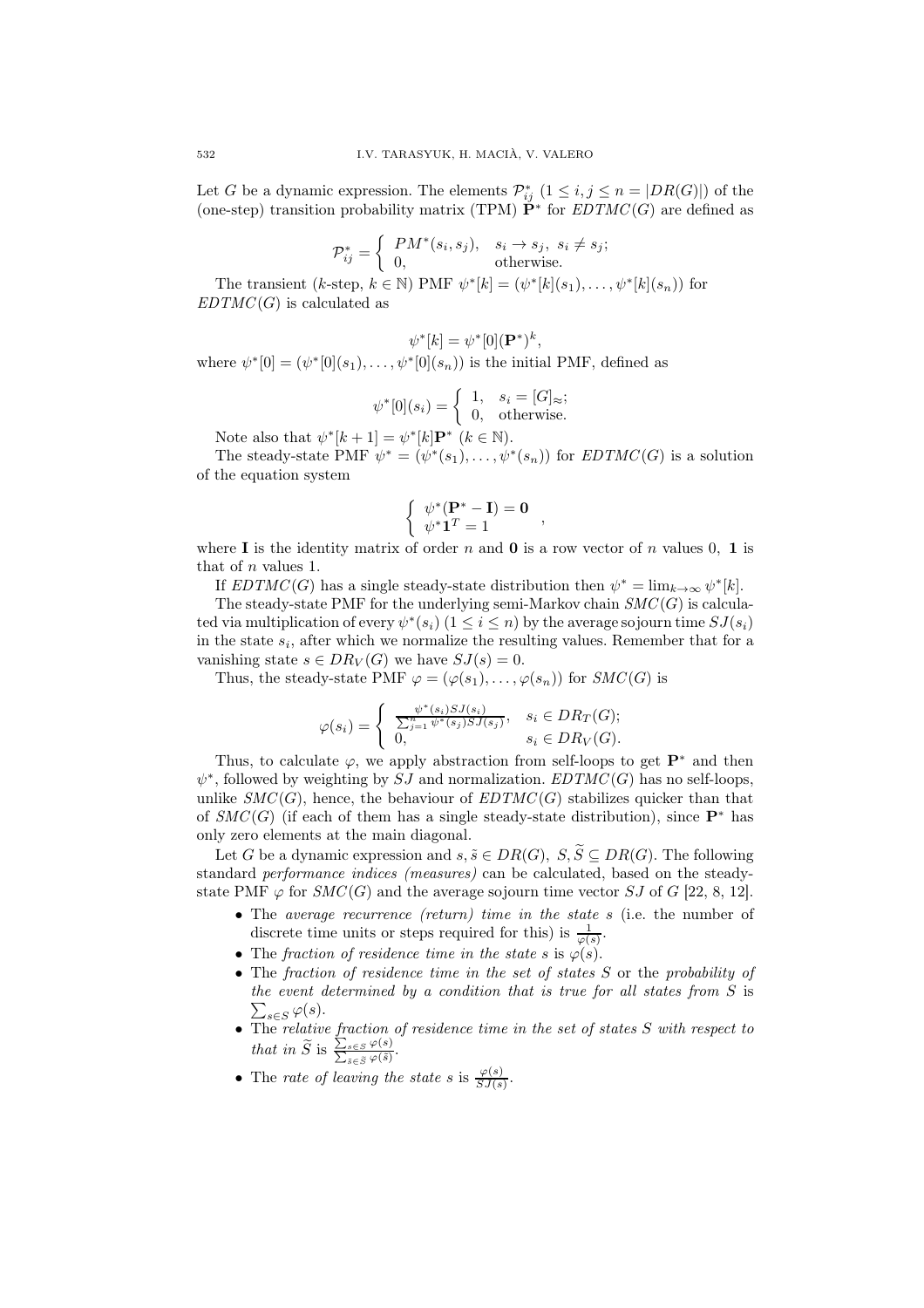

Fig. 3. The underlying SMC of the generalized shared memory system

- The steady-state probability to perform  $\sum_{s \in DR(G)} \varphi(s) \sum_{\{\Upsilon | (\alpha,\kappa) \in \Upsilon\}} PT(\Upsilon, s).$ • The steady-state probability to perform a step with an activity  $(\alpha, \kappa)$  is
- The probability of the event determined by a reward function r on the states is  $\sum_{s \in DR(G)} \varphi(s)r(s)$ , where  $\forall s \in DR(G)$   $0 \leq r(s) \leq 1$ .

**Example 2.** Let K be from Example 1. In Fig. 3, the underlying SMC SMC( $\overline{K}$ ) is depicted. The average sojourn time in the states of the underlying SMC is written next to them in bold font.

The average sojourn time vector of  $\overline{K}$  is

$$
\widetilde{SJ} = \left(\frac{1}{\rho^3}, \frac{1}{\rho(2-\rho)}, 0, 0, \frac{1}{\rho(1+\rho-\rho^2)}, 0, \frac{1}{\rho(1+\rho-\rho^2)}, \frac{1}{\rho^2}, \frac{1}{\rho^2}\right).
$$

The sojourn time variance vector of  $\overline{K}$  is

$$
\widetilde{VAR} = \left( \frac{1-\rho^3}{\rho^6}, \frac{(1-\rho)^2}{\rho^2(2-\rho)^2}, 0, 0, \frac{(1-\rho)^2(1+\rho)}{\rho^2(1+\rho-\rho^2)^2}, 0, \frac{(1-\rho)^2(1+\rho)}{\rho^2(1+\rho-\rho^2)^2}, \frac{1-\rho^2}{\rho^4}, \frac{1-\rho^2}{\rho^4} \right).
$$

The TPM for  $EDTMC(\overline{K})$  is

$$
\widetilde{\mathbf{P}}^* = \left( \begin{array}{ccccccccc} 0 & 1 & 0 & 0 & 0 & 0 & 0 & 0 & 0 \\ 0 & 0 & \frac{1-\rho}{2-\rho} & \frac{1-\rho}{2-\rho} & 0 & \frac{\rho}{2-\rho} & 0 & 0 & 0 \\ 0 & 0 & 0 & 0 & 1 & 0 & 0 & 0 & 0 \\ 0 & 0 & 0 & 0 & 0 & 0 & 1 & 0 & 0 \\ 0 & \frac{\rho(1-\rho)}{1+\rho-\rho^2} & 0 & \frac{\rho^2}{1+\rho-\rho^2} & 0 & 0 & 0 & \frac{1-\rho^2}{1+\rho-\rho^2} & 0 \\ 0 & 0 & 0 & 0 & 0 & 0 & 0 & \frac{1}{2} & \frac{1}{2} \\ 0 & \frac{\rho(1-\rho)}{1+\rho-\rho^2} & \frac{\rho^2}{1+\rho-\rho^2} & 0 & 0 & 0 & 0 & 0 & \frac{1-\rho^2}{1+\rho-\rho^2} \\ 0 & 0 & 0 & 1 & 0 & 0 & 0 & 0 & 0 \\ 0 & 0 & 1 & 0 & 0 & 0 & 0 & 0 & 0 \end{array} \right).
$$

The steady-state PMF for  $EDTMC(\overline{K})$  is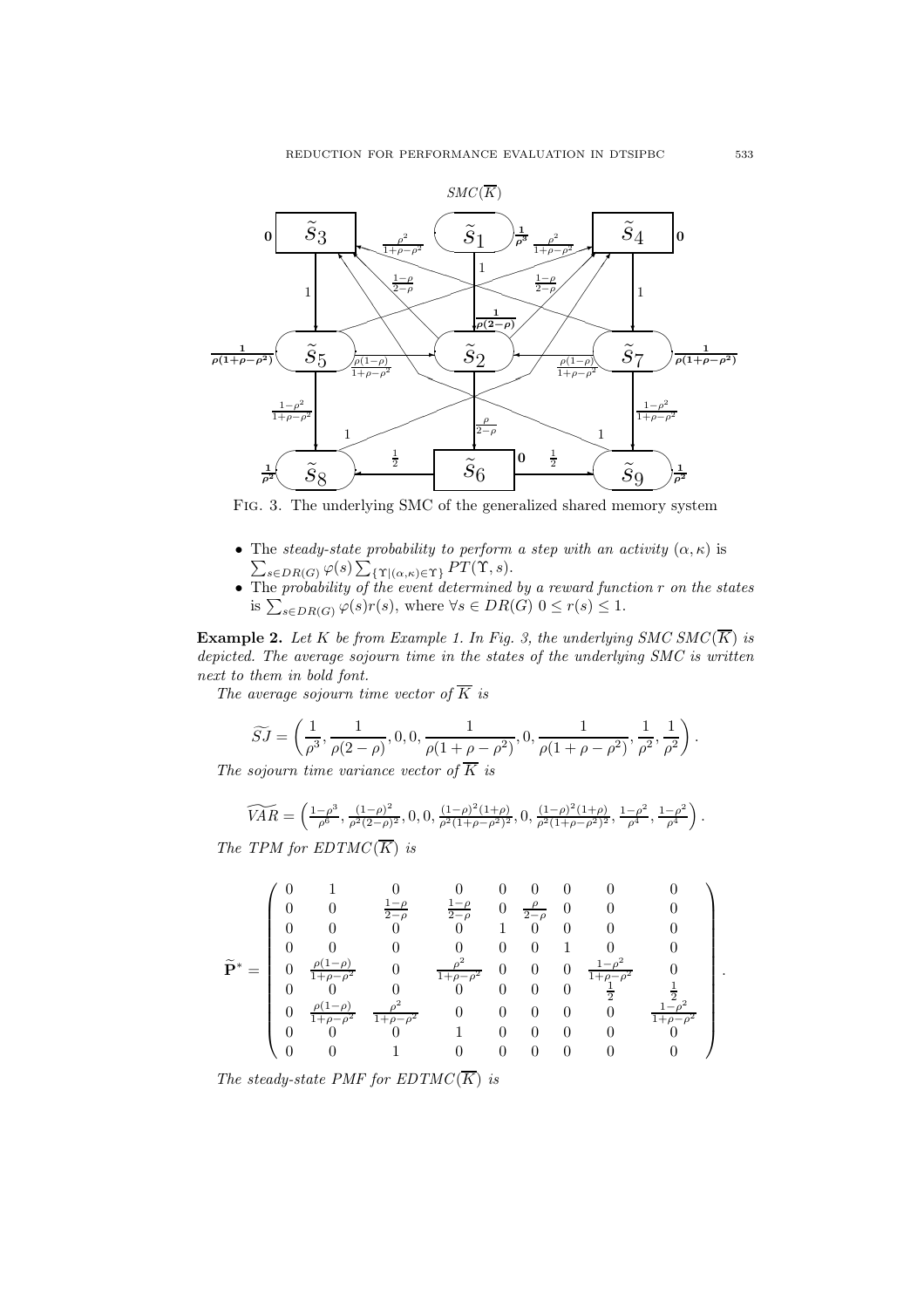$$
\tilde{\psi}^* = \frac{1}{2(6+3\rho-9\rho^2+2\rho^3)} (0, 2\rho(2-3\rho-\rho^2), 2+\rho-3\rho^2+\rho^3, 2+\rho-3\rho^2+\rho^3, 2+\rho-3\rho^2+\rho^3, 2+\rho-3\rho^2+\rho^3, 2\rho^2(1-\rho), 2+\rho-3\rho^2+\rho^3, 2-\rho-\rho^2, 2-\rho-\rho^2).
$$

The steady-state PMF  $\tilde{\psi}^*$  weighted by  $\widetilde{S}J$  is

$$
\frac{1}{2\rho^2(6+3\rho-9\rho^2+2\rho^3)}(0, 2\rho^2(1-\rho), 0, 0, \rho(2-\rho), 0, \rho(2-\rho), 2-\rho-\rho^2, 2-\rho-\rho^2).
$$

We normalize the steady-state weighted PMF, dividing it by the sum of its components

$$
\tilde{\psi}^* \widetilde{S} \widetilde{J}^T = \frac{2 + \rho - \rho^2 - \rho^3}{\rho^2 (6 + 3\rho - 9\rho^2 + 2\rho^3)}.
$$

The steady-state PMF for  $SMC(\overline{K})$  is

$$
\tilde{\varphi} = \frac{1}{2(2+\rho-\rho^2-\rho^3)}(0, 2\rho^2(1-\rho), 0, 0, \rho(2-\rho), 0, \rho(2-\rho), 2-\rho-\rho^2, 2-\rho-\rho^2).
$$

We can now calculate the main performance indices.

- The average recurrence time in the state  $\tilde{s}_2$ , where no processor requests the memory, called the average system run-through, is  $\frac{1}{\tilde{\varphi}_2} = \frac{2+\rho-\rho^2-\rho^3}{\rho^2(1-\rho)}$  $\frac{\rho-\rho^2-\rho^2}{\rho^2(1-\rho)}$ .
- The common memory is available only in the states  $\tilde{s}_2$ ,  $\tilde{s}_3$ ,  $\tilde{s}_4$ ,  $\tilde{s}_6$ . The steadystate probability that the memory is available is  $\tilde{\varphi}_2 + \tilde{\varphi}_3 + \tilde{\varphi}_4 + \tilde{\varphi}_6 = \frac{\rho^2(1-\rho)}{2+\rho-\rho^2-\rho^3} + 0 + 0 + 0 = \frac{\rho^2(1-\rho)}{2+\rho-\rho^2-\rho^3}$ . The steady-state probability that the memory is used (i.e. not available), called the shared memory utilization, is  $1 - \frac{\rho^2 (1-\rho)}{2+\rho-\rho^2-\rho^3} = \frac{2+\rho-2\rho^2}{2+\rho-\rho^2-\rho^3}$ .
- After activation of the system, we leave the state  $\tilde{s}_1$  for ever, and the common memory is either requested or allocated in every remaining state, with exception of  $\tilde{s}_2$ . Thus, the rate with which the necessity of shared memory emerges *coincides with the rate of leaving*  $\tilde{s}_2$ ,  $\frac{\tilde{\varphi}_2}{\tilde{\varphi}_1}$  $\frac{\tilde{\varphi}_2}{\tilde{S}J_2} = \frac{\rho^2(1-\rho)}{2+\rho-\rho^2-\rho^3}$ .  $\frac{\rho(2-\rho)}{1} = \frac{\rho^3(1-\rho)(2-\rho)}{2+\rho-\rho^2-\rho^3}.$
- The common memory request of the first processor  $(\{r_1\}, \rho)$  is only possible from the states  $\tilde{s}_2$ ,  $\tilde{s}_7$ . In each of the states, the request probability is the sum of the execution probabilities for all sets of activities containing  $({r_1}, \rho)$ . The steady-state probability of the shared memory request from the first processor is  $\tilde{\varphi}_2 \sum_{\{\Upsilon | (\{r_1\}, \rho) \in \Upsilon\}} PT(\Upsilon, \tilde{s}_2) + \tilde{\varphi}_7 \sum_{\{\Upsilon | (\{r_1\}, \rho) \in \Upsilon\}} PT(\Upsilon, \tilde{s}_7) =$  $\frac{\rho^2(1-\rho)}{2+\rho-\rho^2-\rho^3}(\rho(1-\rho)+\rho^2)+\frac{\rho(2-\rho)}{2(2+\rho-\rho^2-\rho^3)}(\rho(1-\rho^2)+\rho^3)=\frac{\rho^2(2+\rho-2\rho^2)}{2(2+\rho-\rho^2-\rho^3)}.$

**Example 3.** Let us take  $\rho = \frac{1}{2}$  and  $l = 1$  in the specification K from Example 1. The resulting specification E describes a special case of the latter, which we call the standard shared memory system. In Table  $\lambda$ , the transient and the steadystate probabilities  $\psi_i^*[k]$   $(i \in \{1, 2, 3, 5, 6, 8\})$  for the EDTMC of the standard shared memory system at the time moments  $k \in \{0, 10, 20, 30, 40, 50\}$  and  $k = \infty$  are presented, and in Fig. 4, the alteration diagram (evolution in time) for the transient probabilities is depicted. It is sufficient to consider the probabilities only for the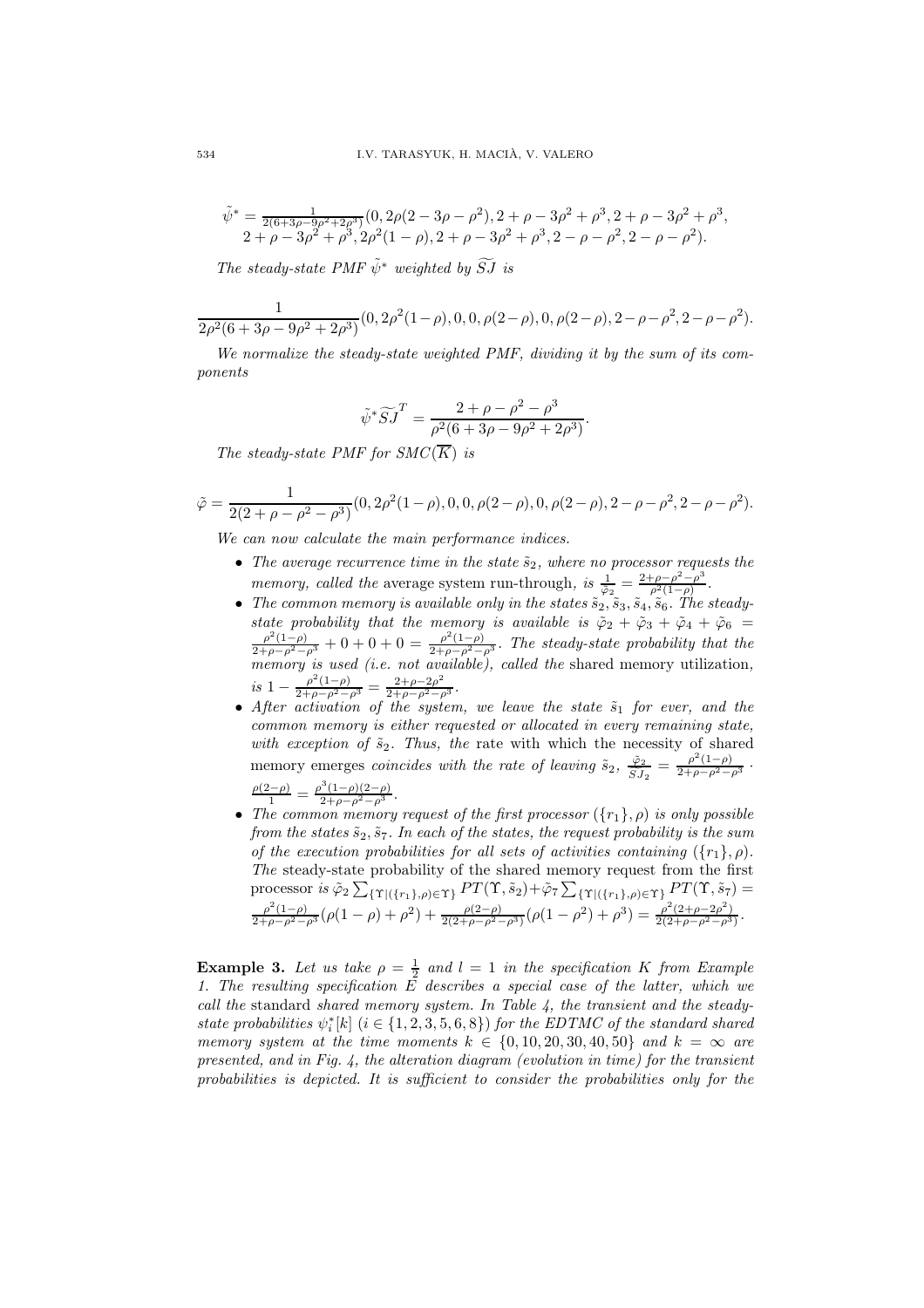| $\boldsymbol{k}$ | 0 | 10     | 20     | 30                             | 40     | 50     | $\infty$ |
|------------------|---|--------|--------|--------------------------------|--------|--------|----------|
| $\psi_1^*[k]$    |   |        |        |                                |        |        |          |
| $\psi_2^*[k]$    |   | 0.0754 |        | $0.0677$ 0.0680                | 0.0683 | 0.0681 | 0.0682   |
| $\psi_3^*[k]$    |   | 0.2316 |        | $0.1554 \mid 0.1741$           | 0.1696 | 0.1707 | 0.1705   |
| $\psi_5^*[k]$    |   | 0.0982 |        | $0.1859$   $0.1672$   $0.1711$ |        | 0.1703 | 0.1705   |
| $\psi_6^*[k]$    |   | 0.0323 | 0.0202 | 0.0234                         | 0.0226 | 0.0228 | 0.0227   |
| $\psi_8^*[k]$    |   | 0.1163 | 0.1147 | 0.1130                         | 0.1139 | 0.1136 | 0.1136   |

Table 4. Transient and steady-state probabilities for the EDTMC of the standard shared memory system



Fig. 4. Transient probabilities alteration diagram for the EDTMC of the standard shared memory system

states  $s_1, s_2, s_3, s_5, s_6, s_8$  of the standard shared memory system, since the corresponding values coincide for  $s_3, s_4$ , as well as for  $s_5, s_7$ , and for  $s_8, s_9$ . The steady-state PMF for  $EDTMC(\overline{E})$  is

$$
\psi^* = \left(0, \frac{3}{44}, \frac{15}{88}, \frac{15}{88}, \frac{15}{88}, \frac{1}{44}, \frac{15}{88}, \frac{5}{44}, \frac{5}{44}\right).
$$

4.2. Analysis of the DTMC. Consider an alternative solution method that explores the DTMCs of expressions based on the state change probabilities  $PM(s, \tilde{s})$ .

Definition 16. Let G be a dynamic expression. The discrete time Markov chain (DTMC) of G, denoted by  $DTMC(G)$ , has the state space  $DR(G)$ , the initial state  $[G]_{\approx}$  and the transitions  $s \to_{\mathcal{P}} \tilde{s}$ , where  $\mathcal{P} = PM(s, \tilde{s})$ .

Let G be a dynamic expression. The elements  $\mathcal{P}_{ij}$   $(1 \leq i, j \leq n = |DR(G)|)$  of (one-step) transition probability matrix (TPM) **P** for  $DTMC(G)$  are defined as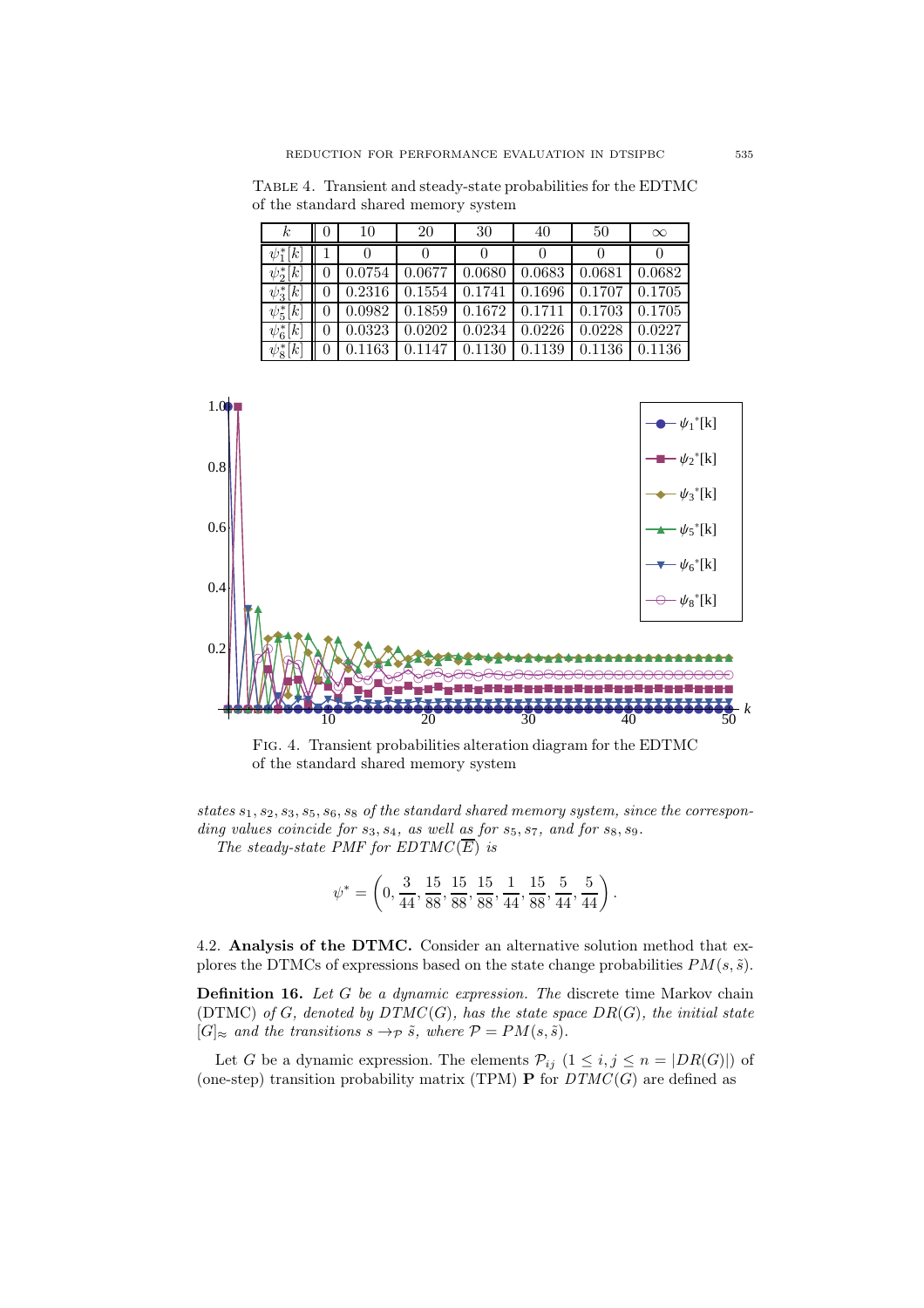$$
\mathcal{P}_{ij} = \begin{cases} PM(s_i, s_j), & s_i \to s_j; \\ 0, & \text{otherwise.} \end{cases}
$$

The steady-state PMF  $\psi$  for  $DTMC(G)$  is defined like the corresponding notion  $\psi^*$  for  $EDTMC(G)$ .

Let us determine a relationship between steady-state PMFs for  $DTMC(G)$  and  $EDTMC(G)$ . The following proposition describes the equation that relates the mentioned steady-state PMFs.

We introduce a helpful notation. For a vector  $v = (v_1, \ldots, v_n)$ , let  $Diag(v)$  be a diagonal matrix of order n with the elements  $Diag_{ij}(v)$   $(1 \le i, j \le n)$ , defined as

$$
Diag_{ij}(v) = \begin{cases} v_i, & i = j; \\ 0, & \text{otherwise.} \end{cases}
$$

**Proposition 1.** Let G be a dynamic expression and  $SL$  be its self-loops abstraction vector. Then the steady-state PMFs  $\psi$  for  $DTMC(G)$  and  $\psi^*$  for  $EDTMC(G)$  are related as follows:  $\forall s \in DR(G)$ ,

$$
\psi(s) = \frac{\psi^*(s)SL(s)}{\sum_{\tilde{s} \in DR(G)} \psi^*(\tilde{s})SL(\tilde{s})}.
$$

*Proof.* Let  $PSL$  be a vector with the elements

$$
PSL(s) = \begin{cases} PM(s, s), & s \to s; \\ 0, & \text{otherwise.} \end{cases}
$$

By definition of  $PM^*(s, \tilde{s})$ , we have  $\mathbf{P}^* = Diag(SL)(\mathbf{P} - Diag(PSL))$ . Further,

$$
\psi^*(\mathbf{P}^* - \mathbf{I}) = \mathbf{0} \text{ and } \psi^* \mathbf{P}^* = \psi^*.
$$

After replacement of  $\mathbf{P}^*$  by  $Diag(SL)(\mathbf{P} - Diag(PSL))$  we obtain

$$
\psi^*Diag(SL)(\mathbf{P} - Diag(PSL)) = \psi^* \text{ and}
$$

$$
\psi^*Diag(SL)\mathbf{P} = \psi^*(Diag(SL)Diag(PSL) + \mathbf{I}).
$$

Note that  $\forall s \in DR(G)$ , we have  $SL(s)PSL(s) + 1 =$ 

$$
\begin{cases}\nSL(s)PM(s,s) + 1 = \frac{PM(s,s)}{1 - PM(s,s)} + 1 = \frac{1}{1 - PM(s,s)}, & s \to s; \\
SL(s) \cdot 0 + 1 = 1, & \text{otherwise;}\n\end{cases}\n\bigg\} = SL(s).
$$

Hence,  $Diag(SL)Diag(PSL) + I = Diag(SL)$ . Thus,

$$
\psi^*Diag(SL)\mathbf{P}=\psi^*Diag(SL).
$$

Then for  $v = \psi^* Diag(SL)$  we have

$$
v\mathbf{P} = v
$$
 and  $v(\mathbf{P} - \mathbf{I}) = \mathbf{0}$ .

In order to calculate  $\psi$  on the basis of v, we must normalize it by dividing its elements by their sum, since we should have  $\psi \mathbf{1}^T = 1$  as a result:

$$
\psi = \frac{1}{v\mathbf{1}^T}v = \frac{1}{\psi^*Diag(SL)\mathbf{1}^T}\psi^*Diag(SL).
$$

Thus, the elements of  $\psi$  are calculated as follows:  $\forall s \in DR(G)$ ,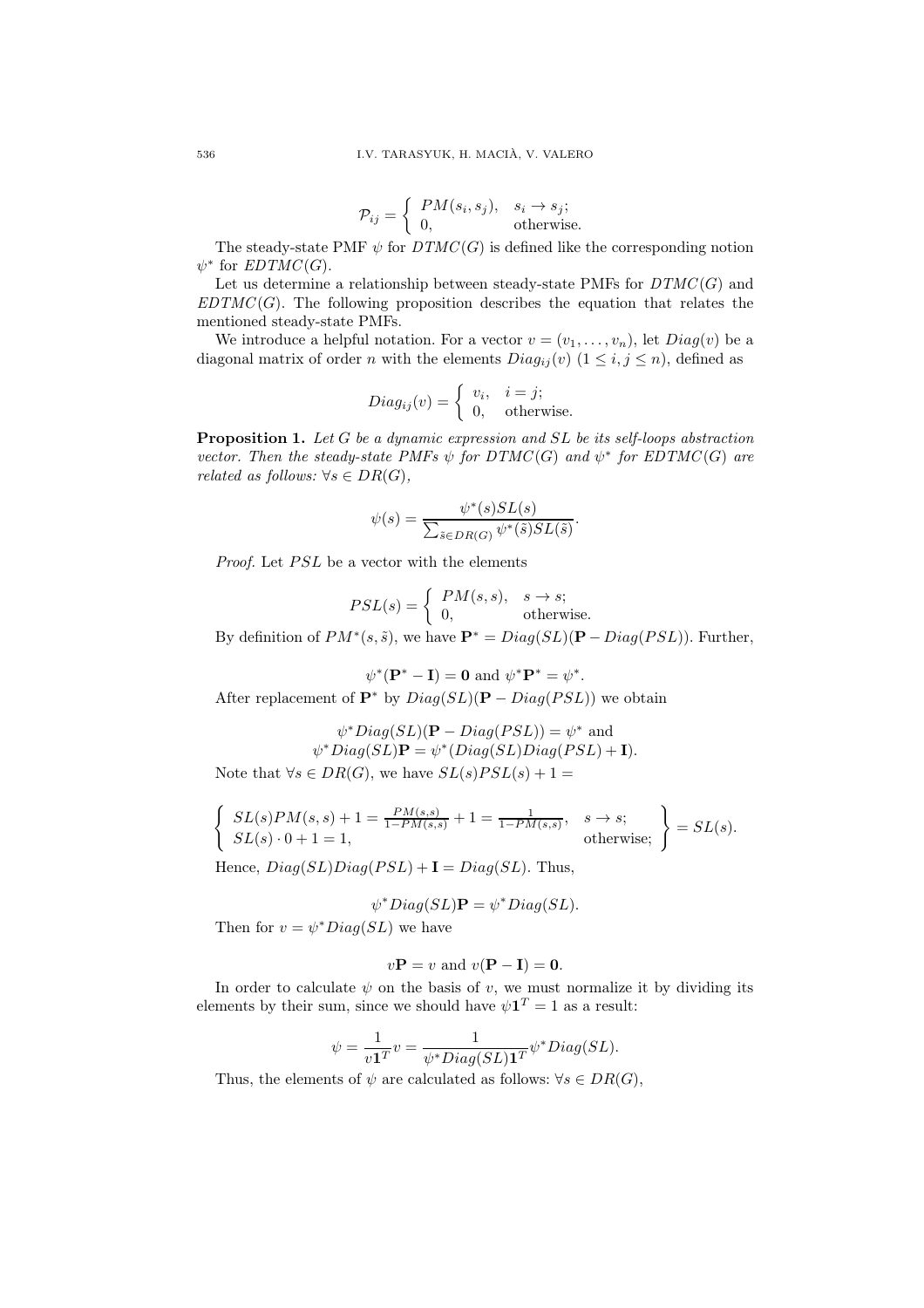$$
\psi(s) = \frac{\psi^*(s)SL(s)}{\sum_{\tilde{s} \in DR(G)} \psi^*(\tilde{s})SL(\tilde{s})}.
$$

It is easy to check that  $\psi$  is a solution of the equation system

$$
\left\{ \begin{array}{c} \psi(\mathbf{P} - \mathbf{I}) = \mathbf{0} \\ \psi \mathbf{1}^T = 1 \end{array} \right.,
$$

hence, it is indeed the steady-state PMF for  $DTMC(G)$ . The next proposition relates the steady-state PMFs for  $SMC(G)$  and  $DTMC(G)$ .

**Proposition 2.** Let G be a dynamic expression,  $\varphi$  be the steady-state PMF for  $SMC(G)$  and  $\psi$  be the steady-state PMF for DTMC(G). Then  $\forall s \in DR(G)$ .

$$
\varphi(s) = \begin{cases} \frac{\psi(s)}{\sum_{\tilde{s} \in DR_T(G)} \psi(\tilde{s})}, & s \in DR_T(G); \\ 0, & s \in DR_V(G). \end{cases}
$$

*Proof.* Let  $s \in DR_T(G)$ . Remember that  $\forall s \in DR_T(G)$ ,  $SL(s) = SJ(s)$  and  $\forall s \in DR_V(G), SJ(s) = 0.$  Then, by Proposition 1, we have

$$
\frac{\psi(s)}{\sum_{\tilde{s}\in DR_T(G)}\psi(\tilde{s})} = \frac{\frac{\psi^*(s)SL(s)}{\sum_{\tilde{s}\in DR_T(G)}\psi^*(\tilde{s})SL(\tilde{s})}}{\sum_{\tilde{s}\in DR_T(G)}\left(\frac{\psi^*(\tilde{s})SL(\tilde{s})}{\sum_{\tilde{s}\in DR_G(\tilde{s})}\psi^*(\tilde{s})SL(\tilde{s})}\right)} =
$$

$$
\frac{\psi^*(s)SL(s)}{\sum_{\tilde{s}\in DR(G)}\psi^*(\tilde{s})SL(\tilde{s})}\cdot\frac{\sum_{\tilde{s}\in DR(G)}\psi^*(\tilde{s})SL(\tilde{s})}{\sum_{\tilde{s}\in DR_T(G)}\psi^*(\tilde{s})SL(\tilde{s})}=\frac{\psi^*(s)SL(s)}{\sum_{\tilde{s}\in DR_T(G)}\psi^*(\tilde{s})SL(\tilde{s})}=\frac{\psi^*(s)SL(s)}{\sum_{\tilde{s}\in DR_T(G)}\psi^*(\tilde{s})SL(\tilde{s})}
$$

$$
\frac{\psi^*(s)SJ(s)}{\sum_{\tilde{s}\in DR_T(G)}\psi^*(\tilde{s})SJ(\tilde{s})}=\frac{\psi^*(s)SJ(s)}{\sum_{\tilde{s}\in DR(G)}\psi^*(\tilde{s})SJ(\tilde{s})}=\varphi(s).
$$

 $\Box$ 

Thus, to calculate  $\varphi$ , one can only apply normalization to some elements of  $\psi$ (corresponding to the tangible states), instead of abstracting from self-loops to get  $\mathbf{P}^*$  and then  $\psi^*$ , followed by weighting by  $SJ$  and normalization. Hence, using  $DTMC(G)$  instead of  $EDTMC(G)$  allows one to avoid multistage analysis, but the payment for it is more time-consuming numerical and more complex analytical calculation of  $\psi$  with respect to  $\psi^*$ . The reason is that  $DTMC(G)$  has self-loops, unlike  $EDTMC(G)$ , hence, the behaviour of  $DTMC(G)$  stabilizes slower than that of  $EDTMC(G)$  (if each of them has a single steady-state distribution) and **P** is more dense matrix than  $\mathbf{P}^*$ , since **P** may additionally have non-zero elements at the main diagonal. Nevertheless, Proposition 2 is very important, since the relationship between  $\varphi$  and  $\psi$  it discovers will be used in Proposition 3 to relate the steady-state PMFs for  $SMC(G)$  and the reduced  $DTMC(G)$ .

**Example 4.** Let K be from Example 1. In Fig. 5, the DTMC RDTMC( $\overline{K}$ ) is presented.

The TPM for  $DTMC(\overline{K})$  is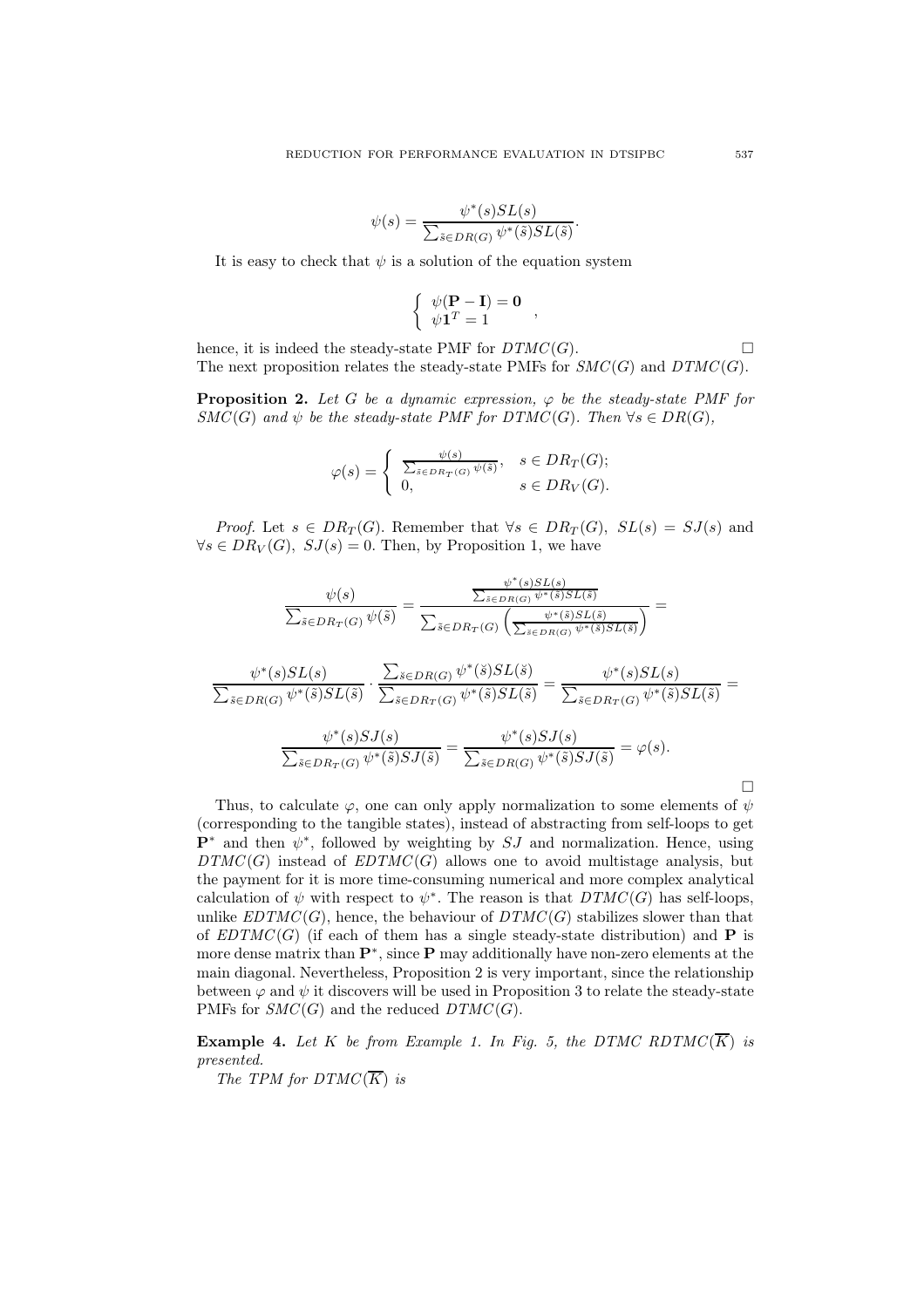

Fig. 5. The DTMC of the generalized shared memory system

$$
\widetilde{\mathbf{P}} = \left(\begin{array}{cccccccc} 1-\rho^3 & \rho^3 & 0 & 0 & 0 & 0 & 0 & 0 & 0 & 0 \\ 0 & (1-\rho)^2 & \rho(1-\rho) & \rho(1-\rho) & 0 & \rho^2 & 0 & 0 & 0 \\ 0 & 0 & 0 & 0 & 1 & 0 & 0 & 0 & 0 \\ 0 & 0 & 0 & 0 & 0 & 0 & 1 & 0 & 0 \\ 0 & \rho^2(1-\rho) & 0 & \rho^3 & (1-\rho)(1-\rho^2) & 0 & 0 & \rho(1-\rho^2) & 0 \\ 0 & 0 & 0 & 0 & 0 & 0 & 0 & 0 & \frac{1}{2} & \frac{1}{2} \\ 0 & \rho^2(1-\rho) & \rho^3 & 0 & 0 & 0 & (1-\rho)(1-\rho^2) & 0 & \rho(1-\rho^2) \\ 0 & 0 & 0 & \rho^2 & 0 & 0 & 0 & 0 & 1-\rho^2 & 0 \\ 0 & 0 & 0 & \rho^2 & 0 & 0 & 0 & 0 & 1-\rho^2 & 0 \\ 0 & 0 & 0 & \rho^2 & 0 & 0 & 0 & 0 & 1-\rho^2 & 0 \end{array}\right).
$$

The steady-state PMF for  $DTMC(\overline{K})$  is

$$
\tilde{\psi} = \frac{1}{2(2+\rho+\rho^2-2\rho^4)} (0, 2\rho^2(1-\rho), \rho^2(2+\rho-3\rho^2+\rho^3), \rho^2(2+\rho-3\rho^2+\rho^3), \rho(2-\rho), 2\rho^4(1-\rho), \rho(2-\rho), 2-\rho-\rho^2, 2-\rho-\rho^2).
$$

Remember that  $DR_T(\overline{K}) = \{\tilde{s}_1, \tilde{s}_2, \tilde{s}_5, \tilde{s}_5, \tilde{s}_8, \tilde{s}_9\}$  and  $DR_V(\overline{K}) = \{\tilde{s}_3, \tilde{s}_4, \tilde{s}_6\}$ . Hence,

$$
\sum_{\tilde{s}\in DR_T(\overline{K})}\tilde{\psi}(\tilde{s}) = \tilde{\psi}(\tilde{s}_1) + \tilde{\psi}(\tilde{s}_2) + \tilde{\psi}(\tilde{s}_5) + \tilde{\psi}(\tilde{s}_7) + \tilde{\psi}(\tilde{s}_8) + \tilde{\psi}(\tilde{s}_9) = \frac{2+\rho-\rho^2-\rho^3}{2+\rho+\rho^2-2\rho^4}.
$$

By Proposition 2, we have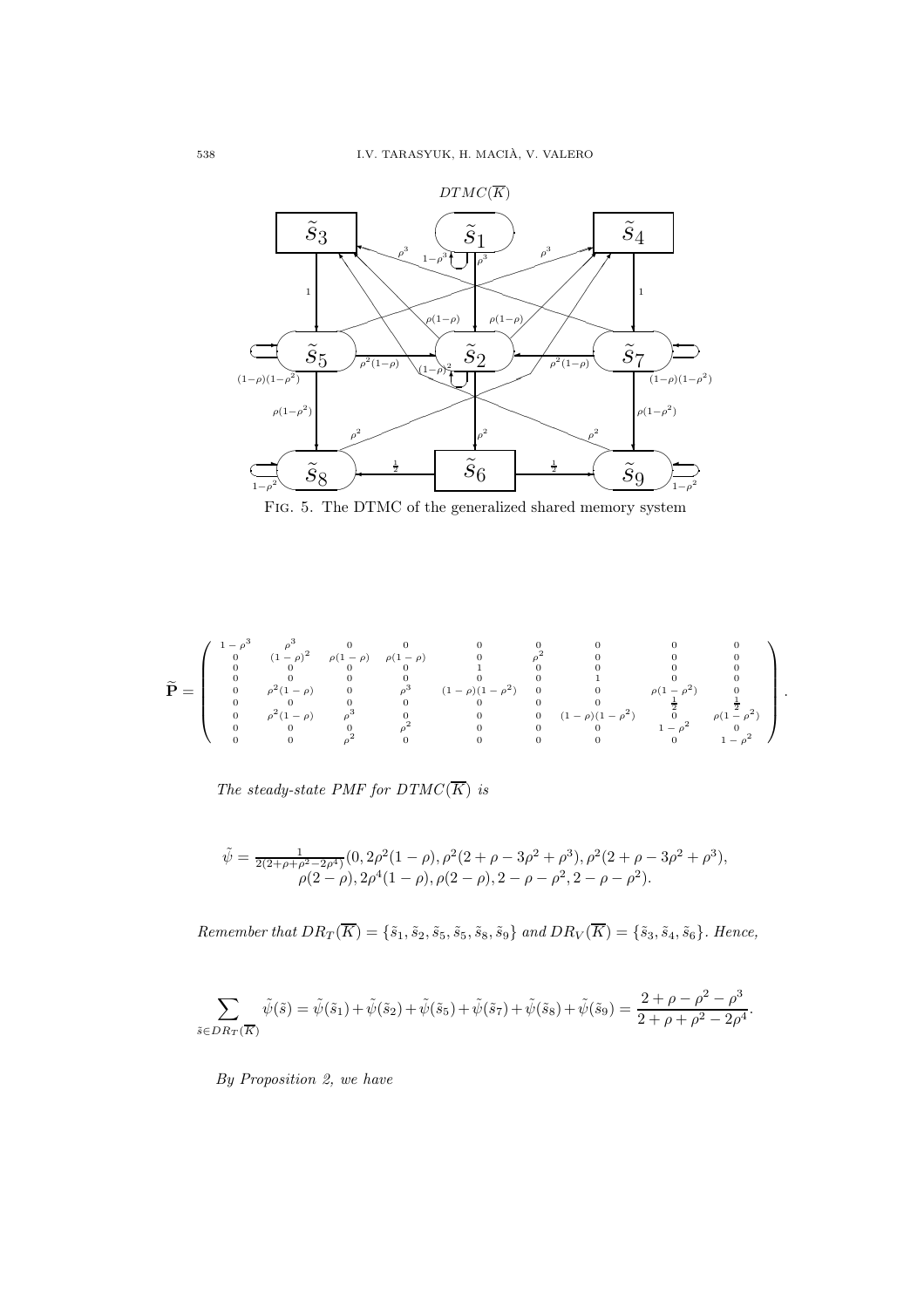Table 5. Transient and steady-state probabilities for the DTMC of the standard shared memory system

| $\kappa$    | $\theta$ | 10                                                                          | -20 | -30 | 40 | 50 | $\infty$ |
|-------------|----------|-----------------------------------------------------------------------------|-----|-----|----|----|----------|
| $\psi_1[k]$ |          | $\mid 0.2631 \mid 0.0692 \mid 0.0182 \mid 0.0048 \mid 0.0013$               |     |     |    |    |          |
| $\psi_2[k]$ |          | $\mid$ 0.0829   0.0569   0.0501   0.0483   0.0478   0.0476                  |     |     |    |    |          |
| $\psi_3[k]$ |          | $\mid 0.0677 \mid 0.0836 \mid 0.0878 \mid 0.0889 \mid 0.0892 \mid 0.0893$   |     |     |    |    |          |
| $\psi_5[k]$ |          | $\mid$ 0 0.0996 0.1315 0.1399 0.1421 0.1427 0.1429                          |     |     |    |    |          |
| $\psi_6[k]$ |          | $0 \mid 0.0220 \mid 0.0146 \mid 0.0126 \mid 0.0121 \mid 0.0120 \mid 0.0119$ |     |     |    |    |          |
| $\psi_8[k]$ |          | $\parallel$ 0 $\parallel$ 0.1487 0.2146 0.2319 0.2365 0.2377                |     |     |    |    | 0.2381   |

$$
\begin{split} \tilde{\varphi}(\tilde{s}_1) &= 0 \cdot \frac{2 + \rho + \rho^2 - 2\rho^4}{2 + \rho - \rho^2 - \rho^3} = 0, \\ \tilde{\varphi}(\tilde{s}_2) &= \frac{\rho^2 (1 - \rho)}{2 + \rho + \rho^2 - 2\rho^4} \cdot \frac{2 + \rho + \rho^2 - 2\rho^4}{2 + \rho - \rho^2 - \rho^3} = \frac{\rho^2 (1 - \rho)}{2 + \rho - \rho^2 - \rho^3}, \\ \tilde{\varphi}(\tilde{s}_3) &= 0, \\ \tilde{\varphi}(\tilde{s}_4) &= 0, \\ \tilde{\varphi}(\tilde{s}_5) &= \frac{\rho(2 - \rho)}{2(2 + \rho + \rho^2 - 2\rho^4)} \cdot \frac{2 + \rho + \rho^2 - 2\rho^4}{2 + \rho - \rho^2 - \rho^3} = \frac{\rho(2 - \rho)}{2(2 + \rho - \rho^2 - \rho^3)}, \\ \tilde{\varphi}(\tilde{s}_6) &= 0, \\ \tilde{\varphi}(\tilde{s}_7) &= \frac{\rho(2 - \rho)}{2(2 + \rho + \rho^2 - 2\rho^4)} \cdot \frac{2 + \rho + \rho^2 - 2\rho^4}{2 + \rho - \rho^2 - \rho^3} = \frac{\rho(2 - \rho)}{2(2 + \rho - \rho^2 - \rho^3)}, \\ \tilde{\varphi}(\tilde{s}_8) &= \frac{2 - \rho - \rho^2}{2(2 + \rho + \rho^2 - 2\rho^4)} \cdot \frac{2 + \rho + \rho^2 - 2\rho^4}{2 + \rho - \rho^2 - \rho^3} = \frac{2 - \rho - \rho^2}{2(2 + \rho - \rho^2 - \rho^3)}, \\ \tilde{\varphi}(\tilde{s}_9) &= \frac{2 - \rho - \rho^2}{2(2 + \rho + \rho^2 - 2\rho^4)} \cdot \frac{2 + \rho + \rho^2 - 2\rho^4}{2 + \rho - \rho^2 - \rho^3} = \frac{2 - \rho - \rho^2}{2(2 + \rho - \rho^2 - \rho^3)}. \end{split}
$$

Thus, the steady-state PMF for  $SMC(\overline{K})$  is

$$
\tilde{\varphi} = \frac{1}{2(2+\rho-\rho^2-\rho^3)}(0, 2\rho^2(1-\rho), 0, 0, \rho(2-\rho), 0, \rho(2-\rho), 2-\rho-\rho^2, 2-\rho-\rho^2).
$$

This coincides with the result obtained in Example 2 with the use of  $\tilde{\psi}^*$  and  $\widetilde{S}J$ .

**Example 5.** Let  $E$  be from Example 3. In Table 5, the transient and the steadystate probabilities  $\psi_i[k]$   $(i \in \{1, 2, 3, 5, 6, 8\})$  for the DTMC of the standard shared memory system at the time moments  $k \in \{0, 5, 10, \ldots, 50\}$  and  $k = \infty$  are presented, and in Fig. 6, the alteration diagram (evolution in time) for the transient probabilities is depicted. It is sufficient to consider the probabilities for the states  $s_1, s_2, s_3, s_5$ ,  $s_6, s_8$  only, since the corresponding values coincide for  $s_3, s_4$ , as well as for  $s_5, s_7$ , and for  $s_8$ ,  $s_9$ .

The steady-state PMF for  $DTMC(\overline{E})$  is

$$
\psi = \left(0, \frac{1}{21}, \frac{5}{56}, \frac{5}{56}, \frac{1}{7}, \frac{1}{84}, \frac{1}{7}, \frac{5}{21}, \frac{5}{21}\right).
$$

4.3. Analysis of the reduced DTMC. Let us now consider the method from [8, 19, 1] that eliminates vanishing states from the EMC (EDTMC, in our terminology) corresponding to the underlying SMC of every GSPN N. The TPM for the resulting reduced EDTMC (REDTMC) has smaller size than that for the EDTMC. The method demonstrates that there exists a transformation of the underlying SMC of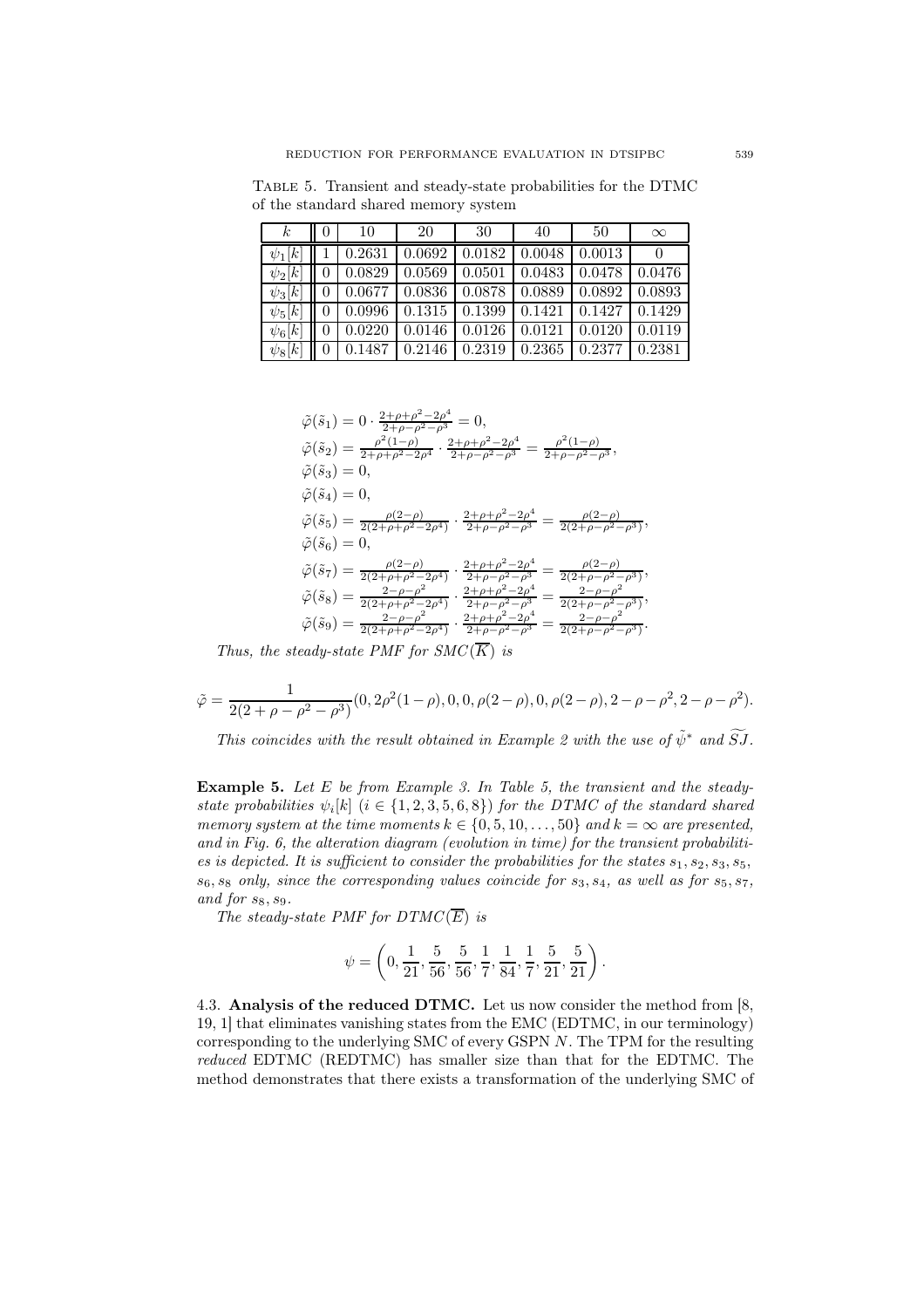

Fig. 6. Transient probabilities alteration diagram for the DTMC of the standard shared memory system

 $N$  into a CTMC, whose states are the tangible markings of  $N$ . This CTMC, which is essentially the *reduced* underlying SMC  $(RSMC)$  of  $N$ , is constructed on the basis of the REDTMC. The CTMC can then be directly solved to get the transient and steady-state PMFs over the tangible markings of N. In [8], the program and computational complexities of such an elimination method, based on the REDTMC, were evaluated and compared with those of the *preservation* method that does not eliminate vanishing states and based on the EDTMC. The preservation method corresponds in dtsiPBC to the analysis of the underlying SMCs of expressions.

The elimination method can be easily transferred to dtsiPBC, hence, for every dynamic expression  $G$ , we can find a DTMC (since the sojourn time in the tangible states from  $DR(G)$  is discrete and geometrically distributed) with the states from  $DR_T(G)$ , which can be directly solved to find the transient and the steady-state PMFs over the tangible states. We shall demonstrate that such a reduced DTMC (RDTMC) of G, denoted by  $RDTMC(G)$ , can be constructed from  $DTMC(G)$ , using the method analogous to that designed in [19, 1] in the framework of GSPNs to transform EDTMC into REDTMC. Since the sojourn time in the vanishing states is zero, the state transitions of  $RDTMC(G)$  occur in the moments of the global discrete time associated with  $SMC(G)$ , unlike those of  $EDTMC(G)$ , which happen only when the current state changes to some different one, irrespective of the global time. Therefore, in our case, we can skip the stages of constructing the REDTMC of G, denoted by  $REDTMC(G)$ , from  $EDTMC(G)$ , and recovering RSMC of G, denoted by  $\mathit{RSMC}(G)$ , (which is the sought-for DTMC) from  $\mathit{REDTMC}(G)$ , since we shall have  $\textit{RSMC}(G) = \textit{RDTMC}(G)$ . This will be the second alternative solution method that we propose, namely, exploring the RDTMCs of expressions.

Let G be a dynamic expression and P be the TPM for  $DTMC(G)$ . We reorder the states from  $DR(G)$  so that the first rows and columns of P will correspond to the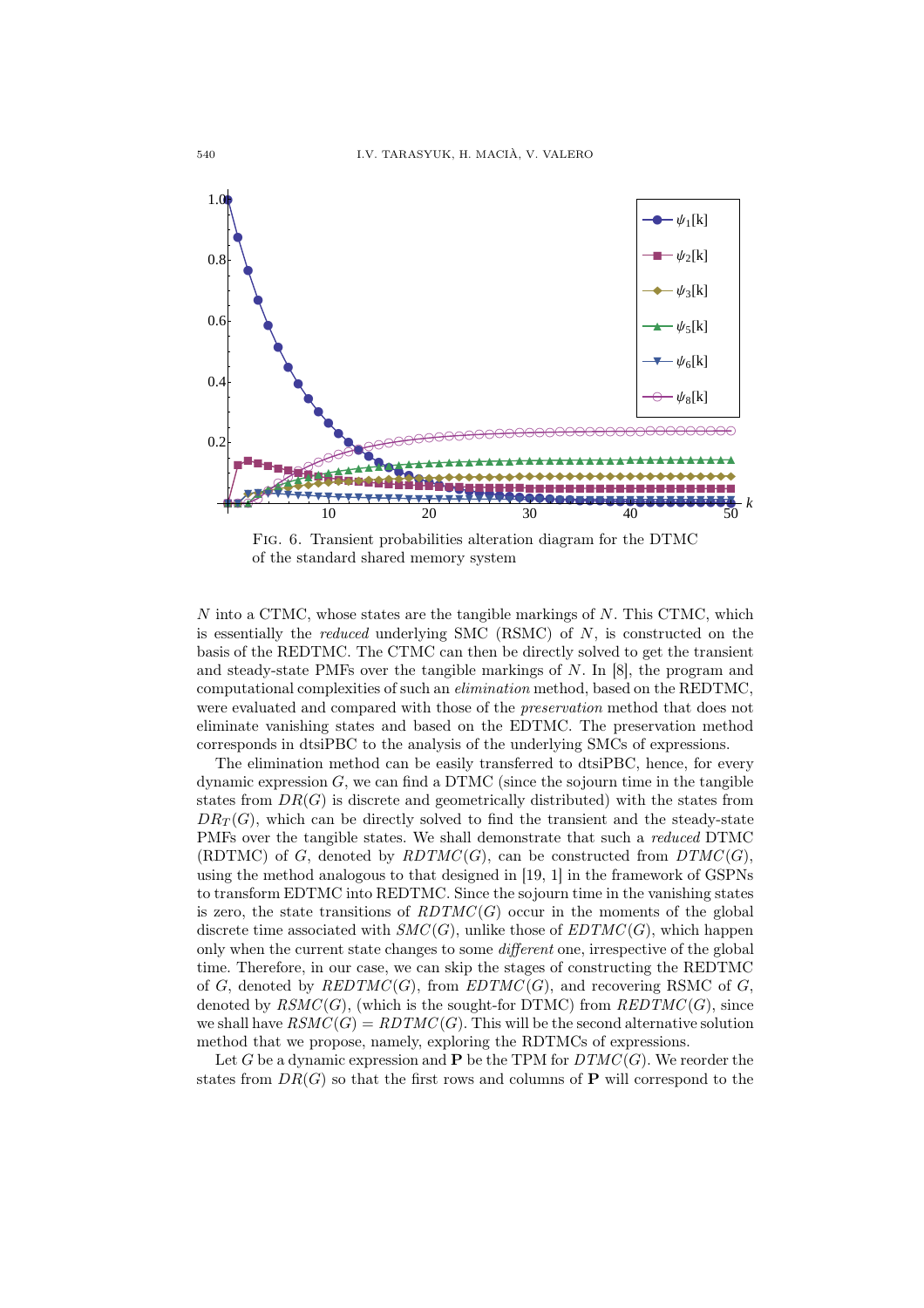states from  $DR_V(G)$  and the last ones will correspond to the states from  $DR_T(G)$ . Let  $|DR(G)| = n$  and  $|DR_T(G)| = m$ . The resulting matrix can be decomposed as follows:

$$
\mathbf{P} = \left( \begin{array}{cc} \mathbf{C} & \mathbf{D} \\ \mathbf{E} & \mathbf{F} \end{array} \right).
$$

The elements of the  $(n-m) \times (n-m)$  submatrix C are the probabilities to move from vanishing to vanishing states, and those of the  $(n - m) \times m$  submatrix **D** are the probabilities to move from vanishing to tangible states. The elements of the  $m \times (n-m)$  submatrix **E** are the probabilities to move from tangible to vanishing states, and those of the  $m \times m$  submatrix **F** are the probabilities to move from tangible to tangible states.

The TPM  $\mathbf{P}^{\diamond}$  for  $RDTMC(G)$  is the  $m \times m$  matrix, calculated as

$$
\mathbf{P}^{\diamond} = \mathbf{F} + \mathbf{EGD},
$$

where the elements of the matrix  $\bf{G}$  are the probabilities to move from vanishing to vanishing states in any number of state changes, without traversal of tangible states.

If there are no loops among vanishing states then for any vanishing state there exists a value  $l \in \mathbb{N}$  such that every sequence of state changes that starts in a vanishing state and is longer than l should reach a tangible state. Thus,  $\exists l \in$ N, ∀ $k > l$ , **C**<sup>k</sup> = **0** and  $\sum_{k=0}^{\infty}$ **C**<sup>k</sup> =  $\sum_{k=0}^{l}$ **C**<sup>k</sup>.

If there are loops among vanishing states then all such loops are supposed to be of "transient" rather than "absorbing" type, since the latter is treated as a specification error to be corrected, like in [19, 1]. Remember that  $SMC(G)$  has a single closed communication class of states, which is also ergodic. The ergodic class cannot consist only of vanishing states to avoid "absorbing" loops among them, hence, it contains tangible states as well. Thus, any sequence of vanishing state changes that starts in the ergodic class will reach a tangible state at some time moment. All the states that do not belong to the ergodic class should be transient. Hence, any sequence of vanishing state changes that starts in a transient vanishing state will some time reach either a transient tangible state or a state from the ergodic class [13]. In the latter case, a tangible state will be reached as well, as argued above. Thus, every sequence of vanishing state changes in  $SMC(G)$  that starts in a vanishing state will exit the set of all vanishing states in the future. This implies that the probabilities to move from vanishing to vanishing states in  $k \in \mathbb{N}$  state changes, without traversal of tangible states, will lead to 0 when k tends to  $\infty$ . Then we have  $\lim_{k\to\infty} \mathbf{C}^k = \lim_{k\to\infty} (\mathbf{I} - (\mathbf{I} - \mathbf{C}))^k = \mathbf{0}$ , hence,  $\mathbf{I} - \mathbf{C}$  is a non-singular matrix, i.e. its determinant is not equal to zero. Thus, the inverse matrix of I−C exists and may be expressed by a Neumann series as  $\sum_{k=0}^{\infty}(\mathbf{I}-(\mathbf{I}-\mathbf{C}))^k = \sum_{k=0}^{\infty} \mathbf{C}^k = (\mathbf{I}-\mathbf{C})^{-1}$ .

Therefore,

$$
\mathbf{G} = \sum_{k=0}^{\infty} \mathbf{C}^k = \begin{cases} \sum_{k=0}^{l} \mathbf{C}^k, & \exists l \in \mathbb{N}, \ \forall k > l, \ \mathbf{C}^k = \mathbf{0}, \quad \text{no vanishing states loops;} \\ (\mathbf{I} - \mathbf{C})^{-1}, & \lim_{k \to \infty} \mathbf{C}^k = \mathbf{0}, \end{cases} \text{vanishing states loops;}
$$

where  $0$  is the square matrix consisting only of zeros and  $I$  is the identity matrix, both of order  $n - m$ .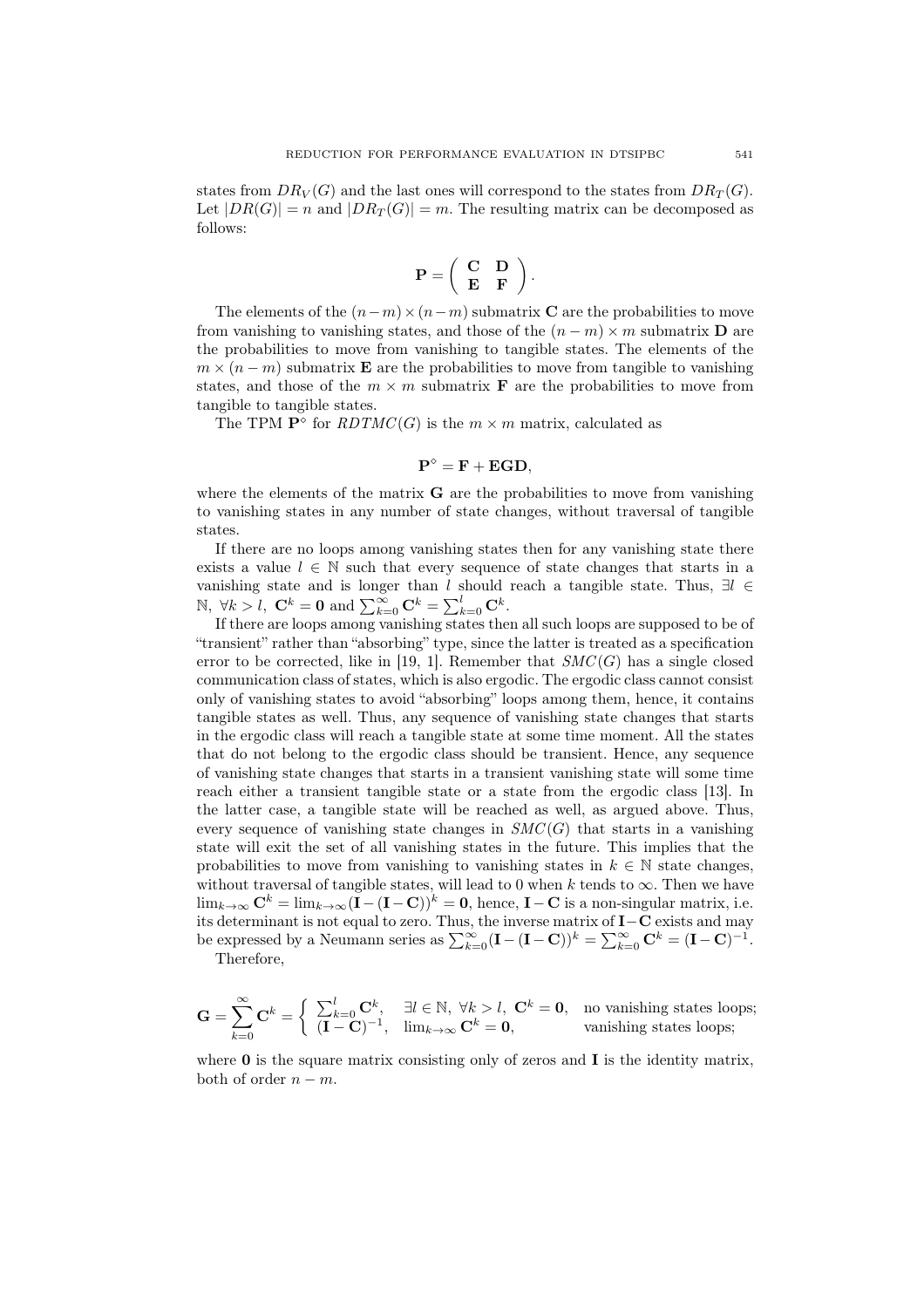For  $1 \leq i, j \leq m$  and  $1 \leq k, l \leq n-m$ , let  $\mathcal{F}_{ij}$  be the elements of the matrix **F**,  $\mathcal{E}_{ik}$  be those of **E**,  $\mathcal{G}_{kl}$  be those of **G** and  $\mathcal{D}_{lj}$  be those of **D**. By definition, the elements  $\mathcal{P}_{ij}^{\diamond}$  of the matrix  $\mathbf{P}^{\diamond}$  are calculated as

$$
\mathcal{P}_{ij}^{\diamond}=\mathcal{F}_{ij}+\sum_{k=1}^{n-m}\sum_{l=1}^{n-m}\mathcal{E}_{ik}\mathcal{G}_{kl}\mathcal{D}_{lj}=\mathcal{F}_{ij}+\sum_{k=1}^{n-m}\mathcal{E}_{ik}\sum_{l=1}^{n-m}\mathcal{G}_{kl}\mathcal{D}_{lj}=\mathcal{F}_{ij}+\sum_{l=1}^{n-m}\mathcal{D}_{lj}\sum_{k=1}^{n-m}\mathcal{E}_{ik}\mathcal{G}_{kl},
$$

i.e.  $\mathcal{P}_{ij}^{\diamond}$   $(1 \leq i, j \leq m)$  is the total probability to move from the tangible state  $s_i$  to the tangible state  $s_j$  in any number of steps, without traversal of tangible states, but possibly going through vanishing states.

Let  $s, \tilde{s} \in DR_T(G)$  such that  $s = s_i$ ,  $\tilde{s} = s_j$ . The probability to move from s to  $\tilde{s}$  in any number of steps, without traversal of tangible states is

$$
PM^{\diamond}(s,\tilde{s}) = \mathcal{P}_{ij}^{\diamond}.
$$

**Definition 17.** Let G be a dynamic expression and  $[G]_{\approx} \in DR_T(G)$ . The reduced discrete time Markov chain (RDTMC) of G, denoted by  $RDTMC(G)$ , has the state space  $DR_T(G)$ , the initial state  $[G]_{\approx}$  and the transitions  $s \hookrightarrow_{\mathcal{P}} \tilde{s}$ , where  $\mathcal{P} =$  $PM^{\diamond}(s, \tilde{s}).$ 

Let us now try to define  $\mathit{RSMC}(G)$  as a "restriction" of  $\mathit{SMC}(G)$  to its tangible states. Since the sojourn time in the tangible states of  $SMC(G)$  is discrete and geometrically distributed, we can see that  $\mathit{RSMC}(G)$  is a DTMC with the state space  $DR_T(G)$ , the initial state  $[G]_{\approx}$  and the transitions whose probabilities collect all those in  $SMC(G)$  to move from the tangible to the tangible states, directly or indirectly, namely, by going through its vanishing states only. Thus,  $\mathit{RSMC}(G)$ has the transitions  $s \hookrightarrow_{\mathcal{P}} \tilde{s}$ , where  $\mathcal{P} = PM^{\diamond}(s, \tilde{s})$ , hence, we get  $RSMC(G) =$  $RDTMC(G)$ .

Let  $DR_T(G) = \{s_1, \ldots, s_m\}$  and  $[G]_{\approx} \in DR_T(G)$ . Then the transient (k-step,  $k \in \mathbb{N}$ ) PMF  $\psi^{\diamond}[k] = (\psi^{\diamond}[k](s_1), \ldots, \psi^{\diamond}[k](s_m))$  for  $RDTMC(G)$  is calculated as

$$
\psi^{\diamond}[k] = \psi^{\diamond}[0](\mathbf{P}^{\diamond})^k,
$$

where  $\psi^{\diamond}[0] = (\psi^{\diamond}[0](s_1), \dots, \psi^{\diamond}[0](s_m))$  is the initial PMF, defined as

$$
\psi^{\diamond}[0](s_i) = \begin{cases} 1, & s_i = [G]_{\approx}; \\ 0, & \text{otherwise.} \end{cases}
$$

Note also that  $\psi^{\diamond}[k+1] = \psi^{\diamond}[k] \mathbf{P}^{\diamond}$   $(k \in \mathbb{N})$ .

The steady-state PMF  $\psi^{\diamond} = (\psi^{\diamond}(s_1), \ldots, \psi^{\diamond}(s_m))$  for  $RDTMC(G)$  is a solution of the equation system

$$
\left\{ \begin{array}{c} \psi^{\diamond}(\mathbf{P}^{\diamond}-\mathbf{I})=\mathbf{0} \\ \psi^{\diamond}\mathbf{1}^T=1 \end{array} \right.,
$$

where I is the identity matrix of order m and 0 is a row vector of m values 0, 1 is that of m values 1.

If  $RDTMC(G)$  has a single steady-state distribution then  $\psi^{\diamond} = \lim_{k \to \infty} \psi^{\diamond}[k]$ .

The zero sojourn time in the vanishing states guarantees that the state transitions of  $RDTMC(G)$  occur in the moments of the global discrete time associated with  $SMC(G)$ , i.e. every such state transition occurs after one time unit delay. Hence, the sojourn time in the tangible states is the same for  $RDTMC(G)$  and  $SMC(G)$ .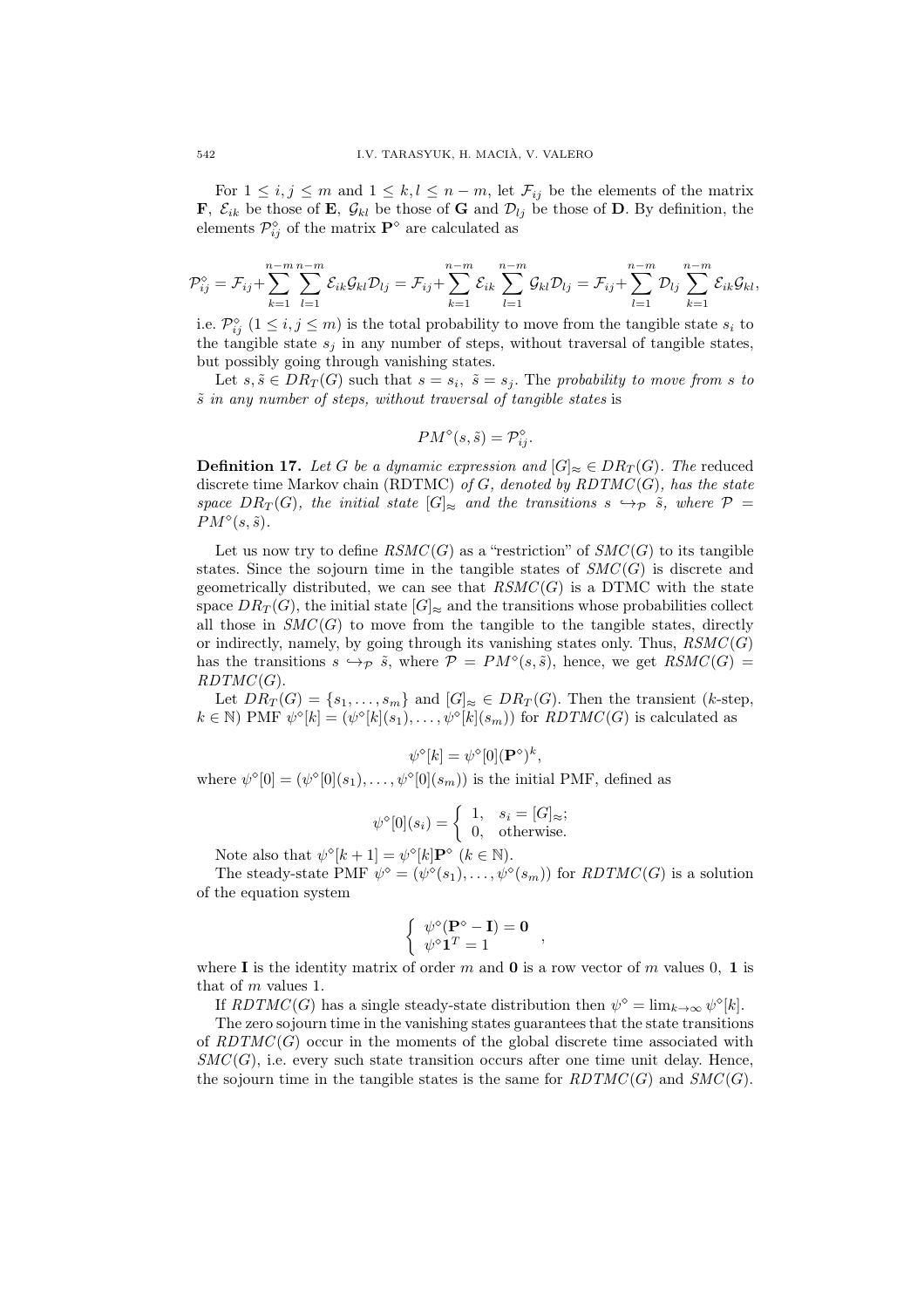The state transition probabilities of  $RDTMC(G)$  are those to move from tangible to tangible states in any number of steps, without traversal of the tangible states. Therefore,  $RDTMC(G)$  and  $SMC(G)$  have the same transient behaviour over the tangible states, thus, the transient analysis of  $SMC(G)$  is possible to accomplish using  $RDTMC(G)$ .

The next proposition relates the steady-state PMFs for  $SMC(G)$  and  $RDTMC(G)$ . It proves that the stationary probabilities of the tangible states coincide for them.

**Proposition 3.** Let G be a dynamic expression,  $\varphi$  be the steady-state PMF for  $SMC(G)$  and  $\psi^{\diamond}$  be the steady-state PMF for RDTMC(G). Then  $\forall s \in DR(G)$ ,

$$
\varphi(s) = \begin{cases} \psi^{\diamond}(s), & s \in DR_T(G); \\ 0, & s \in DR_V(G). \end{cases}
$$

Proof. To simplify the proof, we use the following unified notation. I denotes the identity matrices of any size. 0 denotes square matrices and row vectors of any size and length of values 0. 1 denotes row vectors of any size and length of values 1.

Let P be the reordered TPM for  $DTMC(G)$  and  $\psi$  be the steady-state PMF for  $DTMC(G)$ , i.e.  $\psi$  is a solution of the equation system

$$
\left\{ \begin{array}{c} \psi(\mathbf{P} - \mathbf{I}) = \mathbf{0} \\ \psi \mathbf{1}^T = 1 \end{array} \right. .
$$

Let  $|DR(G)| = n$  and  $|DR_T(G)| = m$ . The decomposed **P**, **P** – **I** and  $\psi$  are

$$
\mathbf{P} = \begin{pmatrix} \mathbf{C} & \mathbf{D} \\ \mathbf{E} & \mathbf{F} \end{pmatrix}, \ \mathbf{P} - \mathbf{I} = \begin{pmatrix} \mathbf{C} - \mathbf{I} & \mathbf{D} \\ \mathbf{E} & \mathbf{F} - \mathbf{I} \end{pmatrix} \text{ and } \psi = (\psi_V, \psi_T),
$$

where  $\psi_V = (\psi_1, \dots, \psi_{n-m})$  is the subvector of  $\psi$  with the steady-state probabilities of vanishing states and  $\psi_T = (\psi_{n-m+1}, \dots, \psi_n)$  is that with the steady-state probabilities of tangible states.

Then the equation system for  $\psi$  is decomposed as follows:

$$
\begin{cases} \psi_V(\mathbf{C} - \mathbf{I}) + \psi_T \mathbf{E} = \mathbf{0} \\ \psi_V \mathbf{D} + \psi_T (\mathbf{F} - \mathbf{I}) = \mathbf{0} \\ \psi_V \mathbf{1}^T + \psi_T \mathbf{1}^T = 1 \end{cases}.
$$

Let  $\mathbf{P}^{\diamond}$  be the TPM for  $RDTMC(G)$ . Then  $\psi^{\diamond}$  is a solution of the equation system

$$
\left\{ \begin{array}{ll} \psi^\diamond(\mathbf{P}^\diamond-\mathbf{I})=\mathbf{0}\\ \psi^\diamond\mathbf{1}^T=1 \end{array} \right..
$$

We have

$$
\mathbf{P}^\diamond = \mathbf{F} + \mathbf{EGD},
$$

where the matrix **G** can have two different forms, depending on whether the loops among vanishing states exist, hence, we consider the two following cases.

(1) There exist no loops among vanishing states. We have  $\exists l \in \mathbb{N}, \forall k > l, \mathbf{C}^k =$ **0** and  $\mathbf{G} = \sum_{k=0}^{l} \mathbf{C}^k$ .

Let us right-multiply the first equation of the decomposed equation system for  $\psi$  by **G**:

$$
\psi_V(\mathbf{CG}-\mathbf{G})+\psi_T\mathbf{EG}=\mathbf{0}.
$$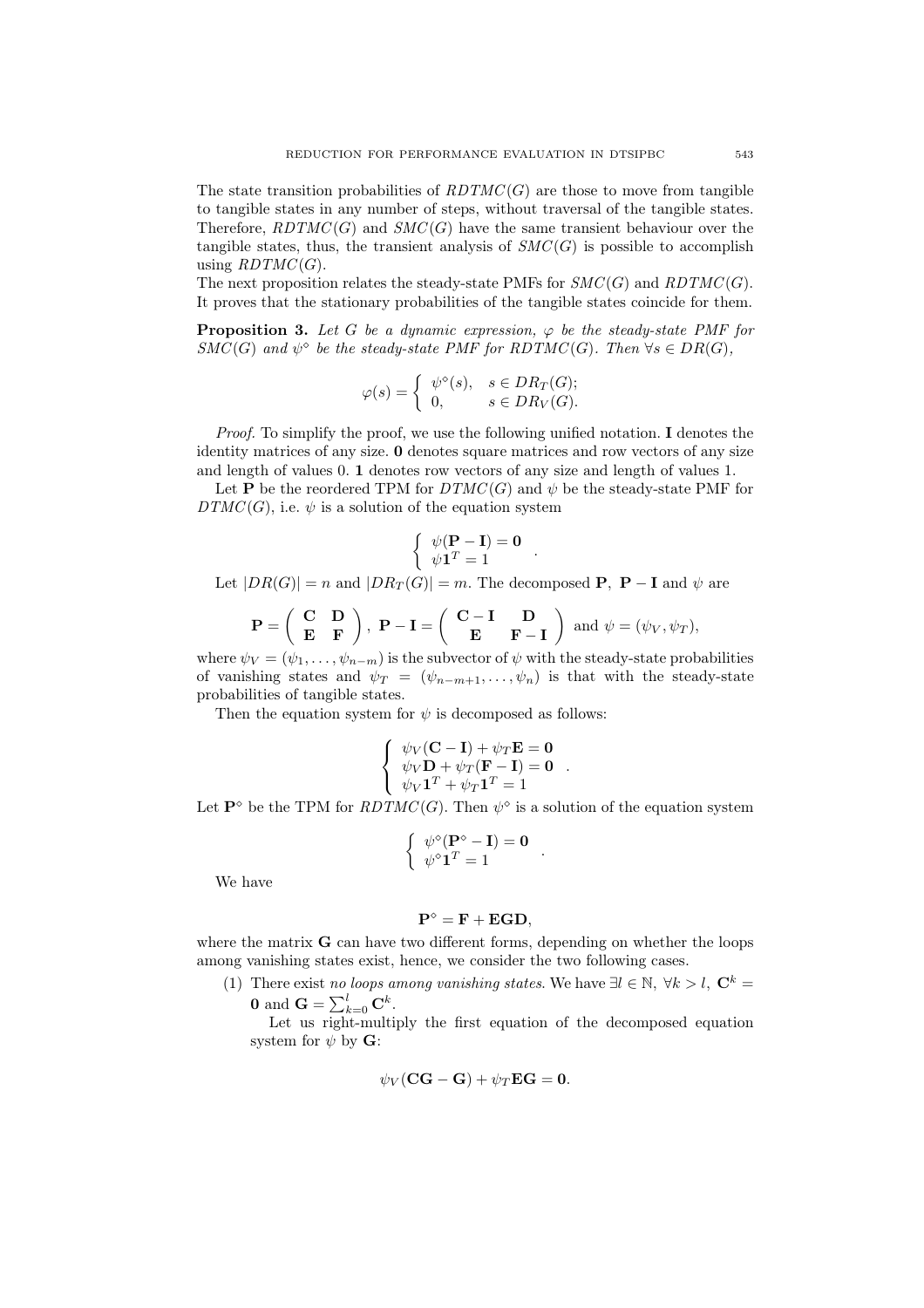Taking into account that  $\mathbf{G} = \sum_{k=0}^{l} \mathbf{C}^k$ , we get

$$
\psi_V\left(\sum_{k=1}^l \mathbf{C}^k + \mathbf{C}^{l+1} - \mathbf{C}^0 - \sum_{k=1}^l \mathbf{C}^k\right) + \psi_T \mathbf{E} \mathbf{G} = \mathbf{0}.
$$

Since  $\mathbf{C}^0 = \mathbf{I}$  and  $\mathbf{C}^{l+1} = \mathbf{0}$ , we obtain

 $-\psi_V + \psi_T \mathbf{E} \mathbf{G} = \mathbf{0}$  and  $\psi_V = \psi_T \mathbf{E} \mathbf{G}$ .

Let us substitute  $\psi_V$  with  $\psi_T \mathbf{E} \mathbf{G}$  in the second equation of the decomposed equation system for  $\psi$ :

 $\psi_T \mathbf{EGD} + \psi_T (\mathbf{F} - \mathbf{I}) = \mathbf{0}$  and  $\psi_T (\mathbf{F} + \mathbf{EGD} - \mathbf{I}) = \mathbf{0}$ . Since  $\mathbf{F} + \mathbf{EGD} = \mathbf{P}^{\diamond}$ , we have

$$
\psi_T(\mathbf{P}^\diamond-\mathbf{I})=\mathbf{0}.
$$

(2) There exist loops among vanishing states. We have  $\lim_{\to\infty} C^k = 0$  and  $G = (I - C)^{-1}.$ 

Let us right-multiply the first equation of the decomposed equation system for  $\psi$  by **G**:

$$
-\psi_V(\mathbf{I}-\mathbf{C})\mathbf{G} + \psi_T \mathbf{E}\mathbf{G} = \mathbf{0}.
$$

Taking into account that  $\mathbf{G} = (\mathbf{I} - \mathbf{C})^{-1}$ , we get

$$
-\psi_V + \psi_T \mathbf{EG} = \mathbf{0} \text{ and } \psi_V = \psi_T \mathbf{EG}.
$$

Let us substitute  $\psi_V$  with  $\psi_T \mathbf{E} \mathbf{G}$  in the second equation of the decomposed equation system for  $\psi$ :

$$
\psi_T \mathbf{EGD} + \psi_T (\mathbf{F} - \mathbf{I}) = \mathbf{0} \text{ and } \psi_T (\mathbf{F} + \mathbf{EGD} - \mathbf{I}) = \mathbf{0}.
$$

Since  $\mathbf{F} + \mathbf{EGD} = \mathbf{P}^{\diamond}$ , we have

$$
\psi_T(\mathbf{P}^\diamond-\mathbf{I})=\mathbf{0}.
$$

The third equation  $\psi_V \mathbf{1}^T + \psi_T \mathbf{1}^T = 1$  of the decomposed equation system for  $\psi$ implies that if  $\psi_V$  has nonzero elements then the sum of the elements of  $\psi_T$  is less than one. We normalize  $\psi_T$  by dividing its elements by their sum:

$$
v = \frac{1}{\psi_T \mathbf{1}^T} \psi_T.
$$

It is easy to check that  $v$  is a solution of the equation system

$$
\left\{ \begin{array}{l} v(\mathbf{P}^\diamond-\mathbf{I})=\mathbf{0}\\ v\mathbf{1}^T=1 \end{array} \right.,
$$

hence, it is the steady-state PMF for  $RDTMC(G)$  and we have

$$
\psi^{\diamond} = v = \frac{1}{\psi_T \mathbf{1}^T} \psi_T.
$$

Note that  $\forall s \in DR_T(G), \ \psi_T(s) = \psi(s)$ . Then the elements of  $\psi^{\diamond}$  are calculated as follows:  $\forall s \in DR_T(G)$ ,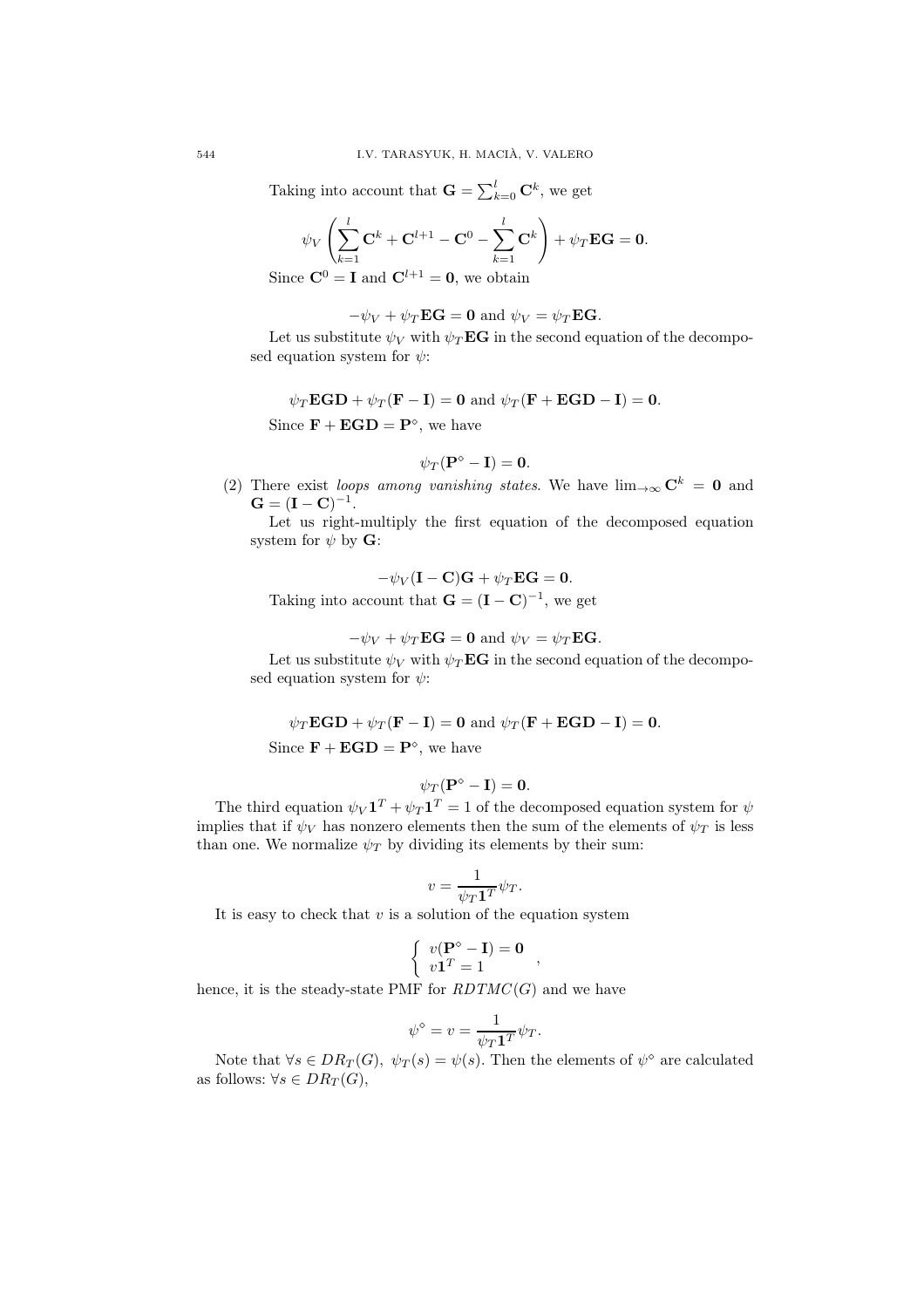$$
\psi^{\diamond}(s) = \frac{\psi_T(s)}{\sum_{\tilde{s} \in DR_T(G)} \psi_T(\tilde{s})} = \frac{\psi(s)}{\sum_{\tilde{s} \in DR_T(G)} \psi(\tilde{s})}.
$$

By Proposition 2,  $\forall s \in DR_T(G)$ ,  $\varphi(s) = \frac{\psi(s)}{\sum_{s \in \mathbb{R}^n} \psi(s)}$  $\frac{\psi(s)}{\tilde{s} \in DR_T(G)} \cdot \frac{\psi(\tilde{s})}{\psi(\tilde{s})}.$ Therefore,  $\forall s \in DR_T(G)$ ,

$$
\varphi(s) = \frac{\psi(s)}{\sum_{\tilde{s} \in DR_T(G)} \psi(\tilde{s})} = \psi^{\diamond}(s).
$$

Thus, to calculate  $\varphi$ , one can just take all the elements of  $\psi^{\diamond}$  as the steadystate probabilities of the tangible states, instead of abstracting from self-loops to get  $\mathbf{P}^*$  and then  $\psi^*$ , followed by weighting by  $SJ$  and normalization. Hence, using  $RDTMC(G)$  instead of  $EDTMC(G)$  allows one to avoid such a multistage analysis, but constructing  $\mathbf{P}^{\diamond}$  also requires some efforts, including calculating matrix powers or inverse matrices. Note that  $RDTMC(G)$  has self-loops, unlike  $EDTMC(G)$ , hence, the behaviour of  $RDTMC(G)$  may stabilize slower than that of  $EDTMC(G)$ (if each of them has a single steady-state distribution). On the other hand,  $\mathbf{P}^{\diamond}$  is smaller and denser matrix than  $\mathbf{P}^*$ , since  $\mathbf{P}^{\diamond}$  has additional non-zero elements not only at the main diagonal, but also many of them outside it. Therefore, in most cases, we have less time-consuming numerical calculation of  $\psi^{\diamond}$  with respect to  $\psi^*$ . At the same time, the complexity of the analytical calculation of  $\psi^{\diamond}$  with respect to  $\psi^*$  depends on the model structure, such as the number of vanishing states and loops among them, but usually it is lower, since the matrix size reduction plays an important role in many cases. Hence, for the system models with many immediate activities we normally have a significant simplification of the solution. At the abstraction level of SMCs, the elimination of vanishing states decreases their impact to the solution complexity while allowing immediate activities to specify a comprehensible logical structure of systems at the higher level of transition systems.

**Example 6.** Let K be from Example 1. Remember that  $DR_T(\overline{K}) = \{\tilde{s}_1, \tilde{s}_2, \tilde{s}_5, \tilde{s}_7, \}$  $\{\tilde{s}_8, \tilde{s}_9\}$  and  $DR_V(\overline{K}) = \{\tilde{s}_3, \tilde{s}_4, \tilde{s}_6\}$ . We reorder the elements of  $DR(\overline{K})$ , by moving vanishing states to the first positions:  $\tilde{s}_3$ ,  $\tilde{s}_4$ ,  $\tilde{s}_6$ ,  $\tilde{s}_1$ ,  $\tilde{s}_2$ ,  $\tilde{s}_5$ ,  $\tilde{s}_7$ ,  $\tilde{s}_8$ ,  $\tilde{s}_9$ . The reordered TPM for  $DTMC(\overline{K})$  is

$$
\widetilde{\mathbf{P}}_r=\left(\begin{array}{cccccccc} 0&0&0&0&0&0&1&0&0&0\\ 0&0&0&0&0&0&0&1&0&0\\ 0&0&0&0&0&0&0&0&\frac{1}{2}&\frac{1}{2}\\ 0&0&0&0&1-\rho^3&\rho^3&0&0&0&\frac{1}{2}&\frac{1}{2}\\ \rho(1-\rho)&\rho(1-\rho)&\rho^2&0&(1-\rho)^2&0&0&0&0\\ 0&\rho^3&0&0&\rho^2(1-\rho)&(1-\rho)(1-\rho^2)&0&\rho(1-\rho^2)&0\\ \rho^3&0&0&0&\rho^2(1-\rho)&0&0&0&\rho(1-\rho^2)&0\\ 0&\rho^2&0&0&0&0&0&0&1-\rho^2&0\\ \rho^2&0&0&0&0&0&0&0&0&0&1-\rho^2 \end{array}\right).
$$

The result of the decomposing  $\widetilde{\mathbf{P}}_r$  are the matrices

 $\Box$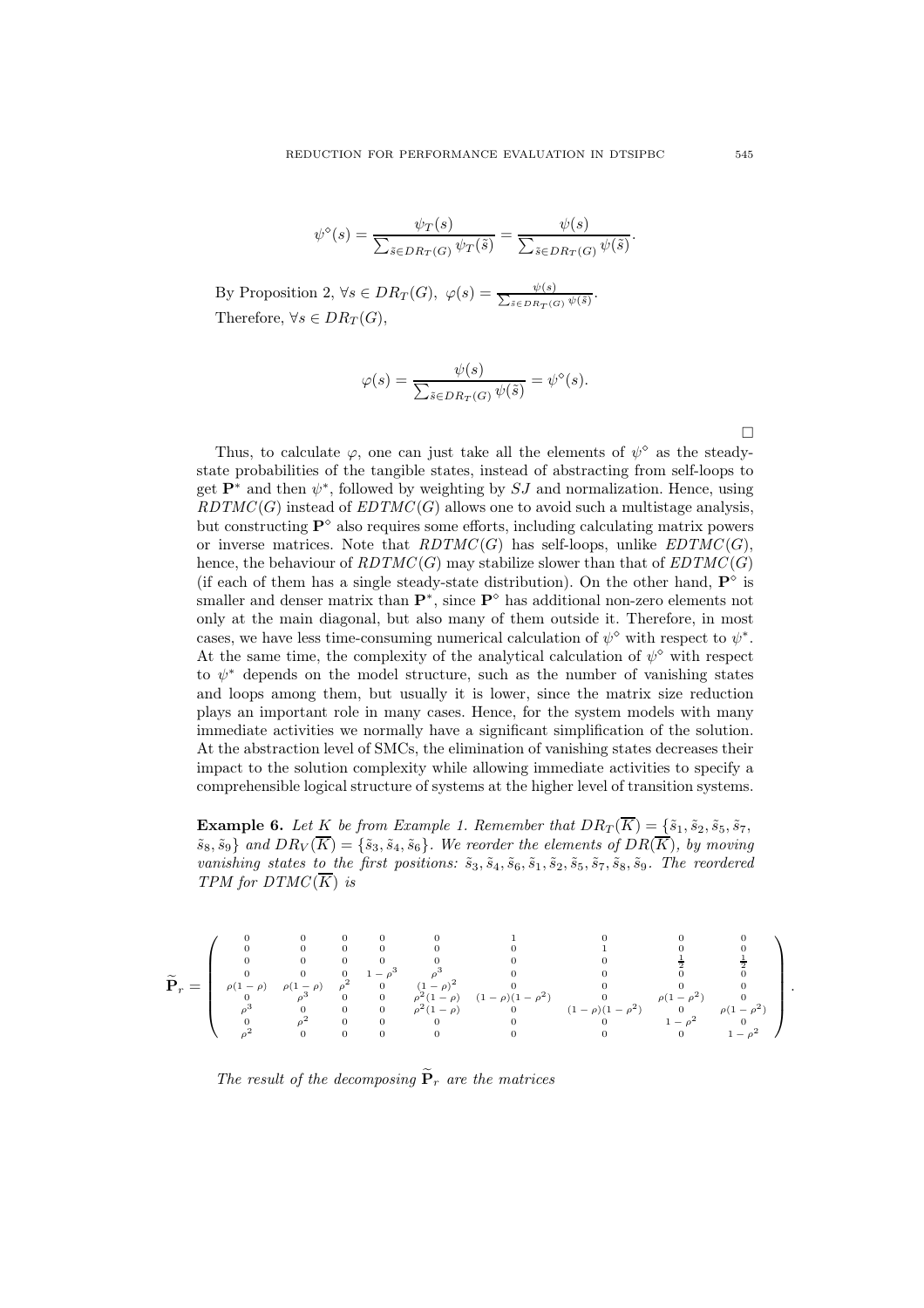

FIG. 7. The reduced DTMC of the generalized shared memory system

$$
\widetilde{\mathbf{C}} = \begin{pmatrix} 0 & 0 & 0 \\ 0 & 0 & 0 \\ 0 & 0 & 0 \end{pmatrix}, \ \widetilde{\mathbf{D}} = \begin{pmatrix} 0 & 0 & 1 & 0 & 0 & 0 \\ 0 & 0 & 0 & 1 & 0 & 0 \\ 0 & 0 & 0 & 0 & \frac{1}{2} & \frac{1}{2} \end{pmatrix}, \ \widetilde{\mathbf{E}} = \begin{pmatrix} 0 & 0 & 0 & 0 \\ \rho(1-\rho) & \rho(1-\rho) & \rho^2 \\ 0 & \rho^3 & 0 & 0 \\ \rho^3 & 0 & 0 & 0 \\ 0 & \rho^2 & 0 & 0 \end{pmatrix},
$$

$$
\widetilde{\mathbf{F}} = \begin{pmatrix} 1-\rho^3 & \rho^3 & 0 & 0 & 0 & 0 \\ 0 & (1-\rho)^2 & 0 & 0 & 0 & 0 \\ 0 & \rho^2(1-\rho) & (1-\rho)(1-\rho^2) & 0 & 0 & 0 \\ 0 & \rho^2(1-\rho) & 0 & (1-\rho)(1-\rho^2) & 0 \\ 0 & 0 & 0 & 0 & 1-\rho^2 & 0 \\ 0 & 0 & 0 & 0 & 0 & 1-\rho^2 \end{pmatrix}.
$$

Since  $\widetilde{\mathbf{C}}^1 = \mathbf{0}$ , we have  $\forall k > 0$ ,  $\widetilde{\mathbf{C}}^k = \mathbf{0}$ , hence,  $l = 0$  and there are no loops among vanishing states. Then

$$
\widetilde{\mathbf{G}} = \sum_{k=0}^{l} \widetilde{\mathbf{C}}^{k} = \widetilde{\mathbf{C}}^{0} = \mathbf{I}.
$$

Further, the TPM for RDTMC( $\overline{K}$ ) is

$$
\widetilde{\mathbf{P}}^{\diamond} = \widetilde{\mathbf{F}} + \widetilde{\mathbf{E}} \widetilde{\mathbf{G}} \widetilde{\mathbf{D}} = \widetilde{\mathbf{F}} + \widetilde{\mathbf{E}} \widetilde{\mathbf{D}} = \widetilde{\mathbf{F}} + \widetilde{\mathbf{E}} \widetilde{\mathbf{D}} = \widetilde{\mathbf{F}} + \widetilde{\mathbf{E}} \widetilde{\mathbf{D}} = \widetilde{\mathbf{F}} + \widetilde{\mathbf{E}} \widetilde{\mathbf{D}} = \begin{pmatrix}\n1 - \rho^3 & \rho^3 & 0 & 0 & 0 & 0 \\
0 & (1 - \rho)^2 & \rho(1 - \rho) & \rho(1 - \rho) & \frac{\rho^2}{2} & \frac{\rho^2}{2} \\
0 & \rho^2(1 - \rho) & (1 - \rho)(1 - \rho^2) & \rho^3 & \rho(1 - \rho^2) & 0 \\
0 & \rho^2(1 - \rho) & \rho^3 & (1 - \rho)(1 - \rho^2) & 0 & \rho(1 - \rho^2) \\
0 & 0 & 0 & \rho^2 & 1 - \rho^2 & 0 \\
0 & 0 & \rho^2 & 0 & 0 & 1 - \rho^2\n\end{pmatrix}.
$$

In Fig. 7, the reduced DTMC RDTMC( $\overline{K}$ ) is presented. The steady-state PMF for RDTMC( $\overline{K}$ ) is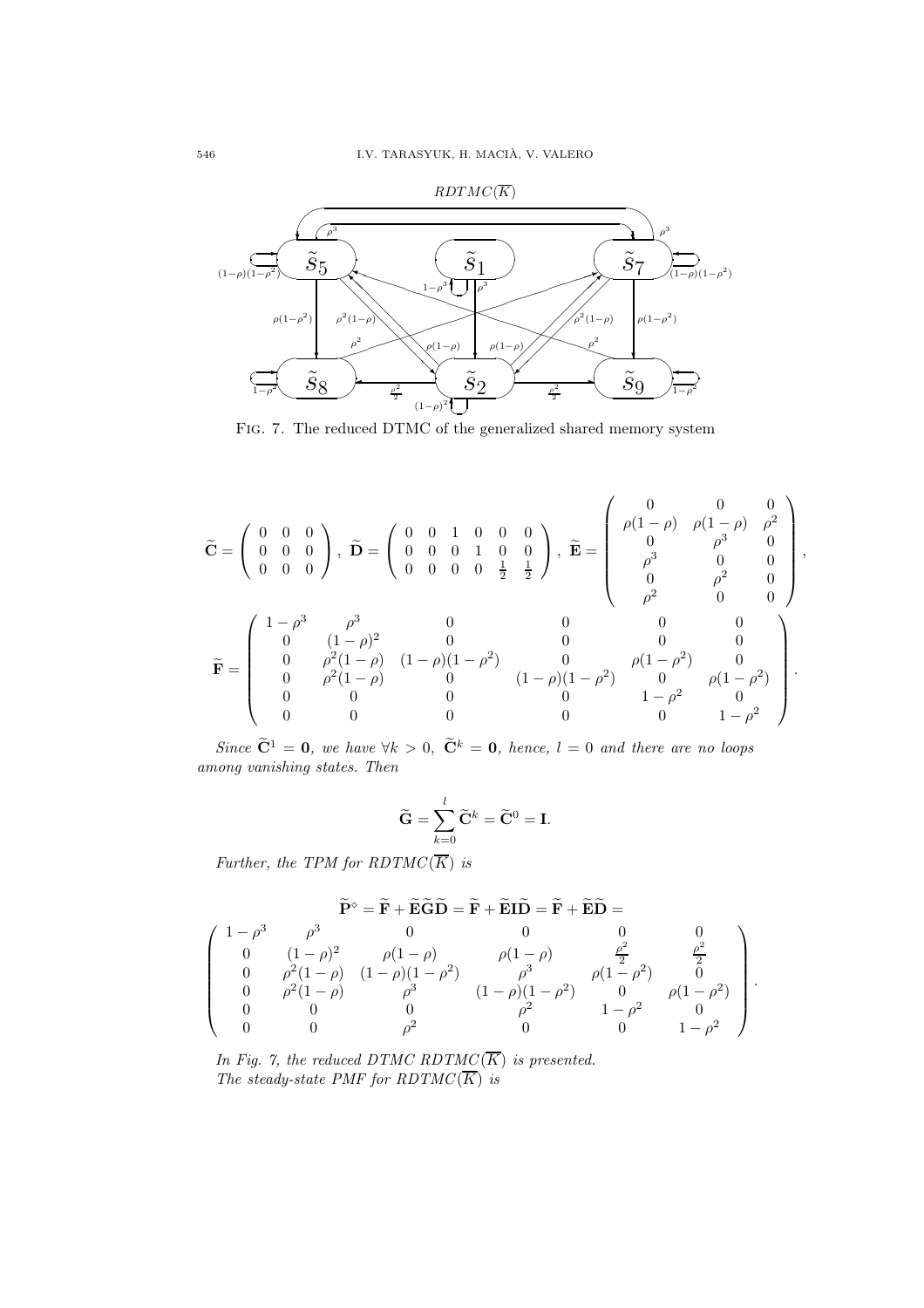Table 6. Transient and steady-state probabilities for the RDTMC of the standard shared memory system

| k.                     | 10                                    | 20 | -30 | 40                                                                                                                      | 50     | $\infty$ |
|------------------------|---------------------------------------|----|-----|-------------------------------------------------------------------------------------------------------------------------|--------|----------|
| $\psi_1^{\diamond}[k]$ |                                       |    |     | $1   0.2631   0.0692   0.0182   0.0048   0.0013$                                                                        |        |          |
|                        |                                       |    |     | $\psi_2^{\diamond}[k] \parallel 0 \parallel 0.0931 \parallel 0.0679 \parallel 0.0612 \parallel 0.0594 \parallel 0.0590$ |        | 0.0588   |
|                        |                                       |    |     | $\psi_3^{\diamond}[k]$   0   0.1307   0.1644   0.1733   0.1756   0.1763   0.1765                                        |        |          |
| $\psi_5^{\circ}[k]$    | 0   0.1912   0.2670   0.2870   0.2922 |    |     |                                                                                                                         | 0.2936 | 0.2941   |

$$
\tilde{\psi}^{\diamond} = \frac{1}{2(2+\rho-\rho^2-\rho^3)}(0, 2\rho^2(1-\rho), \rho(2-\rho), \rho(2-\rho), 2-\rho-\rho^2, 2-\rho-\rho^2).
$$

Note that  $\tilde{\psi}^{\diamond} = (\tilde{\psi}^{\diamond}(\tilde{s}_1), \tilde{\psi}^{\diamond}(\tilde{s}_2), \tilde{\psi}^{\diamond}(\tilde{s}_5), \tilde{\psi}^{\diamond}(\tilde{s}_7), \tilde{\psi}^{\diamond}(\tilde{s}_8), \tilde{\psi}^{\diamond}(\tilde{s}_9)).$  By Proposition 3, we have

$$
\tilde{\varphi}(\tilde{s}_1) = 0, \quad \tilde{\varphi}(\tilde{s}_2) = \frac{\rho^2 (1 - \rho)}{2 + \rho - \rho^2 - \rho^3}, \quad \tilde{\varphi}(\tilde{s}_5) = \frac{\rho(2 - \rho)}{2(2 + \rho - \rho^2 - \rho^3)}, \quad \tilde{\varphi}(\tilde{s}_7) = \frac{\rho(2 - \rho)}{2(2 + \rho - \rho^2 - \rho^3)},
$$

$$
\tilde{\varphi}(\tilde{s}_8) = \frac{2 - \rho - \rho^2}{2(2 + \rho - \rho^2 - \rho^3)}, \quad \tilde{\varphi}(\tilde{s}_9) = \frac{2 - \rho - \rho^2}{2(2 + \rho - \rho^2 - \rho^3)}.
$$

Thus, the steady-state PMF for  $SMC(\overline{K})$  is

$$
\tilde{\varphi} = \frac{1}{2(2+\rho-\rho^2-\rho^3)}(0, 2\rho^2(1-\rho), 0, 0, \rho(2-\rho), 0, \rho(2-\rho), 2-\rho-\rho^2, 2-\rho-\rho^2).
$$

This coincides with the result obtained in Example 2 with the use of  $\tilde{\psi}^*$  and  $\widetilde{S}J$ .

**Example 7.** Let E be from Example 3. In Table 6, the transient and the steady-state probabilities  $\psi_i^{\diamond}[k]$  ( $i \in \{1, 2, 3, 5\}$ ) for the RDTMC of the standard shared memory system at the time moments  $k \in \{0, 10, 20, 30, 40, 50\}$  and  $k = \infty$  are presented, and in Fig. 8, the alteration diagram (evolution in time) for the transient probabilities is depicted. It is sufficient to consider the probabilities for the states  $s_1, s_2, s_5, s_8$ only, since the corresponding values coincide for  $s_5$ ,  $s_7$ , as well as for  $s_8$ ,  $s_9$ .

The steady-state PMF for RDTMC( $\overline{E}$ ) is

$$
\psi^\diamond=\left(0,\frac{1}{17},\frac{3}{17},\frac{3}{17},\frac{5}{17},\frac{5}{17}\right).
$$

Note that our reduction of the underlying SMC by eliminating its vanishing states, resulting in the reduced DTMC, resembles the reduction from [17] by removing instantaneous states of stochastically discontinuous Markov reward chains. The latter are "limits" of continuous time Markov chains with state rewards and fast transitions when the rates (speeds) of these transitions tend to infinity, making them immediate. By analogy with this work, we would consider DTMCs extended with instantaneous states instead of SMCs with geometrically distributed or zero sojourn time in the states. However, within dtsiPBC, we have decided to take SMCs as the underlying stochastic process to be able in the perspective to consider not only geometrically distributed and zero residence time in the states, but arbitrary fixed time delays as well.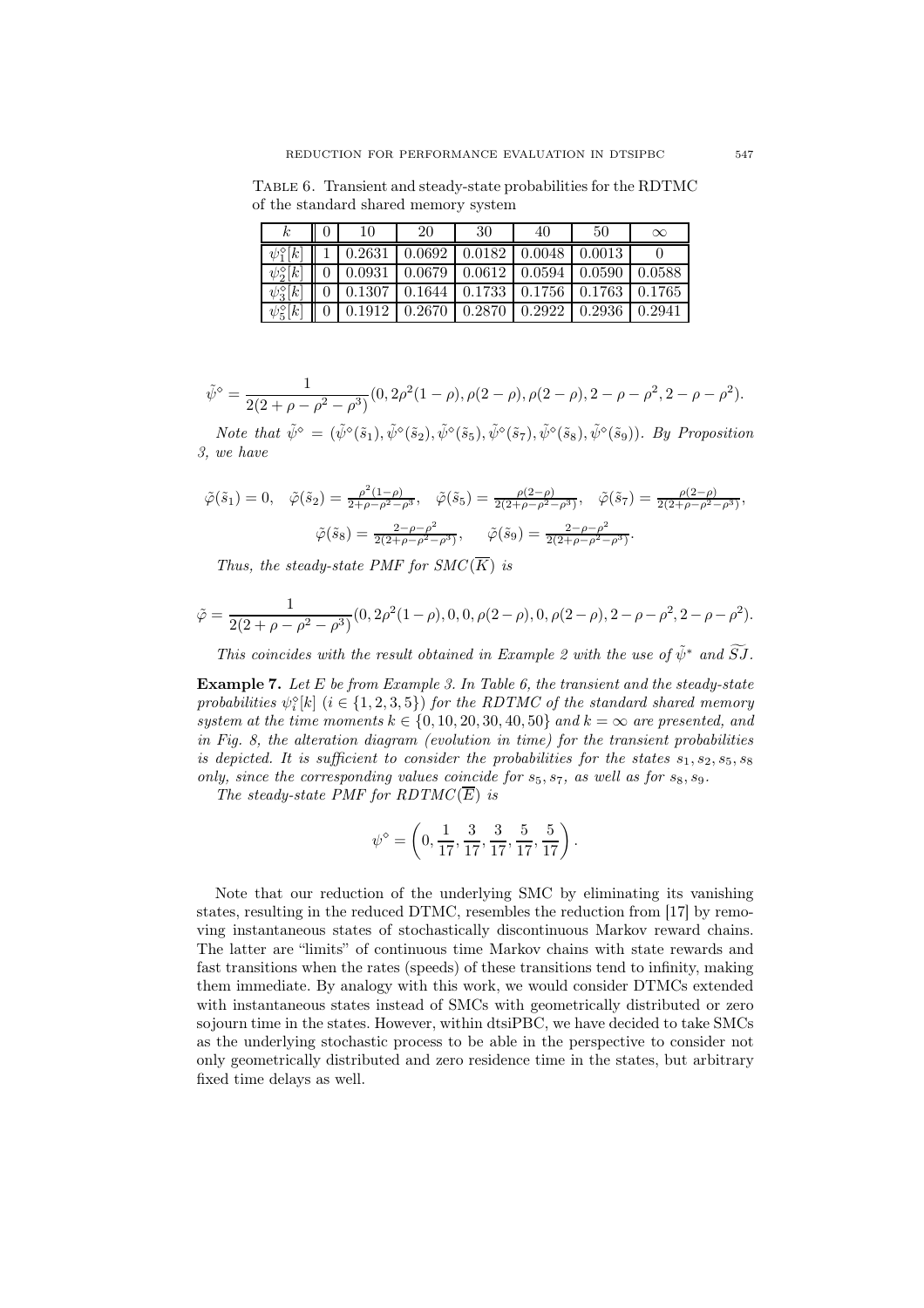

Fig. 8. Transient probabilities alteration diagram for the RDTMC of the standard shared memory system

#### 5. Conclusion

In this paper, we have presented a discrete time stochastic extension dtsiPBC of a finite part of PBC, enriched with iteration and immediate multiactions. The calculus has a concurrent step operational semantics, based on labeled probabilistic transition systems. A novel method of performance evaluation in the framework of the calculus has been proposed that explores a reduction of the underlying stochastic process of the algebraic expressions. The method takes into account specific features of the SMCs corresponding to the expressions, such as zero sojourn time in the vanishing states. The reduced stochastic process is the RDTMC, which is the reduction of both the underlying SMC and DTMC, accomplished with eliminating vanishing states. The proposed analysis technique makes it possible to calculate performance indices in a simpler and more optimal way. This is is very important in modeling complex and large-scale concurrent systems, the state spaces of which grow drastically when the number of their components increases. As a running example, a case study of the generalized shared memory system has been presented with the goal to demonstrate the specification, modeling and performance analysis in dtsiPBC. With this real-world example we have demonstrated that the mentioned new RDTMC-based approach makes easier the performance analysis due to abstracting from the activities with zero or negligibly small durations, which do not affect the stationary behaviour and corresponding performance measures.

The advantage of our framework is twofold. First, one can specify in it concurrent composition and synchronization of (multi)actions, whereas this is not possible in classical Markov chains. Second, algebraic formulas represent processes in a more compact way than Petri nets and allow one to apply syntactic transformations and comparisons. Process algebras are compositional by definition and their operations naturally correspond to operators of programming languages. Hence, it is much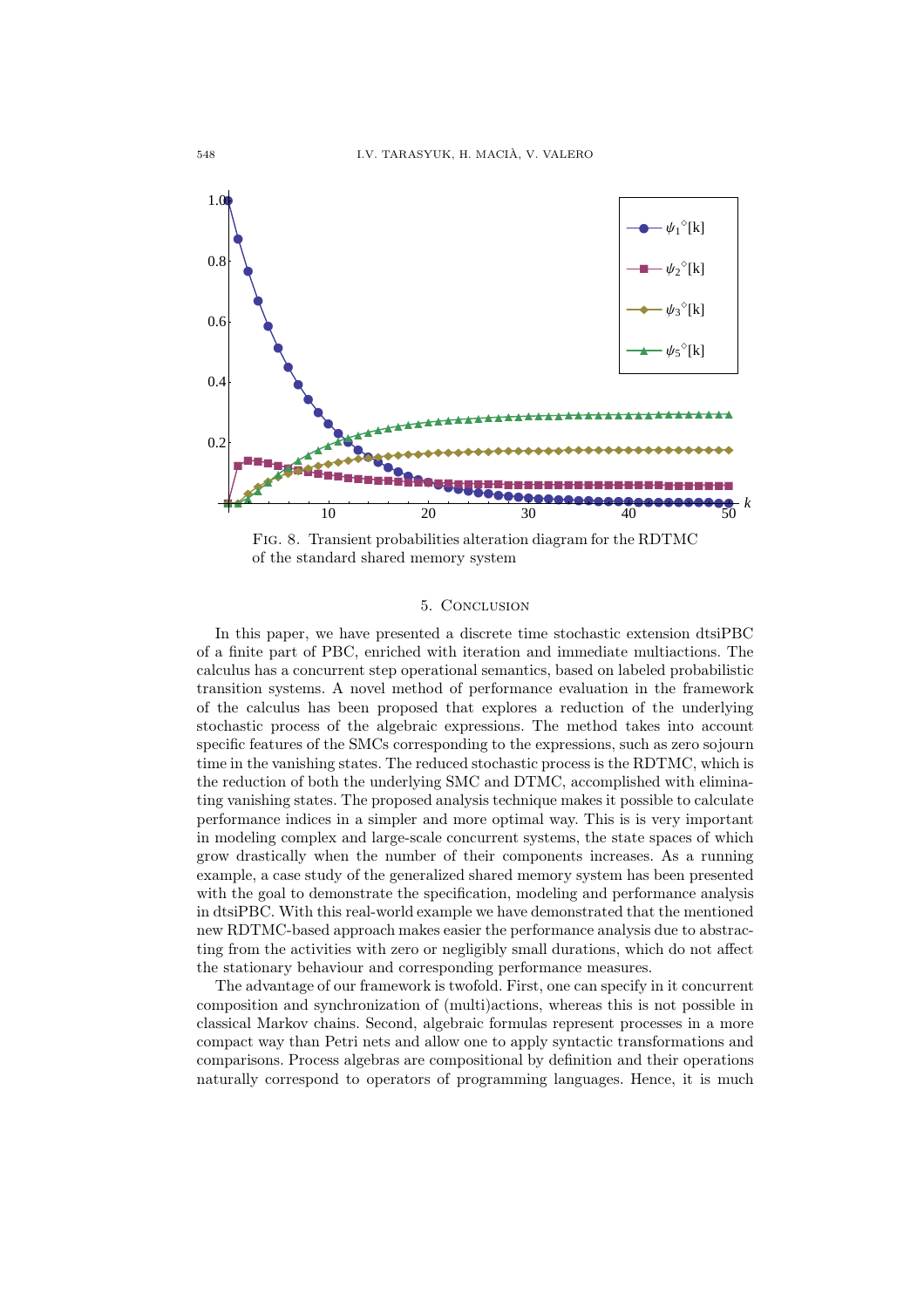easier to construct a complex model in the algebraic setting than in PNs. The complexity of PNs generated for practical models in the literature demonstrates that it is not straightforward to construct such PNs directly from the system specifications. dtsiPBC is well suited for the discrete time applications, such as business processes, neural and transportation networks, computer and communication systems, whose discrete states change with a global time tick, as well as for those, in which the distributed architecture or the concurrency level should be preserved while modeling and analysis (remember that, in step semantics, we have additional transitions due to concurrent executions). Strong points of dtsiPBC are the flexible multiaction labels, immediate multiactions, the powerful operations, as well as the step operational and Petri net denotational semantics allowing for concurrent execution of activities (transitions).

One of the directions of our future work is a construction of a bisimulation equivalence that preserves functionality and performance. This equivalence may be applied to construct quotients of the transition systems of the algebraic expressions and thereby decrease the number of the process states at the functional level (related to transition systems) before applying the vanishing states reduction at the performance level (related to SMCs). In Example 1, the following states of  $TS(\overline{K})$  may be related by such a bisimulation:  $\tilde{s}_3$ ,  $\tilde{s}_4$ , as well as  $\tilde{s}_5$ ,  $\tilde{s}_7$ , and  $\tilde{s}_8$ ,  $\tilde{s}_9$ . We also plan to extend the calculus with deterministically timed multiactions, having a fixed time delay (including the zero one which is the case of immediate multiactions) to enhance expressiveness of the calculus and to extend application area of the associated analysis techniques. The resulting SPA will be a concurrent discrete time analogue of SM-PEPA [7], whose underlying stochastic model is an SMC. Moreover, recursion operation could be added to dtsiPBC to extend further specification power of the algebra towards a wider class of infinite processes with a discrete stochastic time.

#### **REFERENCES**

- [1] Balbo G. *Introduction to generalized stochastic Petri nets.* Lecture Notes in Computer Science 4486, p. 83–131, 2007.
- [2] Bernardo M., Bravetti M. *Reward based congruences: can we aggregate more?* Lecture Notes in Computer Science 2165, p. 136–151, 2001, http://www.cs.unibo.it/~bravetti/ papers/papm01b.ps.
- [3] Bernardo M., Gorrieri R. *A tutorial on EMPA: a theory of concurrent processes with nondeterminism, priorities, probabilities and time.* Theoretical Computer Science 202, p. 1–54, July 1998, http://www.sti.uniurb.it/bernardo/documents/tcs202.pdf.
- [4] Best E., Devillers R., Hall J.G. *The box calculus: a new causal algebra with multi-label communication.* Lecture Notes in Computer Science 609, p. 21–69, 1992.
- [5] Best E., Devillers R., Koutny M. *Petri net algebra.* EATCS Monographs on Theoretical Computer Science, 378 p., Springer Verlag, 2001.
- [6] Best E., Koutny M. *A refined view of the box algebra.* Lecture Notes in Computer Science 935, p. 1–20, 1995, http://parsys.informatik.uni-oldenburg.de/~best/publications/ pn95.ps.gz.
- [7] Bradley J.T. *Semi-Markov PEPA: modelling with generally distributed actions.* International Journal of Simulation 6(3–4), p. 43–51, February 2005, http://pubs.doc.ic.ac.uk/ semi-markov-pepa/semi-markov-pepa.pdf.
- [8] Ciardo G., Muppala J.K., Trivedi K.S. *On the solution of GSPN reward models.* Performance Evaluation 12(4), p. 237-253, July 1991, http://people.ee.duke.edu/~kst/ spn\_papers/gspnrew.ps.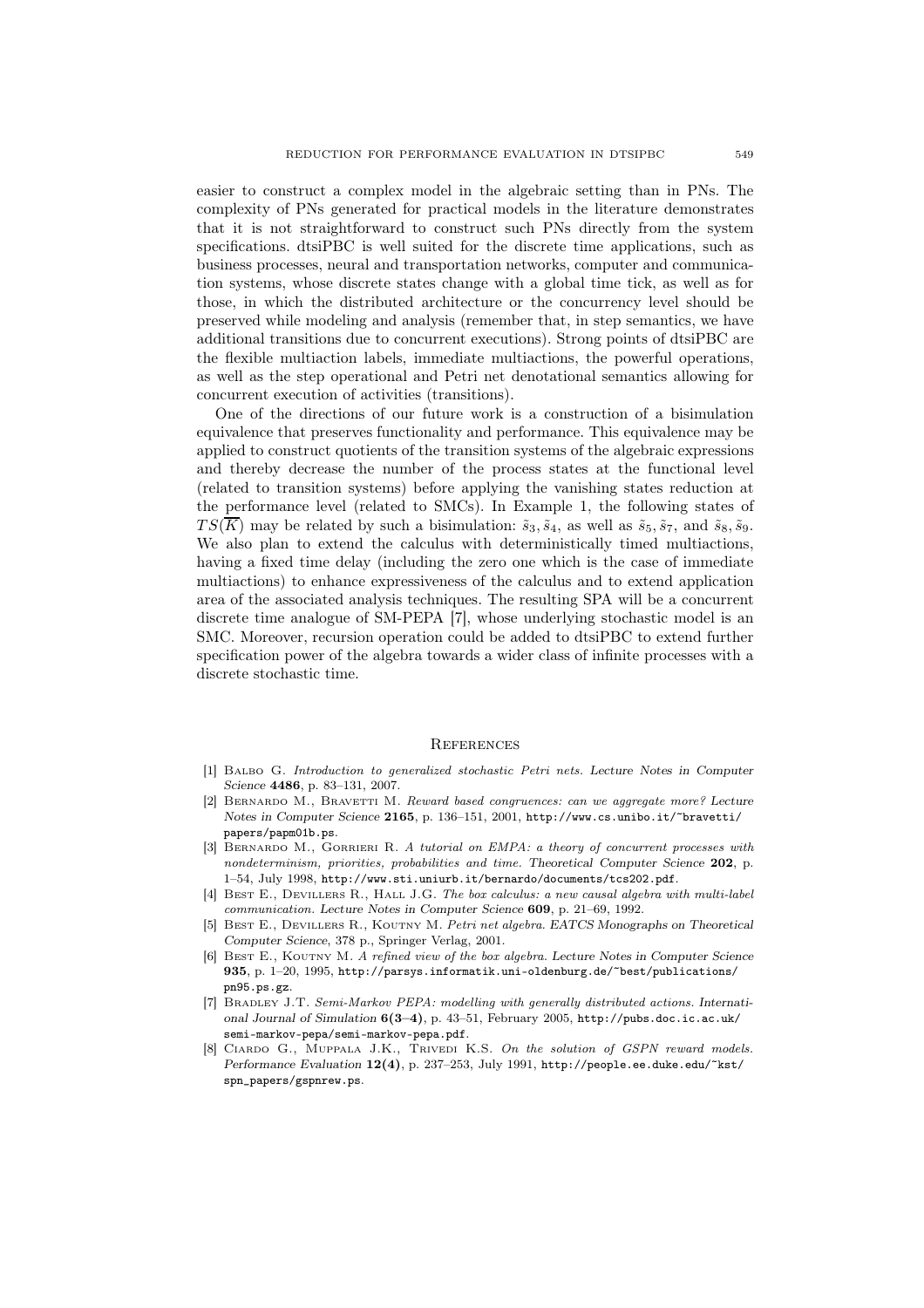- [9] Haverkort B.R. *Markovian models for performance and dependability evaluation.* Lecture Notes in Computer Science 2090, p. 38–83, 2001,
- http://www-i2.informatik.rwth-aachen.de/Teaching/Seminar/VOSS2005/have01.pdf.
- [10] Hermanns H., Rettelbach M. *Syntax, semantics, equivalences and axioms for MTIPP.* Proceedings of 2<sup>nd</sup> Workshop on Process Algebras and Performance Modelling, Regensberg / Erlangen (Herzog U., Rettelbach M., eds.), Arbeitsberichte des IMMD 27, p. 71–88, University of Erlangen, Germany, 1994, http://ftp.informatik.uni-erlangen.de/local/ inf7/papers/Hermanns/syntax\_semantics\_equivalences\_axioms\_for\_MTIPP.ps.gz.
- [11] Hillston J. *A compositional approach to performance modelling.* 158 p., Cambridge University Press, UK, 1996, http://www.dcs.ed.ac.uk/pepa/book.pdf.
- [12] Katoen J.-P. *Quantinative and qualitative extensions of event structures.* Ph. D. thesis, CTIT Ph. D.-thesis series 96-09, 303 p., Centre for Telematics and Information Technology, University of Twente, Enschede, The Netherlands, 1996.
- [13] Kulkarni V.G. *Modeling and analysis of stochastic systems.* Texts in Statistical Science, 563 p., Chapman and Hall / CRC Press, 2009.
- [14] Macia H., Valero V., Cazorla D., Cuartero F. *Introducing the iteration in sPBC.* Lecture Notes in Computer Science 3235, p. 292–308, 2004, http://www.info-ab.uclm.es/ retics/publications/2004/forte04.pdf.
- [15] Macia H., Valero V., Cuartero F., Ruiz M.C. ` *sPBC: a Markovian extension of Petri box calculus with immediate multiactions.* Fundamenta Informaticae 87(3–4), p. 367–406, IOS Press, Amsterdam, The Netherlands, 2008.
- [16] MACIÀ H., VALERO V., DE FRUTOS D.  $sPBC: a$  Markovian extension of finite Petri box *calculus.* Proceedings of  $9^{th}$  IEEE International Workshop PNPM'01, p. 207-216, Aachen, Germany, IEEE Computer Society Press, 2001, http://www.info-ab.uclm.es/retics/ publications/2001/pnpm01.ps.
- [17] MARKOVSKI J., SOKOLOVA A., TRČKA N., DE VINK E.P. *Compositionality for Markov reward chains with fast and silent transitions.* Performance Evaluation 66, p. 435–452, 2009.
- [18] Marsan M.A. *Stochastic Petri nets: an elementary introduction.* Lecture Notes in Computer Science 424, p. 1–29, 1990.
- [19] Marsan M.A., Balbo G., Conte G., Donatelli S., Franceschinis G. *Modelling with generalized stochastic Petri nets.* Wiley Series in Parallel Computing, John Wiley and Sons, 316 p., 1995, http://www.di.unito.it/~greatspn/GSPN-Wiley.
- [20] Milner R.A.J. *Communication and concurrency.* Prentice-Hall, 260 p., Upper Saddle River, NJ, USA, 1989.
- [21] Molloy M.K. *Discrete time stochastic Petri nets.* IEEE Transactions on Software Engineering 11(4), p. 417–423, 1985.
- [22] Mudge T.N., Al-Sadoun H.B. *A semi-Markov model for the performance of multiple-bus systems.* IEEE Transactions on Computers C-34(10), p. 934–942, October 1985, http://www.eecs.umich.edu/~tnm/papers/SemiMarkov.pdf.
- [23] Ross S.M. *Stochastic processes*.  $2^{nd}$  edition, John Wiley and Sons, 528 p., New York, USA, April 1996.
- [24] Tarasyuk I.V. *Discrete time stochastic Petri box calculus.* Berichte aus dem Department für Informatik 3/05, 25 p., Carl von Ossietzky Universität Oldenburg, Germany, November 2005 (ISSN 1867-9218), http://itar.iis.nsk.su/files/itar/pages/dtspbcib\_cov.pdf.
- [25] Tarasyuk I.V. *Iteration in discrete time stochastic Petri box calculus.* Bulletin of the Novosibirsk Computing Center, Series Computer Science, IIS Special Issue 24, p. 129–148, NCC Publisher, Novosibirsk, 2006, http://itar.iis.nsk.su/files/itar/pages/ dtsitncc.pdf.
- [26] Tarasyuk I.V. *Stochastic Petri box calculus with discrete time.* Fundamenta Informaticae 76(1–2), p. 189–218, IOS Press, Amsterdam, The Netherlands, February 2007, http://itar.iis.nsk.su/files/itar/pages/dtspbcfi.pdf.
- [27] Tarasyuk I.V. *Equivalence relations for modular performance evaluation in dtsPBC.* Mathematical Structures in Computer Science  $24(1)$ , p. 78–154 (e240103), Cambridge University Press, Cambridge, UK, February 2014, http://itar.iis.nsk.su/files/itar/ pages/dtsdphms.pdf.
- [28] TARASYUK I.V., MACIA H., VALERO V. *Discrete time stochastic Petri box calculus with immediate multiactions.* Technical Report DIAB-10-03-1, 25 p., Department of Computer Systems, High School of Computer Science Engineering, University of Castilla - La Mancha,